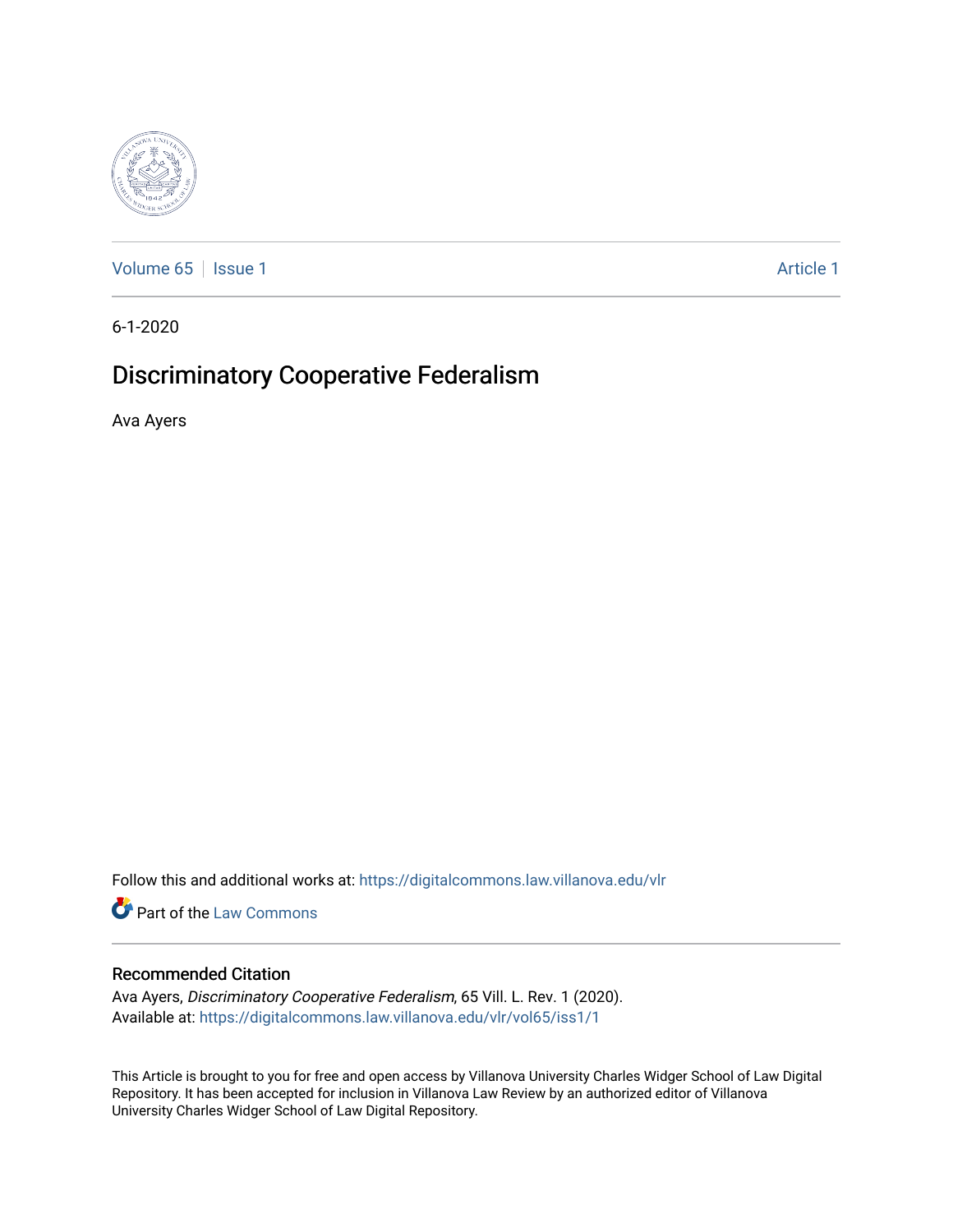# VILLANOVA LAW REVIEW

VOLUME 65 2020 NUMBER 1

# Articles

### DISCRIMINATORY COOPERATIVE FEDERALISM

### AVA AYERS\*

### **ABSTRACT**

Under the Equal Protection Clause, states can't (with certain exceptions) discriminate against noncitizens. But Congress can. Sometimes, Congress tries to share this power to discriminate with states. This Article looks at cases in which Congress supports state discrimination using cooperative federalism. (The phrase "cooperative federalism" refers to a form of lawmaking in which Congress induces or allows states to play a role in federally-created regulatory schemes.)

For example, multiple provisions of the Welfare Reform Act of 1996 aim to encourage states to deny public benefits to noncitizens. The Welfare Reform Act attempts to work around the Equal Protection Clause by sharing with the states Congress's plenary power to treat noncitizens differently. It thus represents a form of cooperative federalism whose goal is discrimination.

Cooperative-federalism schemes require the involvement of two actors, federal and subfederal, each subject to their own legal constraints. In the immigration context, discriminatory cooperative federalism is vulnerable to challenges aimed at the federal actions (like claims that Congress

<sup>\*</sup> Assistant Professor of Law and Director of the Government Law Center, Albany Law School. She/her pronouns. Before announcing my gender transition, I published several articles under the name "Andrew B. Ayers"; I would be grateful to anyone who wants to cite those articles if they would use "Ava Ayers" as the author's name.

For thoughtful comments on earlier drafts, I'm grateful to Ted De Barbieri, Steve Clark, Christine Chung, Seve Falati, Stephen Gottlieb, Antony Haynes, Keith Hirokawa, Chris Lasch, Jayesh Rathod, Patricia Reyhan, Sarah Rogerson, and the participants in the Immigration Law Scholars and Teachers Workshop at Drexel Law School and the Faculty Scholarship Forum at Albany Law School. For thorough and skilled editing, I'm grateful to Brett Broczkowski, Peter McDetermott, Gabriella Scott, Jennifer Pacicco, Shelly Krafka, Monika Chawla, and especially to Matthew Venuti. And for childcare and many other forms of support that made it possible for me to write this Article, I'm grateful to James Ayers, Miriam Trementozzi, Barbara Mitchell, Thomas Mitchell, and especially my wife, Emily Mitchell Ayers.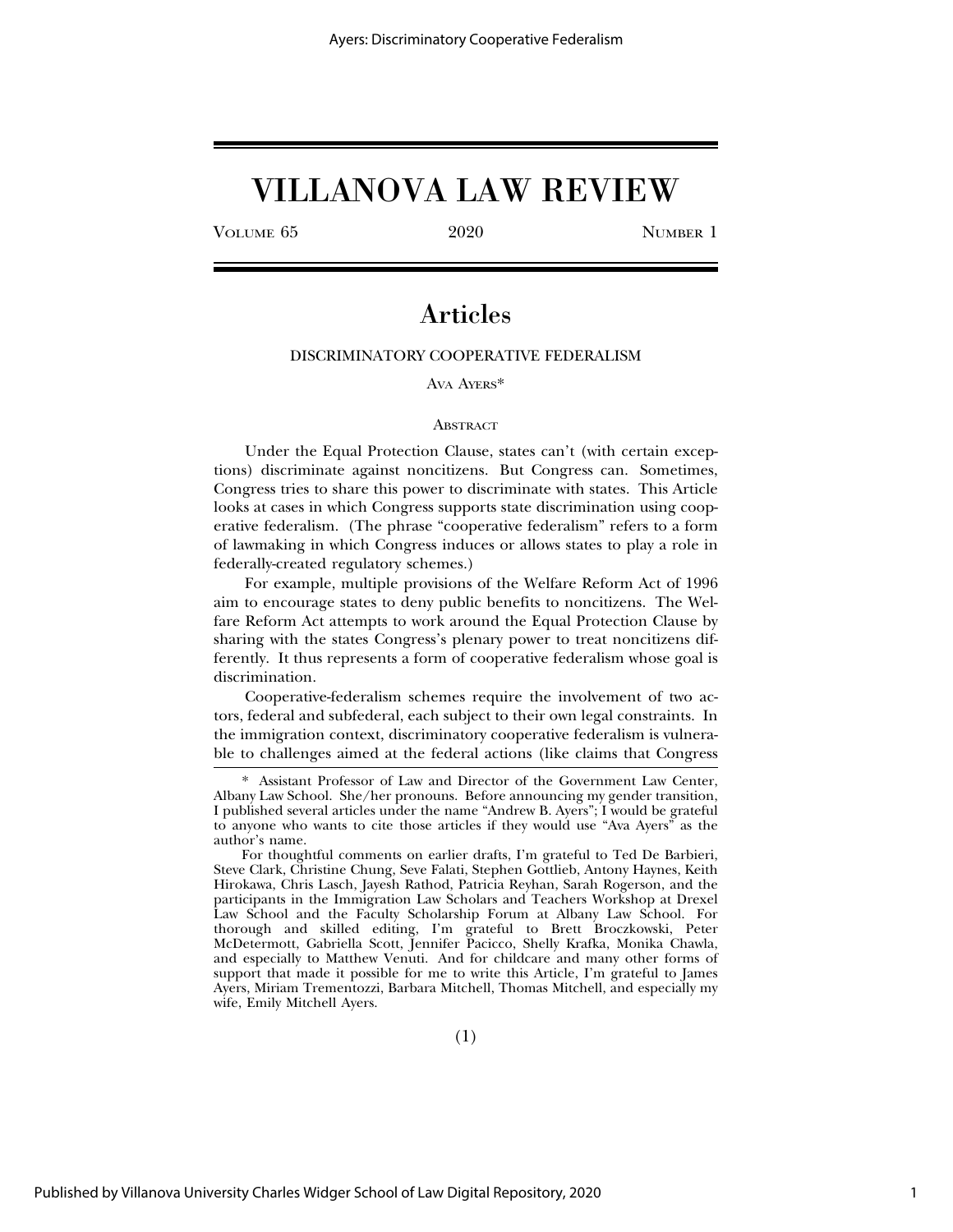has impermissibly delegated its power) and challenges aimed at the states' actions (like equal-protection challenges). Distinguishing the federal and state components of these challenges significantly clarifies the analytical picture, and, for advocates, the plan of attack.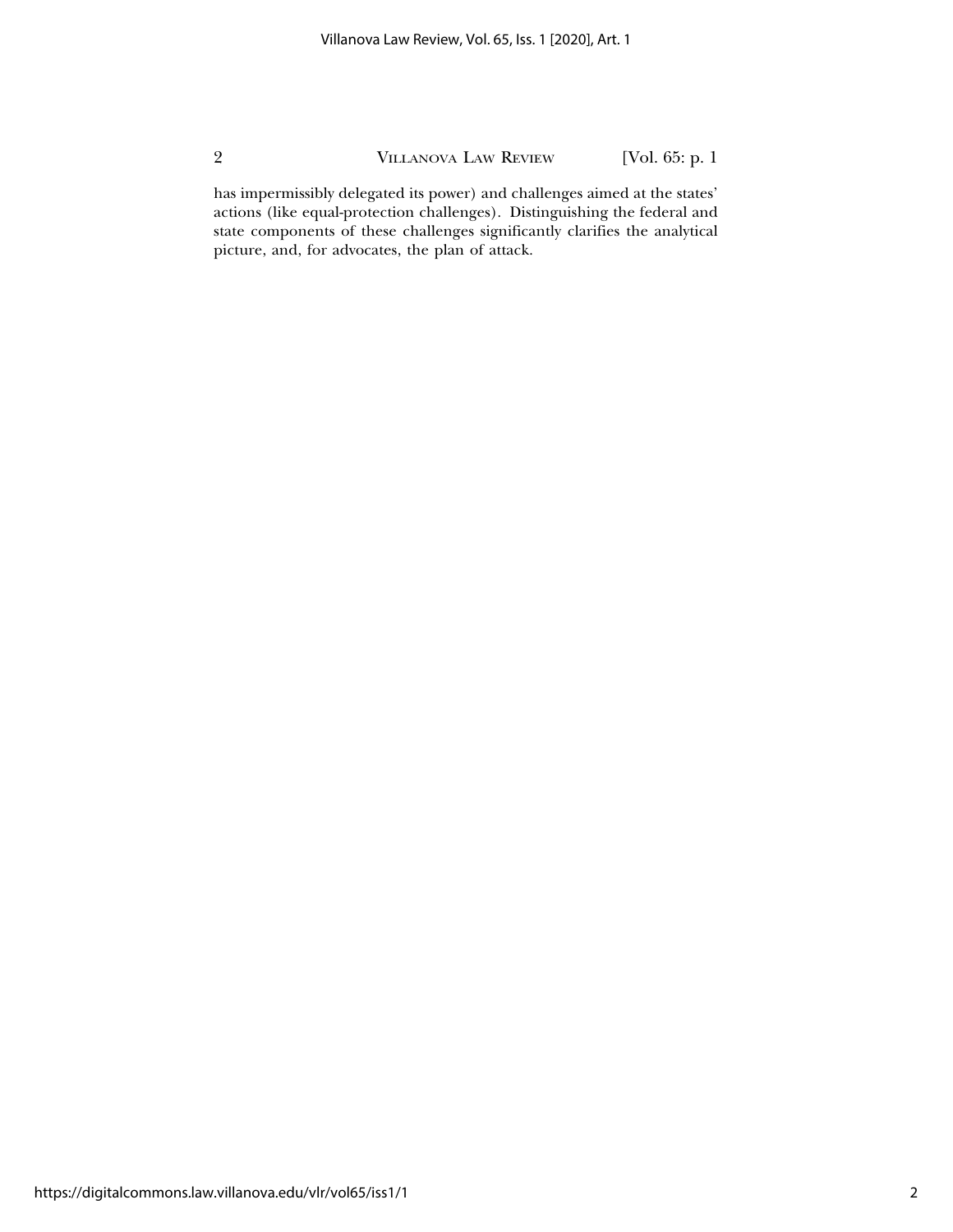| I |        |
|---|--------|
|   | ٦<br>٠ |
|   |        |

### **CONTENTS**

|      |                                                                               | $\overline{4}$ |
|------|-------------------------------------------------------------------------------|----------------|
| I.   | HOW CONGRESS SUPPORTS STATE DISCRIMINATION                                    | $\overline{7}$ |
|      | The Tools Congress Can Use to Support State Discrimination.<br>А.             | 8              |
|      | 1.                                                                            | 8              |
|      | Cooperative Federalism<br>2.                                                  | 11             |
|      | The Forms of Congressional Support for Discrimination<br>В.                   | 14             |
|      | Giving States Discretion<br>1.                                                | 14             |
|      | Discretion with Conditions<br>2.                                              | 16             |
|      | Prescribing the Standard of Review<br>3.                                      | 16             |
| II.  | CHALLENGING CONGRESS'S ROLE IN DISCRIMINATORY                                 |                |
|      | COOPERATIVE FEDERALISM                                                        | 17             |
|      | А.                                                                            | 17             |
|      | The Argument that This Isn't Immigration Law<br><b>B.</b>                     | 24             |
|      | The Anti-Delegation Challenge<br>C.                                           | 29             |
|      | Arguments for Delegability<br>1.                                              | 30             |
|      | Arguments Against Delegability<br>2.                                          | 32             |
|      | Do Supreme Court Precedents Support<br>a.                                     |                |
|      |                                                                               | 33             |
|      | Sources of the Immigration Power<br>b.                                        | 36             |
|      | How to Dodge the Question of Delegability<br>3.                               | 37             |
| III. | CHALLENGING STATES' ROLE IN DISCRIMINATORY                                    |                |
|      | COOPERATIVE FEDERALISM                                                        | 39             |
|      | What Level of Scrutiny Should Apply to Discriminatory<br>А.                   |                |
|      |                                                                               | 41             |
|      | Well, What Level of Scrutiny Should Apply Anywhere?<br>В.                     | 44             |
|      | Is Federal Power the Reason States Can't Discriminate<br>$\mathbf{1}_{\cdot}$ |                |
|      | Against Noncitizens?                                                          | 45             |
|      | Does the Case Law Make More Sense Without Equal<br>2.                         |                |
|      |                                                                               | 47             |
|      | Is Immigration Status Morally Relevant?<br>3.                                 | 50             |
|      | Equal Protection's Anti-Subordination Function<br>4.                          | 53             |
|      | Strict Scrutiny Should Apply Whenever States Have a Choice.<br>C.             | 57             |
|      | The Rationales for Strict Scrutiny Apply to Discriminatory<br>1.              |                |
|      | Cooperative-Federalism Schemes                                                | 57             |
|      | Practical Reasons for Strict Scrutiny<br>2.                                   | 59             |
|      | What Level of Discretion Triggers Strict Scrutiny?<br>D.                      | 60             |
|      |                                                                               | 64             |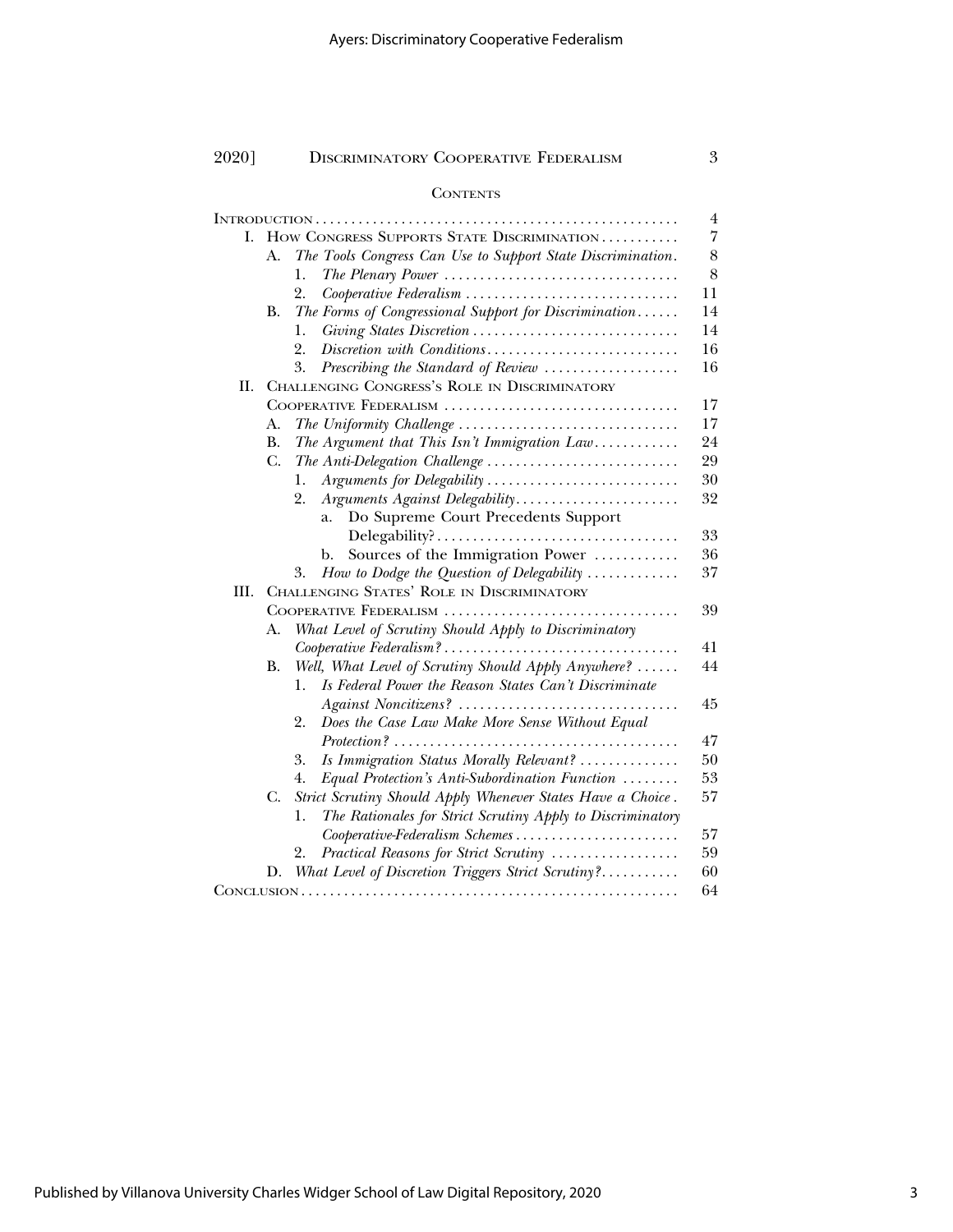### **INTRODUCTION**

CAN the federal government share with states its power to discriminate against noncitizens? Courts have puzzled over this question for de $cades$ ,<sup>1</sup> and scholars have attacked it from a variety of angles,<sup>2</sup> but no approach has emerged as dominant. This Article suggests that there's good reason for that: what appears at first glance to be one problem is, in fact, many.

Federal statutes sometimes purport to authorize states to decide for themselves whether to offer public benefits and licenses to noncitizens. Many of the most important provisions in this area are part of the Welfare Reform Act of 1996, a major piece of legislation that limited noncitizens' eligibility not only for state and federal public assistance, but also for other benefits as diverse as professional licenses, public contracts, and higher education assistance.3

Ordinarily, it would be unconstitutional for states to deny benefits to noncitizens if they offered those benefits to citizens. Under the Equal Protection Clause, state laws that distinguish between citizens and noncitizens

<sup>1.</sup> *See* Graham v. Richardson, 403 U.S. 365, 382–83 (1971); Bruns v. Mayhew, 750 F.3d 61, 70 (1st Cir. 2014); Korab v. Fink, 797 F.3d 572, 581 (9th Cir. 2014); Pimentel v. Dreyfus, 670 F.3d 1096, 1100–08 (9th Cir. 2012); Soskin v. Reinertson, 353 F.3d 1242, 1254–57 (10th Cir. 2004); Hong Pham v. Starkowski, 300 Conn. 412, 416–17 (2011); Ehrlich v. Perez, 394 Md. 691, 725–26 (2006); Finch v. Commonwealth Health Ins. Connector Auth., 461 Mass. 232, 233–34 (2012); Doe v. Comm'r of Transitional Assistance, 437 Mass. 521, 773 N.E.2d 404, 407–08 (2002); Khrapunskiy v. Doar, 12 N.Y.3d 478, 482 (2009); In re Aliessa v. Novello, 96 N.Y.2d 418, 433–34 (2001).

<sup>2.</sup> *See* Gilbert Paul Carrasco, *Congressional Arrogation of Power: Alien Constellation in the Galaxy of Equal Protection*, 74 B.U. L. REV. 591 (1994); Howard F. Chang, *Public Benefits and Federal Authorization for Alienage Discrimination by the States*, 58 N.Y.U. ANN. SURV. AM. L. 357 (2002); William Cohen, *Congressional Power to Validate Unconstitutional State Laws: A Forgotten Solution to an Old Enigma*, 35 STAN. L. REV. 387 (1983); Jenny-Brooke Condon, *The Preempting of Equal Protection for Immigrants?*, 73 WASH. & LEE L. REV. 77 (2016) [hereinafter Condon, *Equal Protection for Immigrants*]; Roger C. Hartley; *Congressional Devolution of Immigration Policymaking: A Separation of Powers Critique*, 2 DUKE J. CONST. L. & PUB. POL'Y 93 (2007); Gregory T. W. Rosenberg, *Alienating Aliens: Equal Protection Violations in the Structures of State Public-Benefit Schemes*, 16 U. PA. J. CONST. L. 1417 (2014); Anna C. Tavis, *Healthcare for All: Ensuring States Comply with the Equal Protection Rights of Legal Immigrants*, 51 B.C. L. REV. 1627 (2010); Michael J. Wishnie, *Laboratories of Bigotry? Devolution of the Immigration Power, Equal Protection, and Federalism*, 76 N.Y.U. L. REV. 493 (2001); David Wurzburg, *Legalized Discrimination? Not in My State: State-Court Challenges to the Discriminatory Provisions of the Personal Responsibility and Work Opportunity Reconciliation Act of 1996*, 21 GEO. J. POVERTY L. & POL'Y 251 (2014). Note, *The Constitutionality of Immigration Federalism*, 118 HARV. L. REV. 2247 (2005) [hereinafter *Immigration Federalism*].

<sup>3.</sup> Personal Responsibility and Work Opportunity Reconciliation Act of 1996 ("Welfare Reform Act," sometimes referred to as "PRWORA"), Pub. L. No. 104-93, §§ 400–451, 110 Stat. 2105, 2261–76 (codified as amended 8 U.S.C. §§ 1601–1666). For an overview of how states in the years immediately following the act's passage responded to the authority to deny benefits that the act granted them, see Wishnie, *supra* note 2, at 515–17. For a discussion of specific benefits, see Part I below.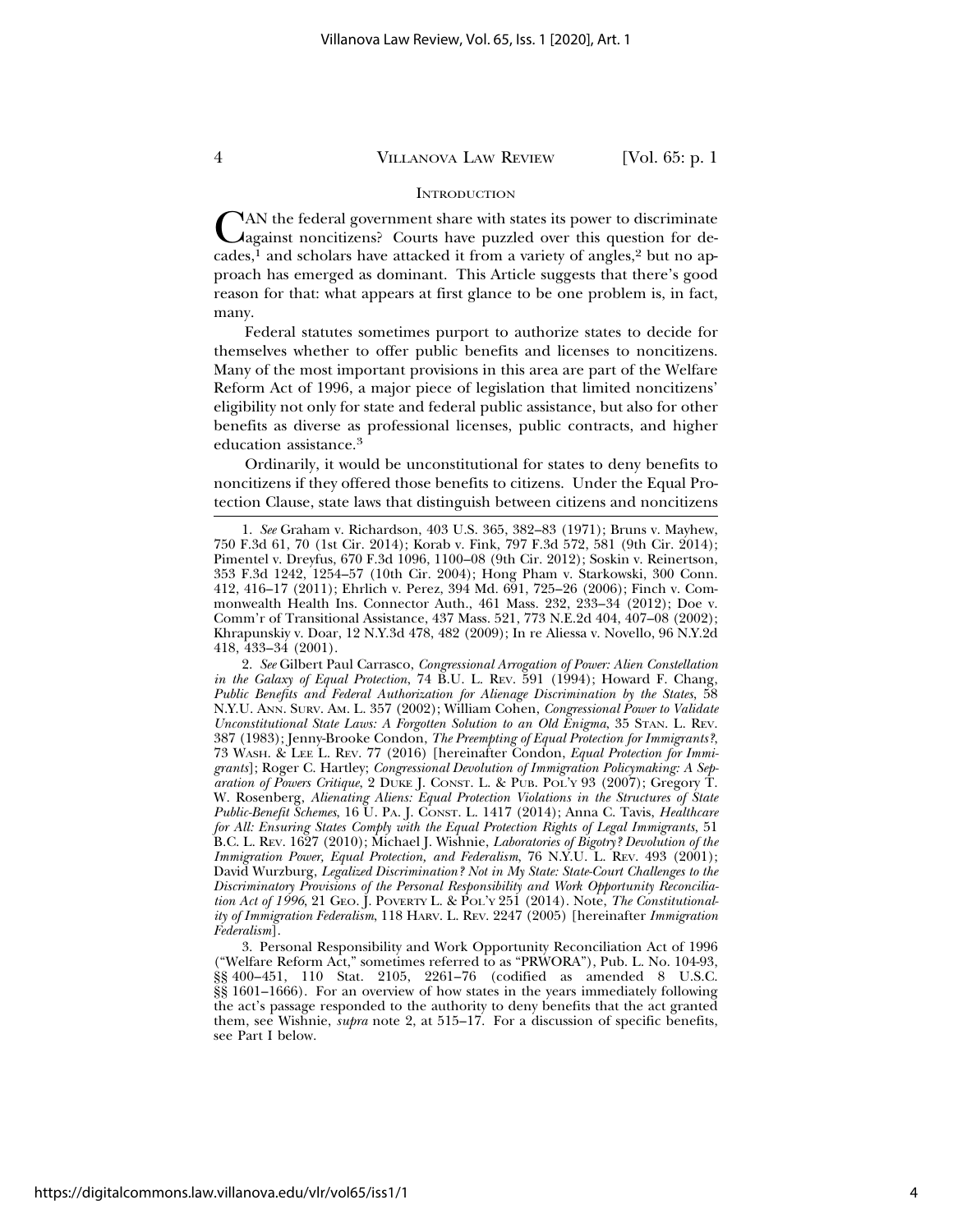must satisfy strict scrutiny.4 So must state laws that draw a line between different groups or categories of noncitizens.<sup>5</sup> Congress, unlike states, has the power to distinguish between citizens and noncitizens.6 Statutes like the Welfare Reform Act try to share that power to discriminate with the states. Part I of this Article maps out the different ways in which Congress attempts to authorize or support discrimination against noncitizens.

Statutory frameworks in which Congress tries to give states discretion to discriminate, I argue, should be understood as a form of cooperative federalism. In traditional cooperative-federalism frameworks, Congress uses various powers, including preemption and the Spending Clause power, to induce states to participate in federal programs or regulate in ways Congress approves of.7 Statutes like the Welfare Reform Act function similarly, but instead of inducing states to participate in federal programs or comply with federal standards, they aim to give states discretion that would otherwise be forbidden by the Equal Protection Clause.

Cooperative-federalism schemes involve two sets of actions: the federal government's actions that create and maintain the scheme, and the subfederal governments' actions that fulfill their role in it.8 Each actor, the federal and the subfederal, is subject to its own set of legal constraints. For example, subfederal actors may be subject to limitations under state

5. Nyquist v. Mauclet, 432 U.S. 1, 8–9 (1977).

6. *See* Mathews v. Diaz, 426 U.S. 67, 79–80 (1976) ("In the exercise of its broad power over naturalization and immigration, Congress regularly makes rules that would be unacceptable if applied to citizens.").

7. *See, e.g.*, Harris v. McRae, 448 U.S. 297, 308 (1980) (describing Medicaid as a "system of 'cooperative federalism'" in which "if a State agrees to establish a Medicaid plan that satisfies the requirements of Title XIX, which include several mandatory categories of health services, the Federal Government agrees to pay a specified percentage of 'the total amount expended . . . as medical assistance under the State plan.'" (citation omitted) (quoting King v. Smith, 392 U.S. 309, 316 (1968); 42 U.S.C. § 1396b(a)(1))); *see also* Murphy v. Nat'l Collegiate Athletic Ass'n, 138 S. Ct. 1461, 1479 (2018) (describing as "cooperative federalism" a regulatory scheme in which "Congress enacted a statute that comprehensively regulated surface coal mining and offered States the choice of 'either implement[ing]' the federal program 'or else yield[ing] to a federally administered regulatory program.'" (alterations in original) (quoting Hodel v. Va. Surface Mining & Reclamation Ass'n, Inc., 452 U.S. 264, 268 (1981) (discussing the Surface Mining Control and Reclamation Act of 1977, 91 Stat. 447, 30 U.S.C. § 1201 et seq. (1976 & Supp.  $III))$ ).

8. The Ninth Circuit majority in *Korab v. Fink* criticizes the dissent for seeming to question both the constitutionality of the state's action and the constitutionality of the federal action that authorized it. Some scholars sometimes confuse the two analyses: Carrasco, for example, writes that when Congress enacted the Immigration Reform and Control Act (IRCA), it "enunciated no interest that would satisfy the Court's heightened review." Carrasco, *supra* note 2, at 616. But heightened review applies to state actions, not federal actions.

<sup>4.</sup> *See, e.g.*, Bernal v. Fainter, 467 U.S. 216, 219–20 (1984) (citizenship requirement for state notaries public is subject to strict scrutiny); Examining Bd. of Eng'rs, Architects & Surveyors v. Flores de Otero, 426 U.S. 572, 601–02 (1976); In re Griffiths, 413 U.S. 717, 721 (1973); Sugarman v. Dougall, 413 U.S. 634, 642 (1973).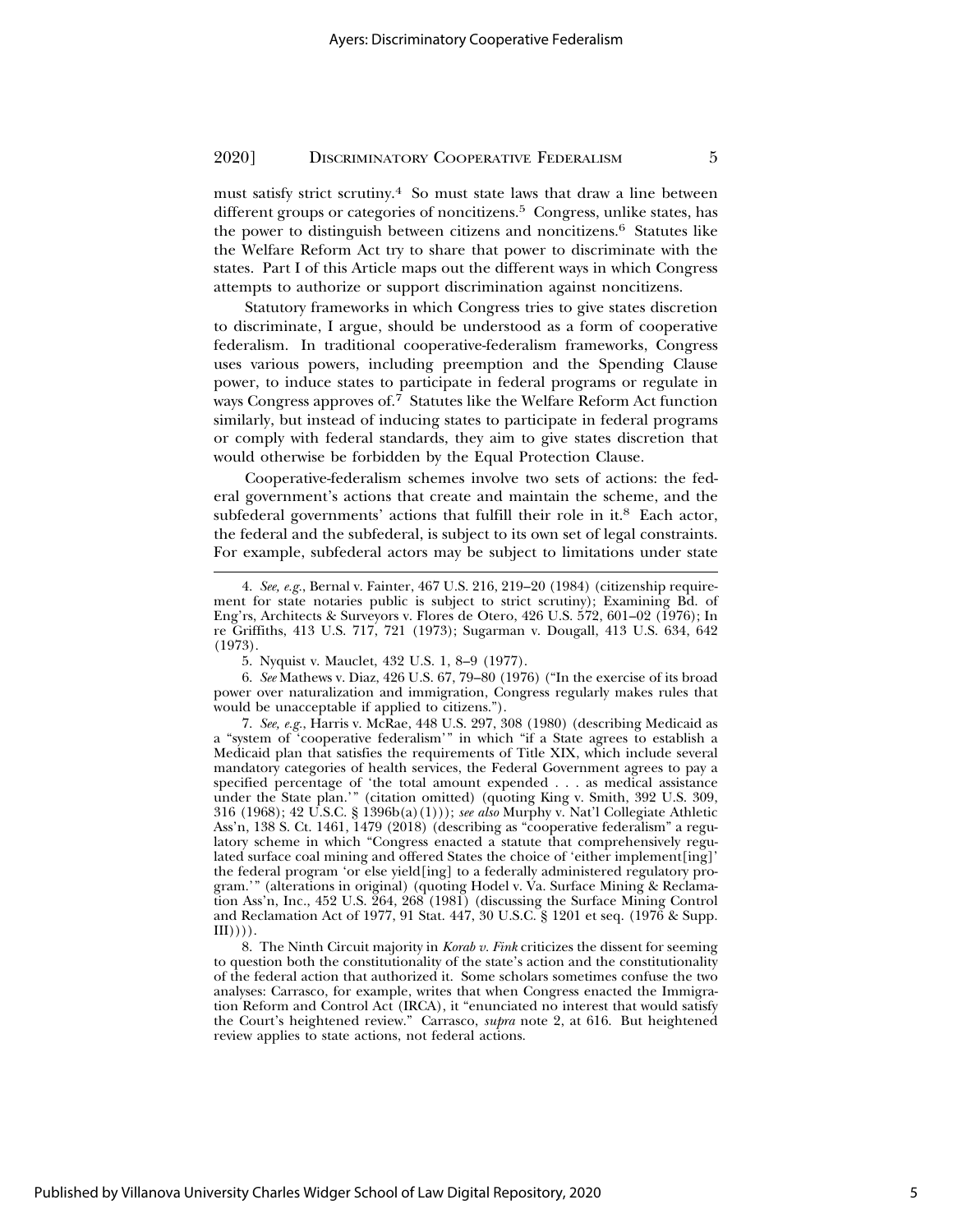constitutions, which can't bind the federal government. And the United States Constitution imposes structural constraints on Congress that are not relevant to state actions.

This means that cooperative-federalism schemes are subject to two sets of challenges: those based on constraints that apply to the federal government, and those based on constraints that apply to the subfederal actors that implement cooperative-federalism schemes. In the case of cooperative-federalism schemes intended to enable state discrimination against noncitizens, we should expect (and this Article explores) a multiplicity of potential challenges, not just one.

Whenever Congress supports state discrimination, two actions are required: the congressional action supporting the state discrimination, and the state's action that discriminates. Both actions are independently subject to challenges. And those challenges may be logically independent of one another. In other words, even if challenges to the federal act fail, challenges to the state act may succeed, and vice versa.

Part II of this Article analyzes three challenges that are directed at the federal role in discriminatory cooperative federalism. The first challenge argues that when a federal statute allows states to make different choices about whether to discriminate against noncitizens, that statute does not constitute a "uniform" rule, and thus violates a requirement of the United States Constitution.9 The second challenge argues that statutes like the Welfare Reform Act don't deserve judicial deference because they are not really "immigration" laws at all, in the sense that they don't regulate movement across borders. A third challenge argues that the federal power, assuming it exists, is nondelegable, and thus statutes like the Welfare Reform Act impermissibly attempt to share a power that can't be shared.

Part III of the Article analyzes the most important challenge to the subfederal role in discriminatory cooperative federalism: the equal-protection challenge. Courts have struggled to decide what role, if any, federal approval should play in equal-protection analysis of state discrimination against noncitizens. The analysis in Part II, which outlines several challenges to Congress's power to enact discriminatory cooperative-federalism schemes, lays the groundwork for a clearer understanding of the role federal approval plays in an equal-protection analysis. Or so Part III will try to show.

This case study of discriminatory cooperative federalism sheds some light on larger debates about the value of cooperative federalism as such. The Supreme Court has long spoken glowingly about statutory schemes in which the federal government uses powers like preemption or the Spending Clause power to create programs in which state and local governments play an active role.10 On the other hand, some commenters see coopera-

<sup>9.</sup> *See infra* Part II.

<sup>10.</sup> *See, e.g.*, Nat'l Fed'n of Indep. Bus. v. Sebelius, 567 U.S. 519, 630 (2012) (Ginsburg, J., concurring) ("[U]ndoubtedly the interests of federalism are better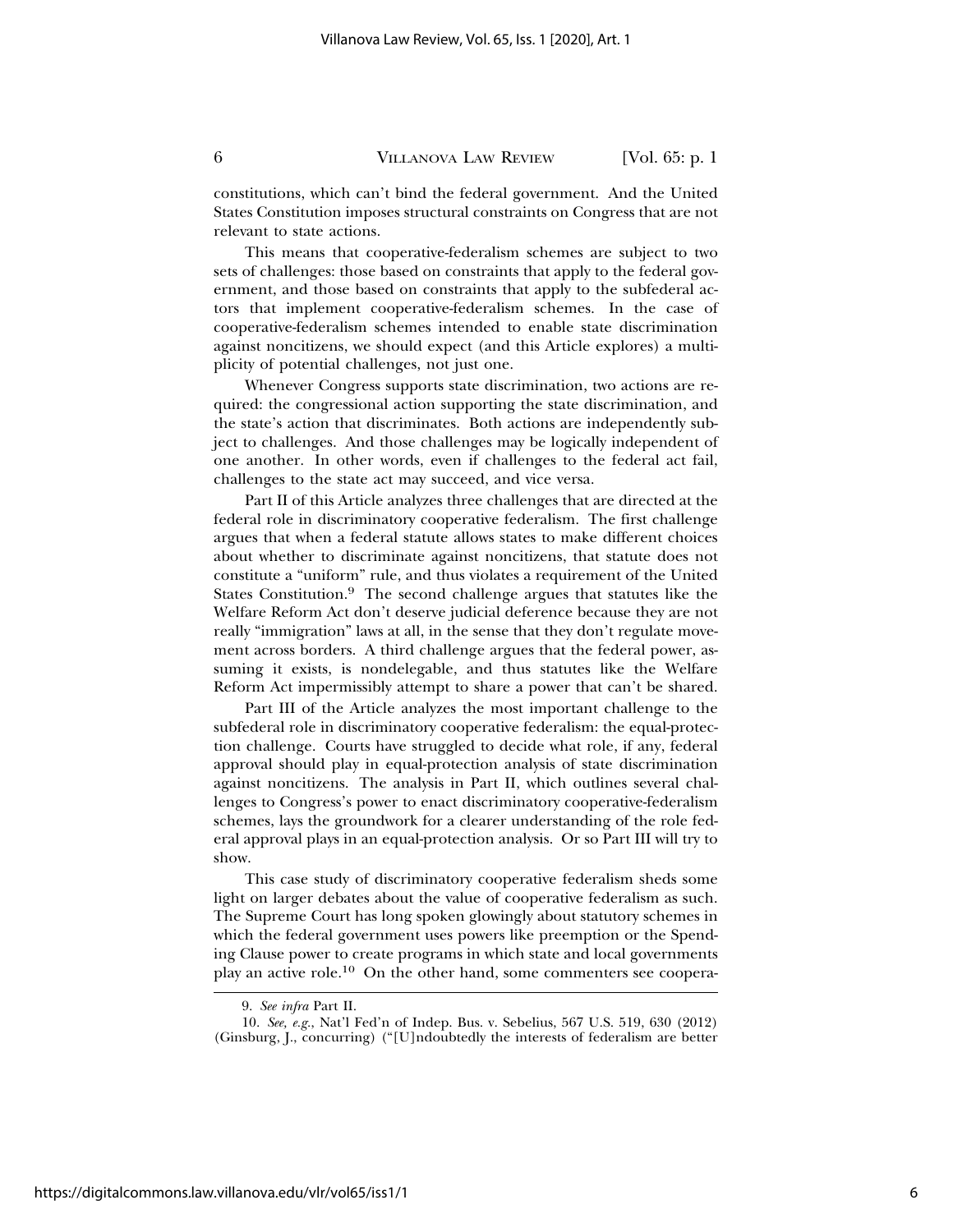tive federalism as undermining states by coopting them into participating in schemes they would not otherwise join; these commenters argue that it would be better to revert to a "dual federalism" model in which the federal government and the states regulated in parallel, not together.<sup>11</sup>

These generalizations assume that cooperative federalism can be fairly characterized as good or bad intrinsically, or in general. But the value of cooperative federalism may depend on the uses to which it is put. This Article presents a stark example of how the tools of cooperative federalism have been used to accomplish harmful ends.12

### I. HOW CONGRESS SUPPORTS STATE DISCRIMINATION

Congress supports discrimination in different ways. Past scholarly analyses identified discrete challenges to discriminatory cooperative federalist schemes.13 This Article aims to contribute to that literature by putting the pieces together and showing the multiplicity of challenges to such schemes. Congressional support for state discrimination gives rise to problems in multiple doctrinal categories: equal protection, federal preemption, state sovereignty, judicial independence, and more. So there are multiple rules or analyses that might govern any challenge to a specific statute that supports state discrimination.

What is needed, to lay the groundwork for clear understanding, is taxonomy: first, a taxonomy of the ways in which Congress supports state discrimination against noncitizens, and, second, a taxonomy of the challenges that might be brought against those various forms of support for state discrimination.

13. For example, Wishnie explains why such schemes represent an impermissible devolution of power to the states, while Condon argues that equal-protection doctrine (once it is appropriately disentangled from preemption doctrine) bars state discrimination. *See* Wishnie, *supra* note 2, at 493; Condon, *Equal Protection for Immigrants*, *supra* note 2, at 77–78.

served when States retain a meaningful role in the implementation of a program of such importance."); Schaffer ex rel. Schaffer v. Weast, 546 U.S. 49 (2005); Wis. Dep't of Health & Family Servs. v. Blumer, 534 U.S. 473, 495 (2002) (Medicaid "is designed to advance cooperative federalism" (citing Harris v. McRae, 448 U.S. 297, 308 (1980))); California v. United States, 438 U.S. 645, 650 (1978); King v. Smith, 392 U.S. 309 (1968).

<sup>11.</sup> *See, e.g.*, Michael S. Greve, *Against Cooperative Federalism*, 70 MISS. L.J. 557 (2000).

<sup>12.</sup> The word "discrimination" can be used descriptively or normatively. In its descriptive sense, it indicates the mere fact of differential treatment, with no implied value-judgment about whether the differential treatment is appropriate. In its normative sense, "discrimination" connotes a practice that is morally wrong. In this Article, the word is generally used in both senses: I do in fact hold, and might as well disclose, the belief that the differential treatment at issue is wrong. However, a reader who does not share that belief might still be persuaded by the arguments to follow. The Article's goal is to show why existing legal doctrine supports multiple strong challenges to congressional actions designed to authorize or justify states' differential treatment of noncitizens. Even someone who supports that differential treatment as a policy matter might recognize doctrinal problems with it.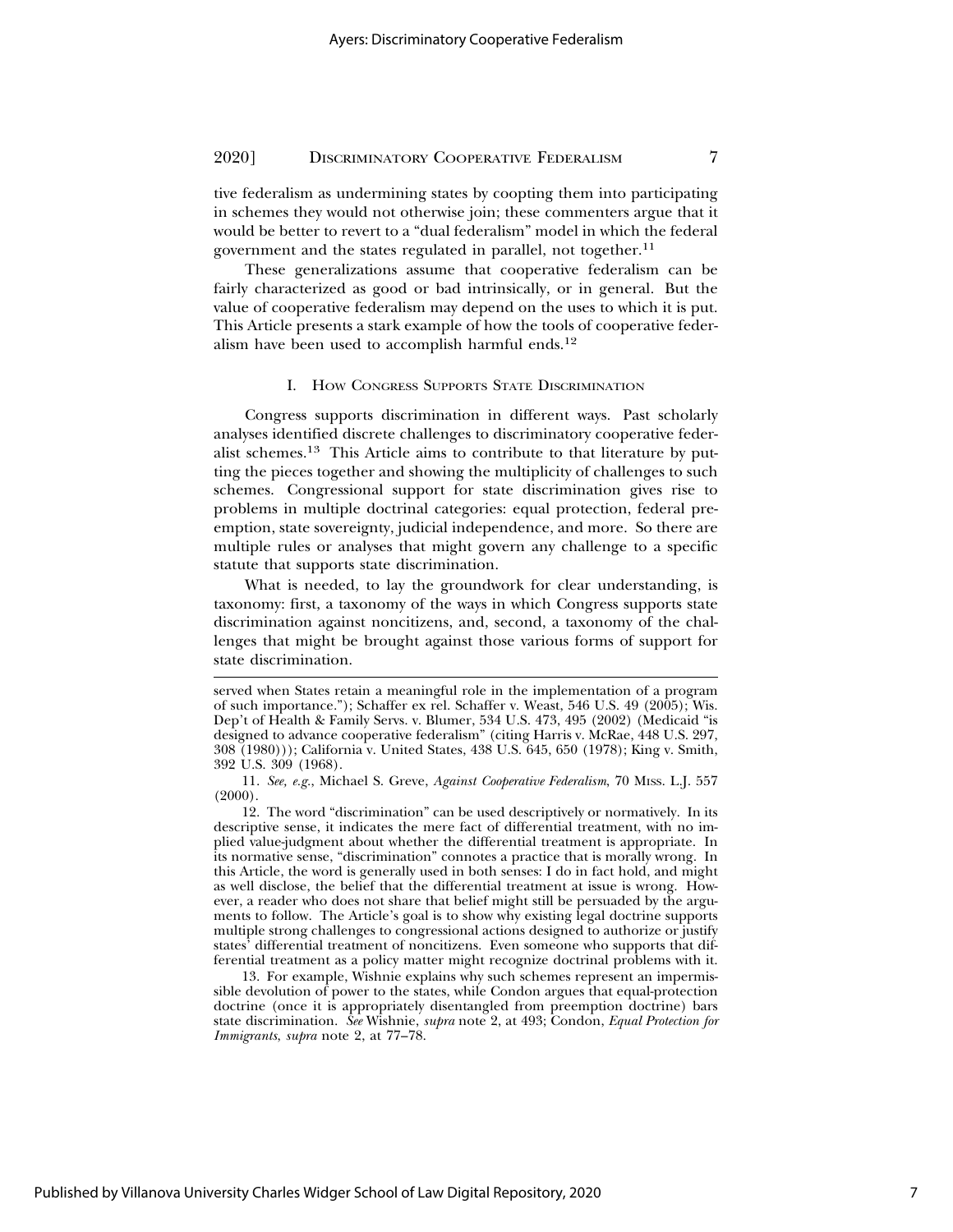### A. *The Tools Congress Can Use to Support State Discrimination*

Congress uses various tools, powers, or mechanisms to support or encourage state discrimination. This Section of the Article looks at three: cooperative federalism; the plenary-power doctrine, under which courts give extreme deference to Congress on immigration matters; and the indirect effects of federal schemes.

### 1. *The Plenary Power*

One tool that makes it possible for Congress to support discrimination against noncitizens is its so-called *"*plenary power*"* over matters related to immigration.<sup>14</sup> Under the plenary-power doctrine, federal courts give extreme deference to Congress and the President on questions of immigration policy. As Justice Frankfurter wrote, *"*[T]he underlying policies of what classes of aliens shall be allowed to enter and what classes of aliens shall be allowed to stay, are for Congress exclusively to determine even though such determination may be deemed to offend American traditions *. . . .*"<sup>15</sup>

A long series of Supreme Court cases upheld the power in the context of regulation of exclusion and removal from the United States.16 And the

15. Harisiades v. Shaughnessy, 342 U.S. 580, 597 (1952) (Frankfurter, J., concurring) (discussed in Aleinikoff, *supra* note 14, at 10).

16. *See* Reno v. Flores, 507 U.S. 292, 305–06 (1993) (deferential review of detention of noncitizens during immigration proceedings); Fiallo v. Bell, 430 U.S. 787, 792 (1977) (admission: "[O]ver no conceivable subject is the legislative power of Congress more complete." (internal quotation marks omitted) (quoting Oceanic Navigation Co. v. Stranahan, 214 U.S. 320, 339 (1909))); Kleindienst v. Mandel, 408 U.S. 753 (1972) (exclusion); Shaughnessy v. United States ex rel. Mezei, 345 U.S. 206 (1953) (procedures); *Harisiades*, 342 U.S. 580 (deportation); United States ex rel. Knauff v. Shaughnessy, 338 U.S. 537 (1950) (procedures: "Whatever the procedure authorized by Congress is, it is due process as far as an alien denied entry is concerned."); Chae Chan Ping v. United States, 130 U.S. 581, 609 (1889) ("The power of exclusion of foreigners being an incident of sovereignty belonging to the government of the United States as a part of those sovereign powers delegated by the constitution, the right to its exercise at any time when, in the judgment of the government, the interests of the country require it, cannot be granted away or restrained on behalf of any one."). The doctrine thus leaves to Executive Branch agencies significant responsibility for the application of constitutional norms, but they have not lived up to that responsibility. *See* Alina Das, *Administrative Constitutionalism in Immigration Law*, 98 B.U. L. REV. 485, 486 (2018). Some scholars saw the cases of *Zavydas v. Davis*, 533 U.S. 688 (2001), and *Nguyen v. INS*, 533 U.S. 53 (2001), as a partial retreat from the plenary-power doc-

<sup>14.</sup> *See* T. Alexander Aleinikoff, *Citizens, Aliens, Membership, and the Constitution*, 7 CONST. COMMENT. 9, 10 (1990); Stephen H. Legomsky, *Ten More Years of Plenary Power: Immigration, Congress, and the Courts*, 22 HASTINGS CONST. L.Q. 925 (1995); Hiroshi Motomura, *Immigration Law After a Century of Plenary Power: Phantom Constitutional Norms and Statutory Interpretation*, 100 YALE L.J. 545 (1990) [hereinafter Motomura, *Plenary Power*]; *cf.* Gabriel J. Chin, *Is There a Plenary Power Doctrine? A Tentative Apology and Prediction for Our Strange but Unexceptional Constitutional Immigration Law*, 14 GEO. IMMIGR. L.J. 257 (2000) (questioning the idea that the idea of a plenary-power doctrine is necessary to explain Supreme Court precedent).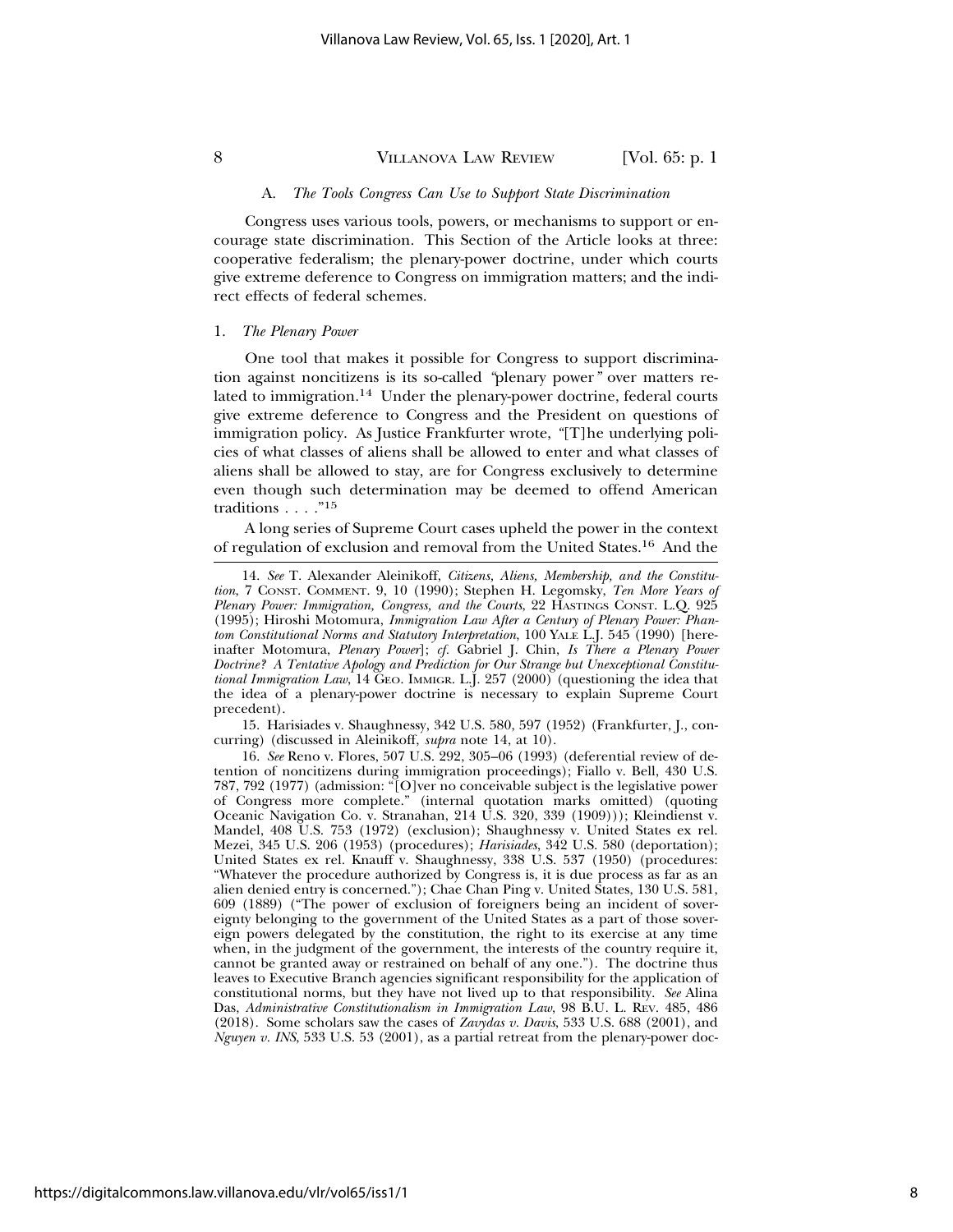Court also applied plenary-power deference to decisions about federal public benefits in *Mathews v. Diaz*. 17 Exploring this trend, Kerry Abrams has documented ways in which the Supreme Court has used the plenarypower doctrine not only to uphold federal laws against equal-protection challenges, but also to find state laws affecting noncitizens preempted.18

The rationale for the doctrine has to do with immigration's centrality in foreign relations, and the deference traditionally afforded the executive and legislative branches in foreign-relations matters.19 In the early case of *Chy Lung v. Freeman*, 20 the Court said that only the federal government could exercise power over immigration because "[i]f it be otherwise, a single State can, at her pleasure, embroil us in disastrous quarrels with other nations."21 And in *Diaz* the Court wrote that "[a]ny rule of constitutional law that would inhibit the flexibility of the political branches of government to respond to changing world conditions should be adopted only with the greatest caution."<sup>22</sup> It then cited *Baker v. Carr*,<sup>23</sup> on non-justiciable political questions,<sup>24</sup> and wrote that "[t]he reasons that preclude judicial review of political questions also dictate a narrow standard of review of decisions made by the Congress or the President in the area of immigration and naturalization."25 In a related context, the Supreme Court has

trine. *See* Peter J. Spiro, *Explaining the End of Plenary Power*, 16 GEO. IMMIGR. L.J. 339 (2002). The recent case of *Sessions v. Morales-Santana*, 137 S. Ct. 1678 (2017) points in the same direction, applying intermediate scrutiny to a gender-based classification in the law of citizenship. *See id.* at 1698*. But see* Carrie Rosenbaum, *Immigration Law's Due Process Deficit and the Persistence of Plenary Power*, 28 BERKELEY LA RAZA L.J. 118, 152 (2018) ("In spite of some signs of a departure from the plenary power doctrine, the Court still gives significant deference to Congress in the area of immigration law." (footnote omitted)). The plenary-power doctrine came roaring back (if indeed it had ever gone anywhere) in *Trump v. Hawaii*, 138 S. Ct. 2392 (2018), which upheld the Trump Administration's ban on entry from certain primarily Muslim countries against a First Amendment challenge, despite statements by the President that nakedly described his anti-Muslim bias as the reason for the ban. *Id.* at 2418. It explicitly invoked the plenary-power doctrine in doing so. *Id.* at 2419.

17. *See* 426 U.S. 67 (1976).

18. *See* Kerry Abrams, *Plenary Power Preemption*, 99 VA. L. REV. 601 (2013).

19. *See Fiallo*, 430 U.S. at 796 (discussing foreign-affairs rationale for plenary power); Galvan v. Press, 347 U.S. 522, 530 (1954) ("The power of Congress over the admission of aliens and their right to remain is necessarily very broad, touching as it does basic aspects of national sovereignty, more particularly our foreign relations and the national security."); *Chae Chan Ping*, 130 U.S. at 609; *see also* David S. Rubenstein, *Immigration Structuralism: A Return to Form*, 8 DUKE J. CONST. L. & PUB. POL'Y 81, 145 (2013) (discussing criticism of the foreign-affairs rationale); Spiro, *supra* note 16, at 340 ("The inherent international element of immigration decisionmaking perhaps best explains the origins of the plenary power doctrine and its persistence through the rights revolution in other contexts.").

20. 92 U.S. 275 (1875).

21. *Id.* at 280.

22. *Diaz*, 426 U.S. at 81.

23. 369 U.S. 186 (1962).

24. *Id.* at 217.

25. *Diaz*, 426 U.S. at 81–82.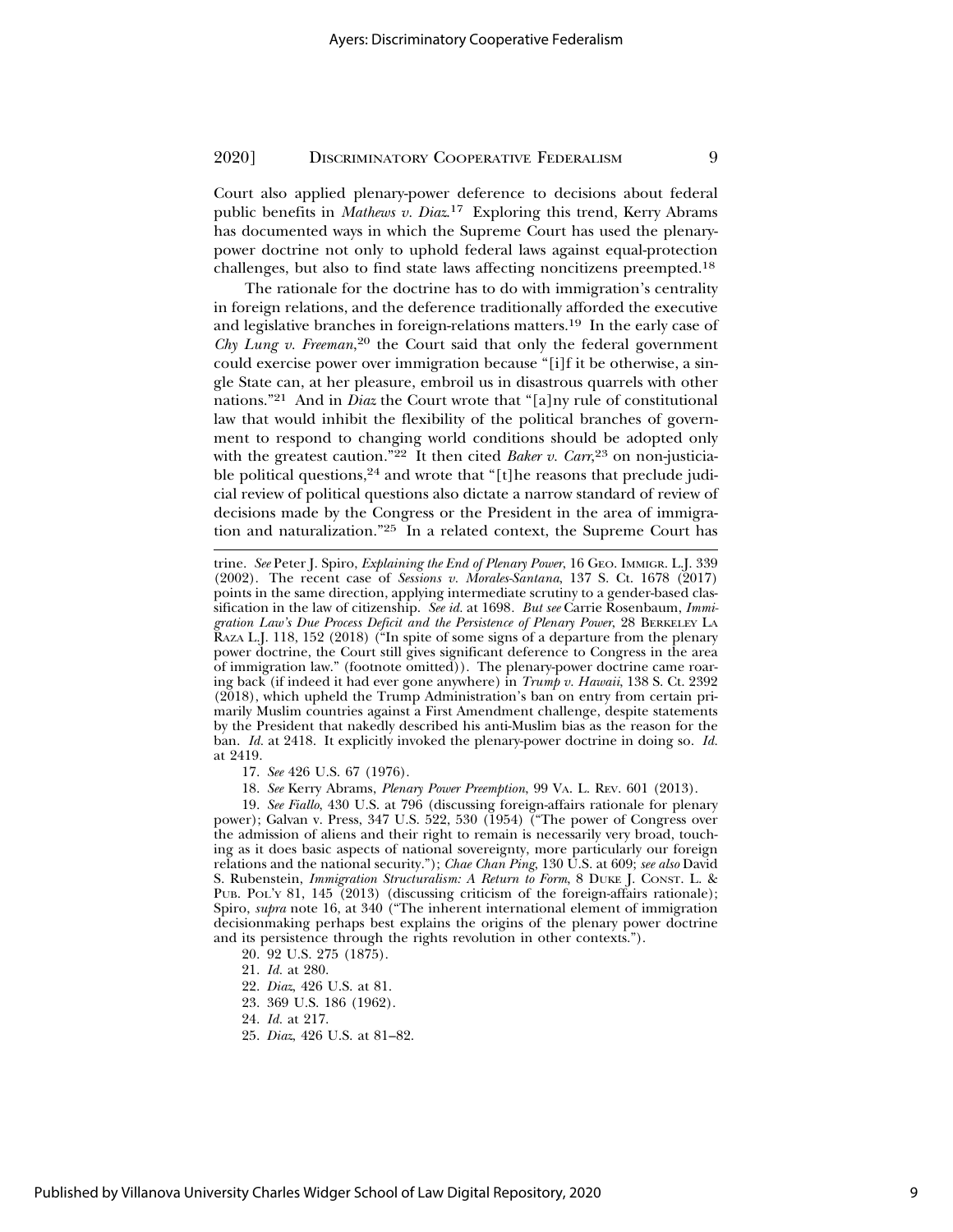noted that "[p]erceived mistreatment of aliens in the United States may lead to harmful reciprocal treatment of American citizens abroad."26 The Court reasoned that fifty-one actors in this arena would be too many: "It is fundamental that foreign countries concerned about the status, safety, and security of their nationals in the United States must be able to confer and communicate on this subject with one national sovereign, not the 50 separate States."27

The plenary-power doctrine functions as a peculiar carve-out from equal-protection doctrine.28 Scholars have long attacked the plenarypower doctrine, placing it firmly in "a sort of constitutional hall of shame."29 In particular, they have criticized the foreign-affairs rationale. Gerald Neuman, for example, wryly wondered how our foreign affairs might have been disrupted had the Court struck down in *Fiallo v. Bell*<sup>30</sup> rules that discriminated on the basis of gender and illegitimacy in the granting of immigration status.31 Peter Margulies has proposed an approach to judicial review of federal immigration policies under which courts would examine, among other factors, the "degree of sovereign interest" in any specific policy.32 Hardly anyone in academia is a fan of the current approach. Nonetheless, it works in conjunction with the tools of cooperative federalism to make possible federal support for state discrimination against noncitizens.

The plenary power allows Congress to simply command states to deny benefits to noncitizens.33 Conceptually, this may not amount to *state* discrimination, because it is arguably the federal government that discrimi-

28. *See* Jenny-Brooke Condon, *Equal Protection Exceptionalism*, 69 RUTGERS U. L. REV. 563, 575 (2017) [hereinafter Condon, *Equal Protection Exceptionalism*].

29. *See* Spiro, *supra* note 16, at 340. For criticism of the doctrine, see, e.g., GERALD L. NEUMAN, STRANGERS TO THE CONSTITUTION: IMMIGRANTS, BORDERS, AND FUNDAMENTAL LAW 118–38 (1996). Catherine Kim shows how the doctrine can be attacked from the perspective of administrative law (as opposed to equal protection), as part of a movement toward greater judicial scrutiny of agency action. Catherine Y. Kim, *Plenary Power in the Modern Administrative State*, 96 N.C. L. REV. 77 (2017) (describing a project of "contextualizing the judiciary's willingness to review immigration decisions within a broader administrative law project to strengthen judicial checks on the growing authority of agency officials across the regulatory state").

30. 430 U.S. 787 (1977).

31. Gerald L. Neuman, *The Lost Century of American Immigration Law (1776–1875)*, 93 COLUM. L. REV. 1833, 1898 (1993).

32. Peter Margulies, *Bans, Borders, and Sovereignty: Judicial Review of Immigration Law in the Trump Administration*, 2018 MICH. ST. L. REV. 1, 8 (2018).

33. In cases where federal statutes command a denial of benefits, courts typically apply rational basis scrutiny. *See* Lewis v. Thompson, 252 F.3d 567, 582 (2d Cir. 2001); Aleman v. Glickman, 217 F.3d 1191, 1197 (9th Cir. 2000); City of Chi-

<sup>26.</sup> Arizona v. United States, 567 U.S. 387, 395 (2012) (discussing preemption of state laws that affect immigration); *see also id.* ("Immigration policy can affect trade, investment, tourism, and diplomatic relations for the entire Nation, as well as the perceptions and expectations of aliens in this country who seek the full protection of its laws.").

<sup>27.</sup> *Id.*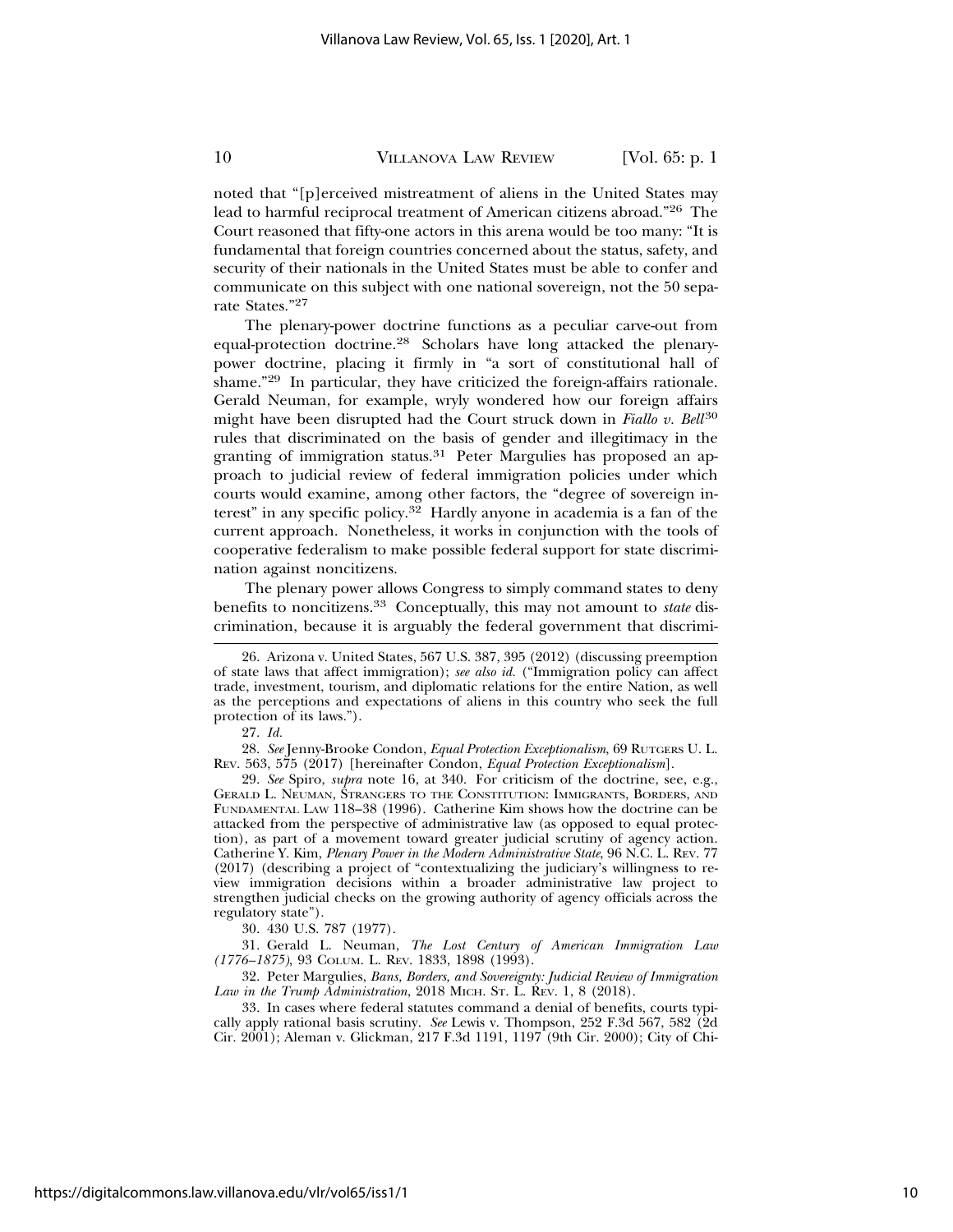nates when it denies states all choice in the matter. Nonetheless, it is important that Congress can simply prohibit states from treating noncitizens equally. Cooperative-federalism schemes are an alternative to outright commands of that kind.

### 2. *Cooperative Federalism*

Cooperative-federalism schemes are another important tool Congress can use to support state discrimination against noncitizens. Cooperative federalism is itself a collection of tools. Two of the most important are conditional grants and conditional preemption. These can be thought of as a carrot and a stick, respectively.34

Conditional grants are the carrot: if states participate in a given federal scheme, Congress (using its power under the Spending Clause) gives those states money.35 Conditional preemption is the stick: if states fail to participate in the federal scheme, the states are preempted and not allowed to exercise regulatory power in the relevant area.<sup>36</sup> Both mechanisms involve inducing states to act, rather than compelling them to do so. The reason for calling these laws cooperative federalism is that they in-

Another form of cooperative federalism is one in which states are given a voice in a federal decision-making process. Section 401 of the Clean Water Act creates a process for state involvement in federal agencies' decisions about whether to approve projects that might result in discharges of pollutants into navigable waters. See  $33 \text{ U.S.C. }$  §  $1341(a)(1)$  (2018). Before the federal agency can approve such a project, the relevant state must certify that it will comply with "effluent limitations" and "any other appropriate requirements of State law." *Id.* § 1341(d). *See generally* U.S. ENVTL. PROTECTION AGENCY, *Clean Water Act Section 401 Water Quality Certification: A Water Quality Protection Tool for States and Tribes* (2010), https://www.nrc.gov/docs/ML1121/ML112160635.pdf [https://perma.cc/ 3BBW-VZ6K] (subject to review under *Executive Order on Promoting Energy Infrastructure and Economic Growth*, Exec. Order No. 13,868, 84 Fed. Reg. 15,495 (Apr. 10, 2019), https://www.whitehouse.gov/presidential-actions/executive-order-promoting-energy-infrastructure-economic-growth/ [https://perma.cc/234P-LUPH].

35. New York v. United States, 505 U.S. 144, 167 (1992); *see also* U.S. CONST. art. I, § 8, cl. 1 (Congress may "lay and collect Taxes, Duties, Imposts and Excises, to pay the Debts and provide for the common Defence and general Welfare of the United States"); South Dakota v. Dole, 483 U.S. 203, 206 (1987) (under Congress's spending power, "Congress may attach conditions on the receipt of federal funds").

36. *See* Va. Office for Prot. & Advocacy v. Stewart, 563 U.S. 247, 253 (2011). For an overview of cooperative federalism, and the cases that have upheld it, see Philip J. Weiser, *Towards a Constitutional Architecture for Cooperative Federalism*, 79 N.C. L. REV. 663, 668–77 (2001).

cago v. Shalala, 189 F.3d 598, 603–05 (7th Cir. 1999); Rodriguez v. United States, 169 F.3d 1342, 1346–50 (11th Cir. 1999).

<sup>34.</sup> *Cf.* Joshua D. Sarnoff, *Cooperative Federalism, the Delegation of Federal Power, and the Constitution*, 39 ARIZ. L. REV. 205, 205–06 (1997) ("'[C]ooperative federalism' comes in many forms. Congress may: (1) use federal funds as a 'carrot' to induce states to regulate; [or] (2) require federal agencies to impose the 'stick' of preemptive federal requirements if states do not regulate as desired"; also discussing constitutional concerns with other forms in which Congress may "(3) delegate federal powers to states" or "(4) direct states to implement federal programs").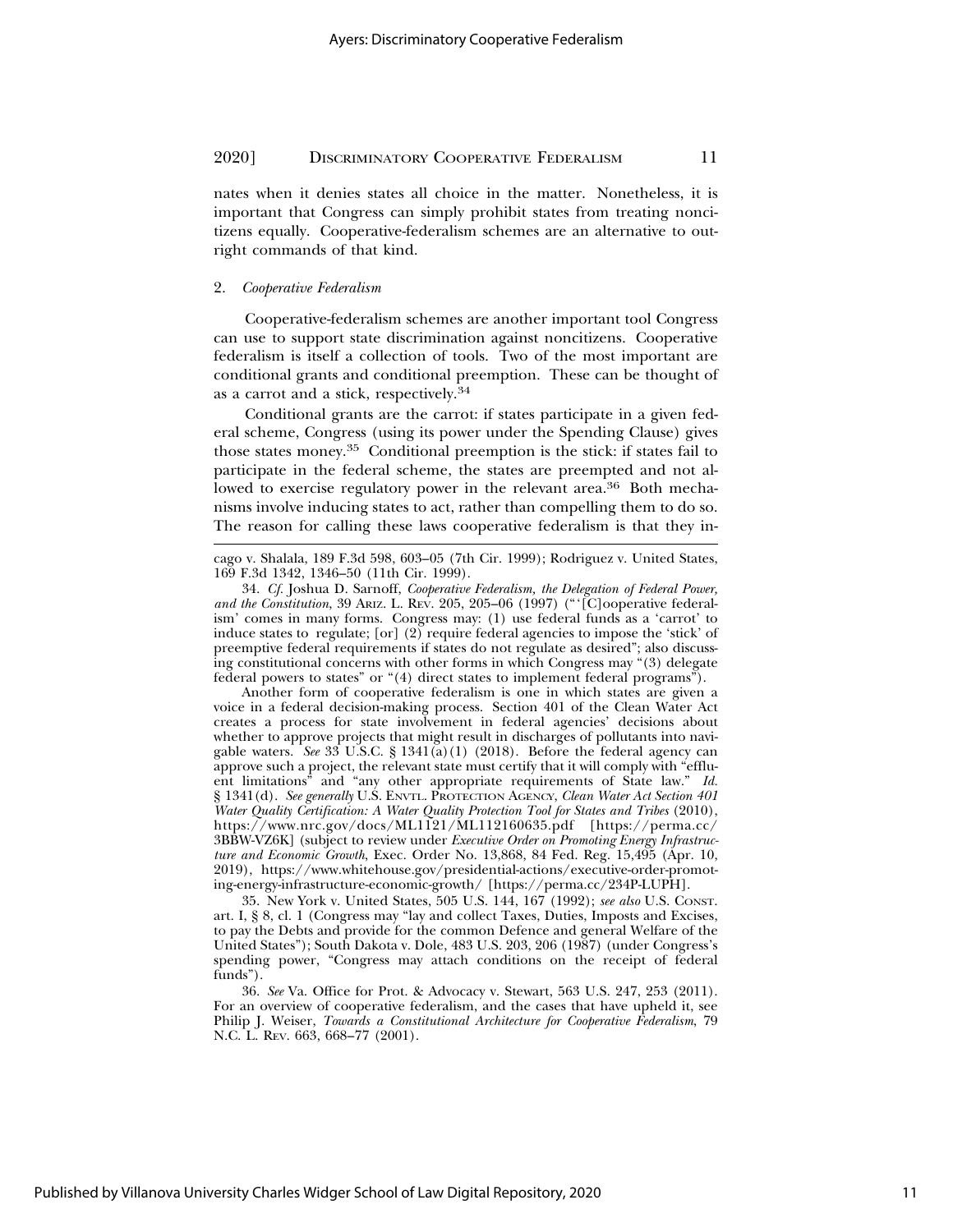volve "a shared federal and state government responsibility for standard setting, funding, and enforcement."37

Discriminatory cooperative federalism uses both carrots and sticks. One example of a carrot is Medicaid, a program jointly funded by the federal government and the states, which is governed by federal rules.<sup>38</sup> Congress sets conditions of eligibility for this program that treat citizens and noncitizens differently. The federal funds at issue are an enormous incentive for states to participate against noncitizens, and thus to discriminate.<sup>39</sup>

An example of a stick is 8 U.S.C. § 1621, a statute I'll call "the Benefits Bar," which conditionally preempts states that wish to offer public benefits to certain noncitizens. First, the Benefits Bar provides that states cannot offer public benefits to noncitizens unless their immigration status is on a list of eligible statuses.40 For any noncitizen who can't find their status on

38. *Medicaid: An Overview*, CONG. RES. SERV. (Aug. 3, 2015), https://www.every crsreport.com/files/20150803\_R43357\_3f72428cda68b780d876e71160397a398e18 2b7a.pdf [https://perma.cc/8AAV-LMV3].

39. Medicaid is such a massive program that the threatened loss of Medicaid funds was found unacceptably coercive in *National Federation of Independent Businesses v. Sebelius*, 567 U.S. 519, 575–82 (2012).

40. That list includes "qualified aliens," a category that includes legal permanent residents, asylees, refugees, and other humanitarian statuses. *See* 8 U.S.C. § 1641 (2018). The list also includes nonimmigrants and certain parolees. 8 U.S.C. § 1621(a), (c) (2018). Who is a "nonimmigrant"? Generally, the term is defined in 8 U.S.C. § 1101(a)(15), which describes temporary or conditional statuses like student visas, temporary work visas, and others. But Jennesa Calvo-Friedman points out that the version of section 1621 that was passed by Congress, and published in the Statutes at Large, "defines eligible nonimmigrants as 'a nonimmigrant under the Immigration and Nationality Act.'" Jennesa Calvo-Friedman, *The Uncertain Terrain of State Occupational Licensing Laws for Noncitizens: A Preemption Analysis*, 102 GEO. L.J. 1597, 1626 (2014). The U.S. Code version adds bracketed text suggesting that the term "nonimmigrant" is limited to the statuses listed in 8 U.S.C. § 1101: "a nonimmigrant under the Immigration and Nationality Act [8 U.S.C. 1101 et seq.]." 8 U.S.C. § 1621(a)(2) (2018). Calvo-Friedman uses this observation to argue that the term "nonimmigrant" thus includes not only those listed in section 1101, but all lawfully present noncitizens who are not lawful permanent residents. Calvo-Friedman, *supra*, at 1627. A response to this argument might be that if Congress meant to include all lawfully present noncitizens in the category "nonimmigrant," it would not have needed to separately list as eligible "an alien who is paroled into the United States under section  $212(d)(5)$  of such Act [8 U.S.C. 1182(d)(5)] for less than one year." 8 U.S.C. § 1621(a)(3) (2018). To be sure, Calvo-Friedman's reading renders that provision hard to explain. But her reading elegantly explains a different, otherwise-inexplicable feature of the statute: the fact that section 1621(d) authorizes states to grant eligibility (by enactment of a state law after 1996) to "an alien who is *not* lawfully present in the United States" but not a noncitizen who *is* lawfully present. *Id.* § 1621(d) (emphasis added). Why would Congress have wanted to allow states to give benefits to unlawfully present people, but not lawfully present people in statuses like Temporary Protected Status that fall into none of the eligible categories listed in section 1621(a)? Calvo-Friedman's reading solves this problem by reading section 1621(a)

<sup>37.</sup> John D. Edgcomb, Comment, *Cooperative Federalism and Environmental Protection: The Surface Mining Control and Reclamation Act of 1977*, 58 TUL. L. REV. 299, 299 (1983).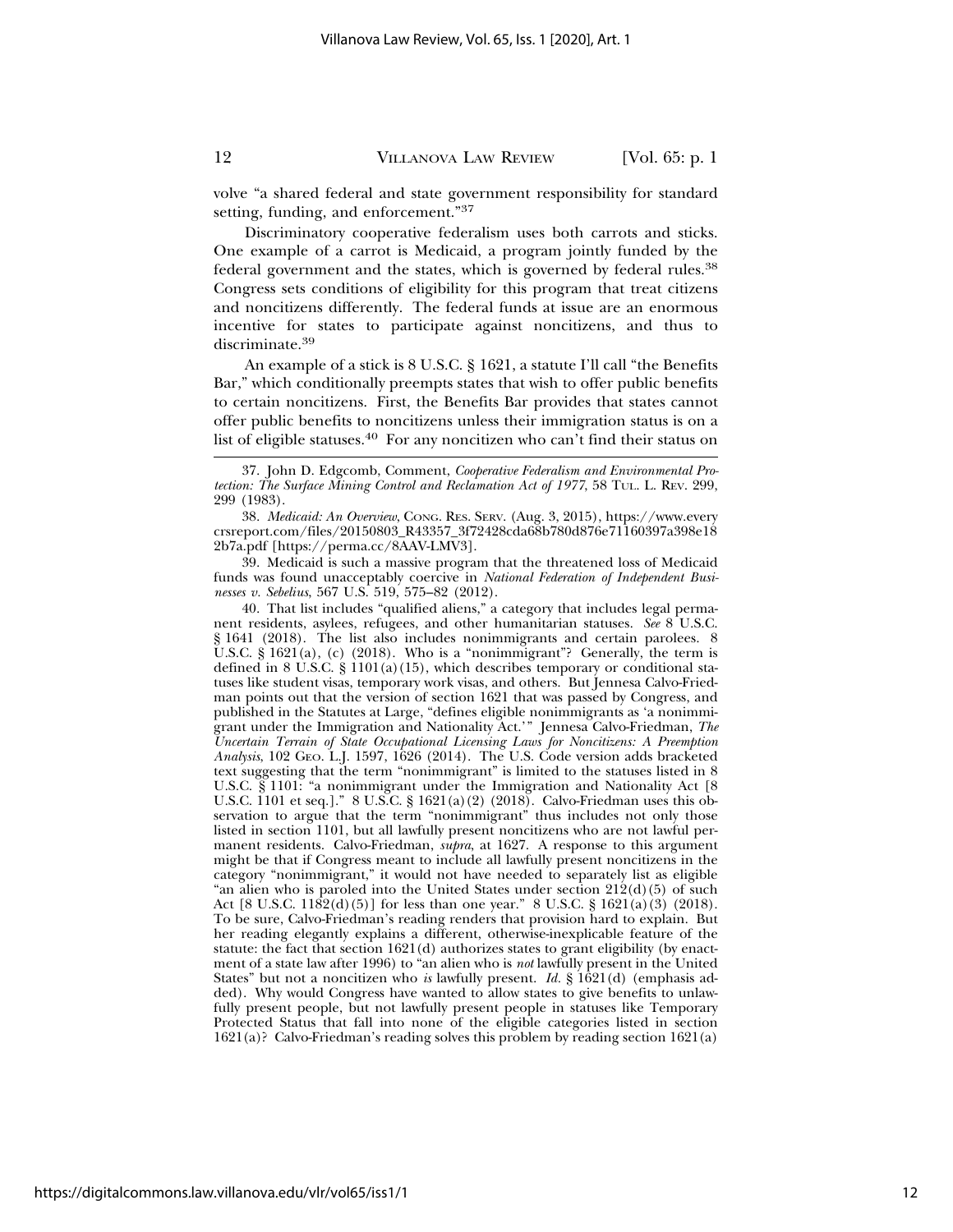this list, the federal statute bars states from offering a wide variety of benefits, including grants, contracts, loans, professional and commercial licenses, retirement, welfare, health, disability, public or assisted housing, postsecondary education, food assistance, and unemployment benefits.41 But there is an exception: states may provide benefits on this list to otherwise ineligible noncitizens if they do so by the enactment of a state law.<sup>42</sup> In other words, states are preempted from offering benefits unless they do so in a way that satisfies Congress's criteria.

This may not feel very cooperative; Congress is essentially forcing states to regulate in a given way. But this is true in many instances of "cooperative" federalism: state regulatory schemes are wiped from the field unless they satisfy congressional standards. The Benefits Bar may be particularly objectionable because of the kind of conditions it imposes; in a previous article, I developed an argument that the Benefits Bar is unconstitutional because it unduly intrudes on the working of states' government processes.43 In general, however, the idea of congressionally imposed conditions states must satisfy to avoid preemption is wellaccepted.

Another reason why provisions like the Benefits Bar may not feel "cooperative" is that cooperative-federalism schemes are typically designed to encourage states to participate in the schemes. The purpose of offering federal matching funds in the Medicaid program, for example, is to encourage states to participate. But the purpose of the Benefits Bar is more likely to discourage states from acting at all. The Benefits Bar is part of the Welfare Reform Act, which was built on the assumption that the United States would be better off if "aliens within the Nation's borders [did] not depend on public resources to meet their needs."44 Its purpose is ex-

41. 8 U.S.C. § 1621(c)(1) (2018).

42. *Id.* § 1621(d) (2018). The New York Court of Appeals held that the statute "obviously" authorizes benefits for lawfully present noncitizens. *Aliessa*, 96 N.Y.2d at 426. The court noted that "[s]ection 1621(d) refers to [s]tate authority to provide for eligibility of *illegal* aliens," but held that "the statute obviously authorizes the State to provide State Medicaid to PRUCOLs." *Id.* at 426 n.9. The term "PRUCOLs" here refers to people "permanently residing in the United States under color of law"—a term which the Court of Appeals had defined to include "aliens of whom the INS is aware, but has no plans to deport." *Id.* at 422 n.2. Because the plaintiffs in that case included "PRUCOLs," this portion of the opinion was holding, not dicta.

43. Ava Ayers, *Federalism and the Right to Decide Who Decides*, 63 VILL. L. REV. 567 (2018).

44. 8 U.S.C. § 1601(2)(A) (2018); *see* Michael Fix and Ron Haskins, *Welfare Benefits for Non-Citizens*, BROOKINGS INST. (Feb. 2, 2002), https://www.brookings .edu/research/welfare-benefits-for-non-citizens/ [https://perma.cc/6HMP-

to confer eligibility on all lawfully present people. As noted below in note 42, there is an alternative solution to the problem of why the statute appears to allow states to offer benefits to unlawfully present noncitizens but not lawfully present ones: the New York Court of Appeals held that despite its text, the statute "obviously" authorizes benefits for lawfully present noncitizens. Aliessa v. Novello, 96 N.Y.2d 418, 426 (2001).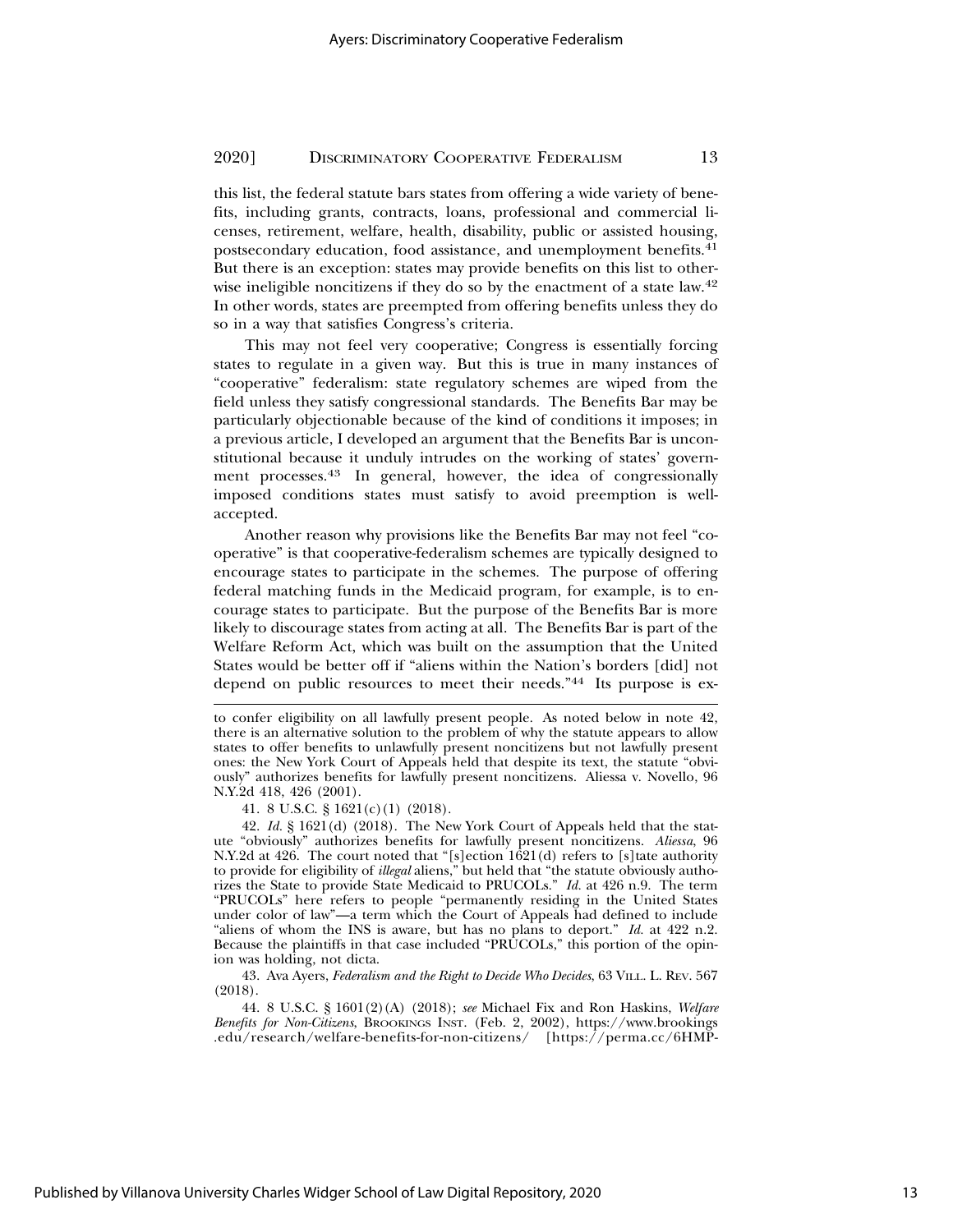pressed in the title of the relevant chapter of the United States Code: "Restricting Welfare and Public Benefits for Aliens."45

Even though the Benefits Bar aims at state inaction rather than state action, it is still "cooperative" in the sense that it aims to elicit federal-state cooperation in the pursuit of a common policy goal. In this case, the goal is to deny public benefits to noncitizens, and thereby to treat them differently from citizens.

### B. *The Forms of Congressional Support for Discrimination*

Now that we've reviewed the tools Congress uses to create statutes that support state discrimination, we can look at the forms those statutes take. I'll cover three: giving states discretion; giving states conditional discretion; and prescribing the judicial standard of review.

### 1. *Giving States Discretion*

Some federal laws say only that states *may* discriminate against noncitizens in the provision of certain benefits. 8 U.S.C. § 1624 says that states are "authorized to prohibit or otherwise limit or restrict the eligibility of aliens or classes of aliens for programs of general cash public assistance."46 Using similar language, 8 U.S.C. § 1622 says that "a State is authorized to determine the eligibility for any State public benefits of an alien who is a qualified alien." (The phrase "qualified alien" is a defined term of art, encompassing several major categories of noncitizens, including legal permanent residents.47) Yet another provision, 8 U.S.C. § 1255a, creates a one-year window during which certain noncitizens can apply for lawful status,<sup>48</sup> then says that states "may . . . provide that the alien is not eligible" for certain state public benefits.49

Provisions governing Medicaid take a similar form.50 Medicaid is "a cooperative endeavor in which the Federal Government provides financial

M3RH] ("One of the more contentious issues in the 1996 welfare reform debate was whether the federal government should provide welfare benefits to non-citizens who are legal residents of the United States.").

45. *See* 8 U.S.C. §§ 1601–1646 (2018).

46. 8 U.S.C. § 1624(a) (2018). The state denial of benefits must not be "more restrictive than the prohibitions, limitations, or restrictions imposed under comparable Federal programs." *Id.* § 1624(b).

48. 8 U.S.C. § 1255(a)(1)(A) (2018).

49. 8 U.S.C. §  $1255a(h)(1)(B)$  (2018). The statute also disqualifies those who legalize under the provision from eligibility for federal benefits for five years. *Id.*  $§ 1255a(h)(1)(A).$ 

50. *See generally* 42 C.F.R. § 435.406 (2019) (noncitizen eligibility for Medicaid). For a convenient chart showing noncitizens' eligibility for various federal and joint federal/state programs, see *Chart of Immigrant Eligibility for Federal Programs*, NCSL, http://www.ncsl.org/research/immigration/immigrant-eligibilityfor-federal-programs.aspx [https://perma.cc/ST7J-YX63] (last visited Apr. 12, 2020).

<sup>47.</sup> *See* 8 U.S.C. § 1641(b) (2018).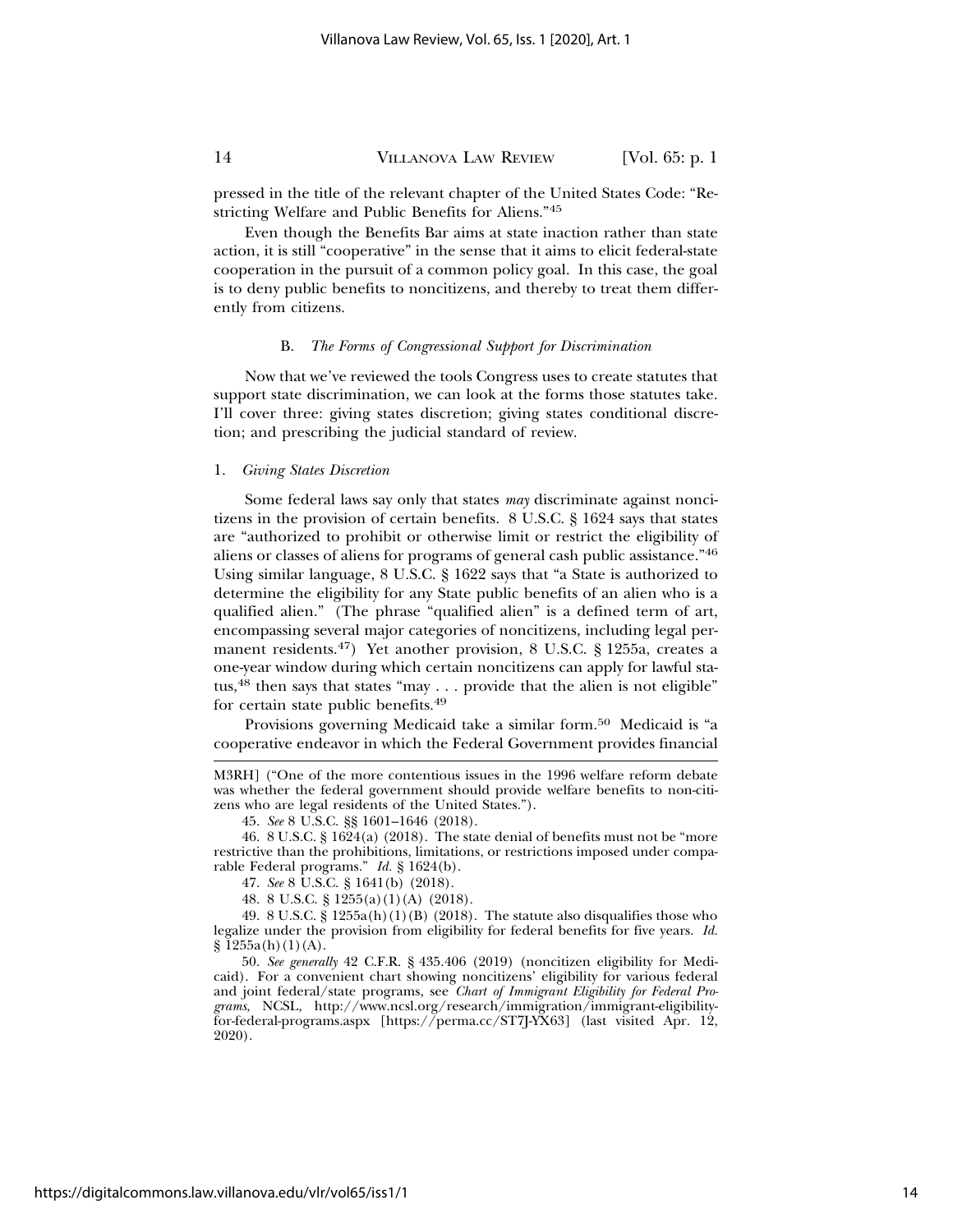assistance to participating States to aid them in furnishing health care to needy persons."51 The program, one scholar writes, "is fixed in the collective consciousness as a classic example of cooperative federalism."52 If states establish plans that satisfy federal requirements, including requirements about what health services must be offered, then the federal government will pay a percentage of the total amount spent.53 Medicaid "does not obligate a participating State to pay for those medical services for which federal reimbursement is unavailable."54 States are authorized to determine the eligibility of "qualified aliens" for Medicaid.55 (There is, however, a five-year bar on benefits from which states may not opt out.<sup>56</sup>) Likewise, states may choose whether to provide benefits under the Children's Health Insurance Program (another jointly funded program<sup>57</sup>) to noncitizen children or pregnant women<sup>58</sup> (subject to the same five-year bar59). All of these statutes function by purporting to give states a choice about whether to discriminate.

Some provisions allow states no discretion so long as they participate in the federal program (and accept federal funds). For example, states receive federal support for unemployment-insurance programs as long as

52. Nicole Huberfeld, *Federalizing Medicaid*, 14 U. PA. J. CONST. L. 431, 434 (2011) (footnote omitted).

53. *Harris*, 448 U.S. at 308 (citing 42 U.S.C. § 1396b(a)(1) (2018)).

54. *Id.* at 309.

55. 8 U.S.C. § 1612(b)(1) allows states to determine qualified aliens' eligibility for Medicaid, "except as provided in [8 U.S.C. § 1613]." Section 1613, in turn, bars qualified aliens from receiving Medicaid or any other "Federal means-tested public benefit" for five years after entering one of the "qualified alien" statuses. *Id.* § 1613(a). There are multiple exceptions to both of these rules, but they're not relevant here.

56. 8 U.S.C. § 1613(a) (2018).

57. 42 U.S.C. §§ 1397aa–1397mm (2018); *see State Children's Health Insurance Program*, BENEFITS.GOV, https://www.benefits.gov/benefit/607 [https://perma.cc/ ZC8A-QTRL] (last visited Feb. 10, 2019); Alison Mitchell, *Federal Financing for the State Children's Health Insurance Program (CHIP)*, CONG. RES. SERV. (May 23, 2018), https://fas.org/sgp/crs/misc/R43949.pdf [https://perma.cc/LG6W-YLE4]; *see also* State Children's Health Insurance Program; Eligibility for Prenatal Care and Other Health Services for Unborn Children, 67 Fed. Reg. 61,956, 61,956 (Oct. 2, 2002) ("Benefits under SCHIP are jointly financed by the Federal and State governments and are administered by the States. Within broad Federal guidelines, each State determines the design of its program, eligibility groups, benefit packages, payment levels for coverage, and administrative and operating procedures.").

58. 42 U.S.C. §§ 1396b(v)(4)(A), 1397aa(a) (2018). *See* Fatma Marouf, *Alienage Classifications and the Denial of Health Care to Dreamers*, 93 WASH. U. L. REV. 1271, 1281 (2016) ("The Children's Health Insurance Program Reauthorization Act of 2009 ('CHIPRA') gives states the option of providing Medicaid or CHIP to children and/or pregnant women who are 'lawfully residing' in the United States and otherwise meet the criteria for these benefits." (citing  $42 \text{ U.S.C.}$  §§  $1396b(v)(4)(A)$ (2014), 1397aa(a) (2014))).

59. 8 U.S.C. § 1613(a) (2018).

<sup>51.</sup> Harris v. McRae, 448 U.S. 297, 308 (1980); *see* 42 U.S.C. § 1396-1 (2018) (appropriating funds for "making payments to States which have submitted . . . State plans for medical assistance").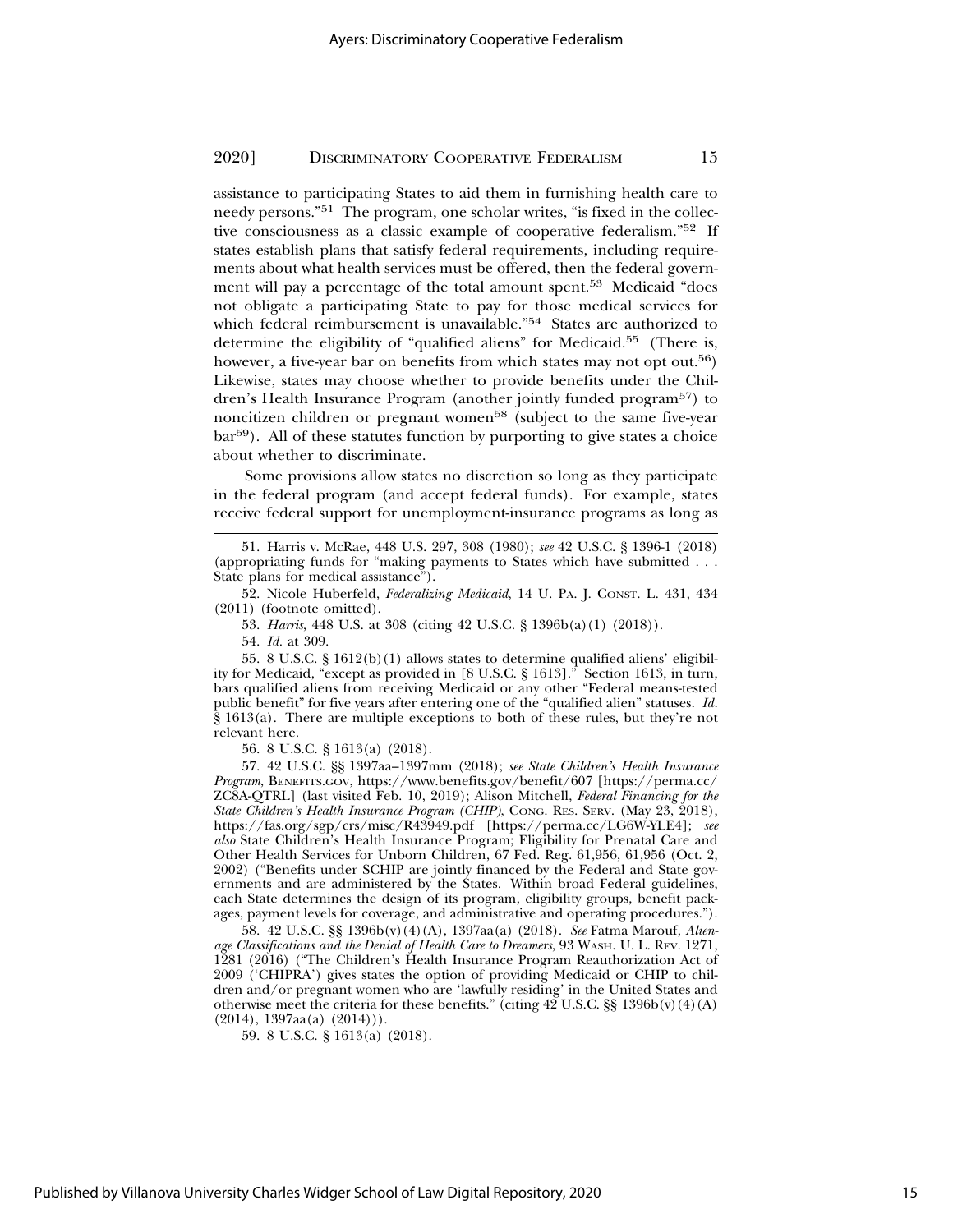they comply with requirements set by Congress. $60$  One of those requirements is that states deny benefits to undocumented people.61 This is not a grant of discretion in the same sense as the provisions discussed above; states that participate in the cooperative program don't have a choice about whether to deny benefits to undocumented people. They do, however, have a choice about whether to participate in the program at all. Their discretion is thus more limited; it can be exercised in favor of the undocumented only at a high cost. Nonetheless, it is still discretion, rather than an outright federal ban.

### 2. *Discretion with Conditions*

Some statutes, rather than giving states unconditioned discretion, say states *may* treat noncitizens equally *if* the states fulfill certain conditions. These conditions might be substantive: one statutory provision says that states can only offer post-secondary education benefits to unlawfully present people if the same benefits are available to citizens.<sup>62</sup> Or they might be procedural: another provision says that states can offer benefits to unlawfully present people only if the state enacts a statute after 1996 explicitly offering the benefit.63 In each case, Congress purports to give the states discretion while limiting the conditions under which they will be permitted to exercise that discretion.

### 3. *Prescribing the Standard of Review*

Finally, one provision of the Welfare Reform Act attempts to dictate to courts the standard of review that should apply if states discriminate against noncitizens; it also attempts to dictate the outcome of review under that standard.<sup>64</sup> According to this provision, if a state chooses to mirror the federal eligibility scheme (that is, to give noncitizens state public benefits comparable to the equivalent federal public benefits) then that state "shall be considered to have chosen the least restrictive means availa-

<sup>60.</sup> *See* 26 U.S.C. § 3304(a) (2018); 42 U.S.C. § 503(a) (2018); s*ee also* Esparza v. Valdez, 862 F.2d 788, 789 (10th Cir. 1988); Ibarra v. Tex. Emp't Comm'n, 823 F.2d 873, 874–75 (5th Cir. 1987); Brambila v. Bd. of Review, N.J. Dep't of Labor & Indus., 124 N.J. 425, 431 (1991).

<sup>61. 26</sup> U.S.C. § 3304(a)(14)(A) (2018).

<sup>62. 8</sup> U.S.C. § 1623(a) (2018). The statute provides:

Notwithstanding any other provision of law, an alien who is not lawfully present in the United *States* shall not be eligible on the basis of residence within a *State* (or a political subdivision) for any postsecondary education benefit unless a citizen or national of the United *States* is eligible for such a benefit (in no less an amount, duration, and scope) without regard to whether the citizen or national is such a resident.

*Id.* (emphasis added).

<sup>63. 8</sup> U.S.C. § 1621(d) (2018).

<sup>64. 8</sup> U.S.C. § 1601(7) (2018).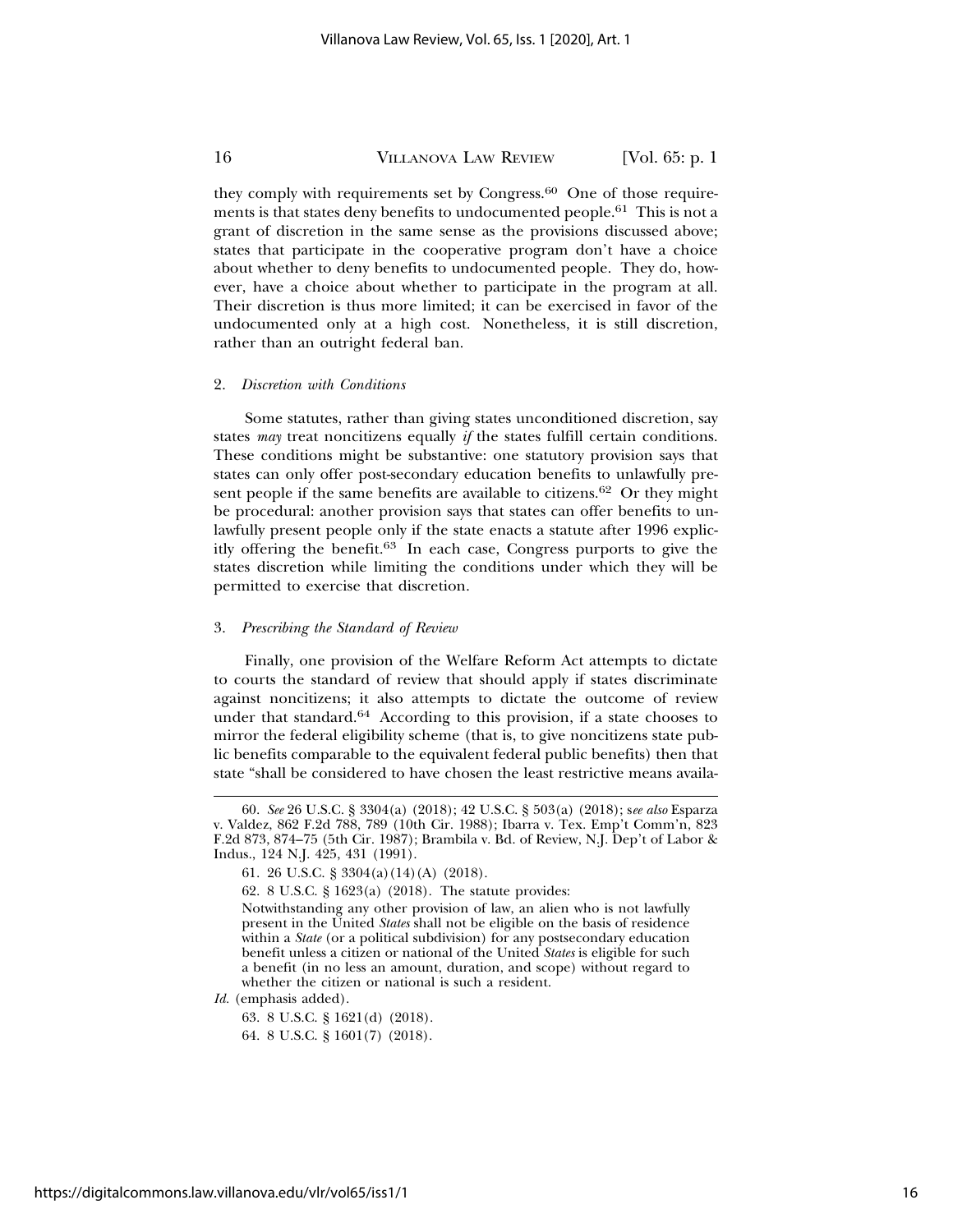ble for achieving the compelling governmental interest of assuring that aliens be self-reliant in accordance with national immigration policy."65

Although for the most part I will defer until later in the Article any constitutional analysis of the statutes laid out in this section, it's hard to resist noting how screamingly unconstitutional this provision is. *City of Boerne v. Flores*, 66 a decision handed down the year after the Welfare Reform Act took effect, held that Congress exceeds its powers when it attempts to prescribe a standard of review that would determine whether the Fourteenth Amendment has been violated, because Congress lacks the power "to decree the substance of the Fourteenth Amendment's restrictions on the States."67 The language quoted above not only attempts to dictate the standard of review, but also the outcome; it is thus much less acceptable than what *City of Boerne* rejected.

The two major forms of discriminatory-cooperative federalism with which we should be concerned, then, are statutes that give states discretion and conditional discretion to discriminate. The rest of this Article will examine grounds on which such statutes might be challenged. As I explained above, cooperative-federalism schemes involve state and federal actions which can be challenged on separate grounds. So the next section of the Article begins with challenges to the federal role, and the last section considers challenges directed at states.

### II. CHALLENGING CONGRESS'S ROLE IN DISCRIMINATORY COOPERATIVE FEDERALISM

To analyze congressional support for state discrimination, we'll begin with challenges to the congressional actions that form part of discriminatory cooperative-federalism schemes. Here, the question is whether Congress can lawfully act to support the state's act of discrimination, not whether the states can lawfully act under whatever authority Congress confers.

### A. *The Uniformity Challenge*

The first challenge I'll discuss is an argument specific to the immigration context: the argument that when Congress takes action on immigration, it must do so in a uniform national policy.

The Naturalization Clause gives Congress the power to "establish an *uniform* Rule of Naturalization."68 When Congress authorizes the states to make discretionary decisions about how to treat noncitizens, the results will generally not be uniform. Thus, any statute that authorizes such a patchwork is arguably not a "uniform rule." And there is case law that

<sup>65.</sup> *Id.*

<sup>66. 521</sup> U.S. 507 (1997).

<sup>67.</sup> *Id.* at 519.

<sup>68.</sup> U.S. CONST. art. I, § 8, cl. 4 (emphasis added).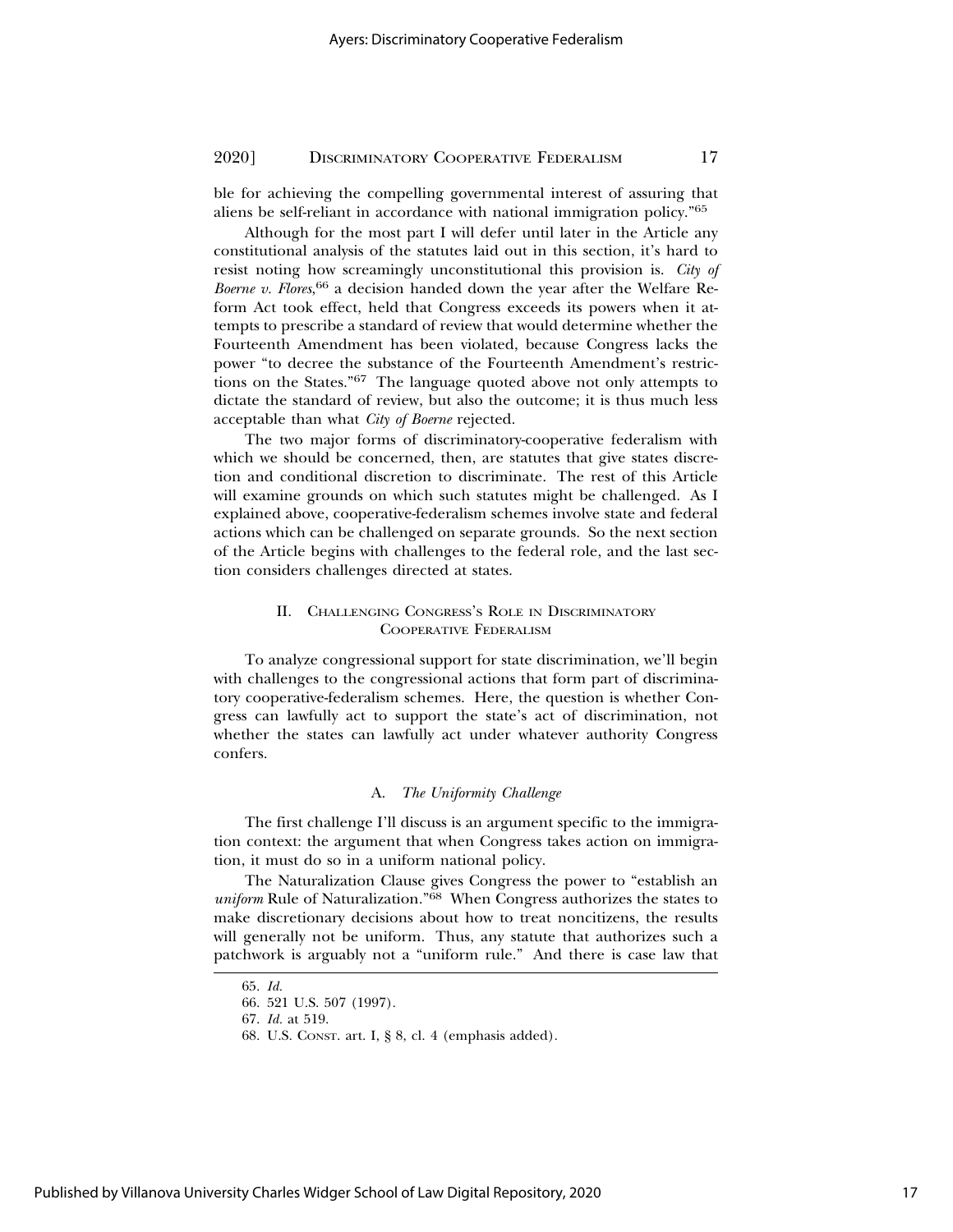supports the idea that Congress violates the uniform rule requirement when it gives states the power to make discretionary decisions.

In *Graham v. Richardson*, 69 the Supreme Court struck down a state law that denied welfare benefits to noncitizens (but not citizens) for two reasons: the state law violated the right to equal protection; and it was preempted.70 After explaining those two holdings, the Court went on to reject the state's argument that its law was authorized by a federal statute.<sup>71</sup>

The federal statute at issue in *Graham* involved federal grants that supported state welfare benefits. The statute essentially said if states wanted to receive the federal grants, they couldn't impose "[a]ny citizenship requirement which excludes any citizen of the United States."72 By requiring the inclusion of citizens, did the statute implicitly authorize the exclusion of noncitizens? The Court declined to read this statute to affirmatively authorize state discrimination. It noted the principle that "statutes should be construed whenever possible so as to uphold their constitutionality."73 And it said:

Congress does not have the power to authorize the individual States to violate the Equal Protection Clause . . . . Under Art. I, § 8, cl. 4, of the Constitution, Congress' power is to "establish an uniform Rule of Naturalization." A congressional enactment construed so as to permit state legislatures to adopt divergent laws on the subject of citizenship requirements for federally supported welfare programs would appear to contravene this explicit constitutional requirement of uniformity.74

To avoid the constitutional uniformity problem, *Graham* interpreted the federal statute as not authorizing the discriminatory state law.75

71. *Id.* at 380.

73. *Id.* at 382–83 (quoting United States v. Vuitch, 402 U.S. 62, 70 (1971)).

<sup>69. 403</sup> U.S. 365 (1971).

<sup>70.</sup> *Id.* at 376 ("[W]e hold that a state statute that denies welfare benefits to resident aliens and one that denies them to aliens who have not resided in the United States for a specified number of years violate the Equal Protection Clause."); *id.* at 380 ("State alien residency requirements that either deny welfare benefits to noncitizens or condition them on longtime residency, equate with the assertion of a right, inconsistent with federal policy, to deny entrance and abode. Since such laws encroach upon exclusive federal power, they are constitutionally impermissible.").

<sup>72.</sup> *Id.* (quoting 42 U.S.C. § 1352(b) (1971) (current version at § 1352(b) (2018))). The federal statute said that the federal agency "shall not approve any [state] plan which imposes, as a condition of eligibility for aid to the permanently and totally disabled under the plan . . . [a]ny citizenship requirement which excludes any citizen of the United States." *Id.* The provision still contains the same language.

<sup>74.</sup> *Id.* at 382 (citation omitted).

<sup>75.</sup> *Id.* at 383.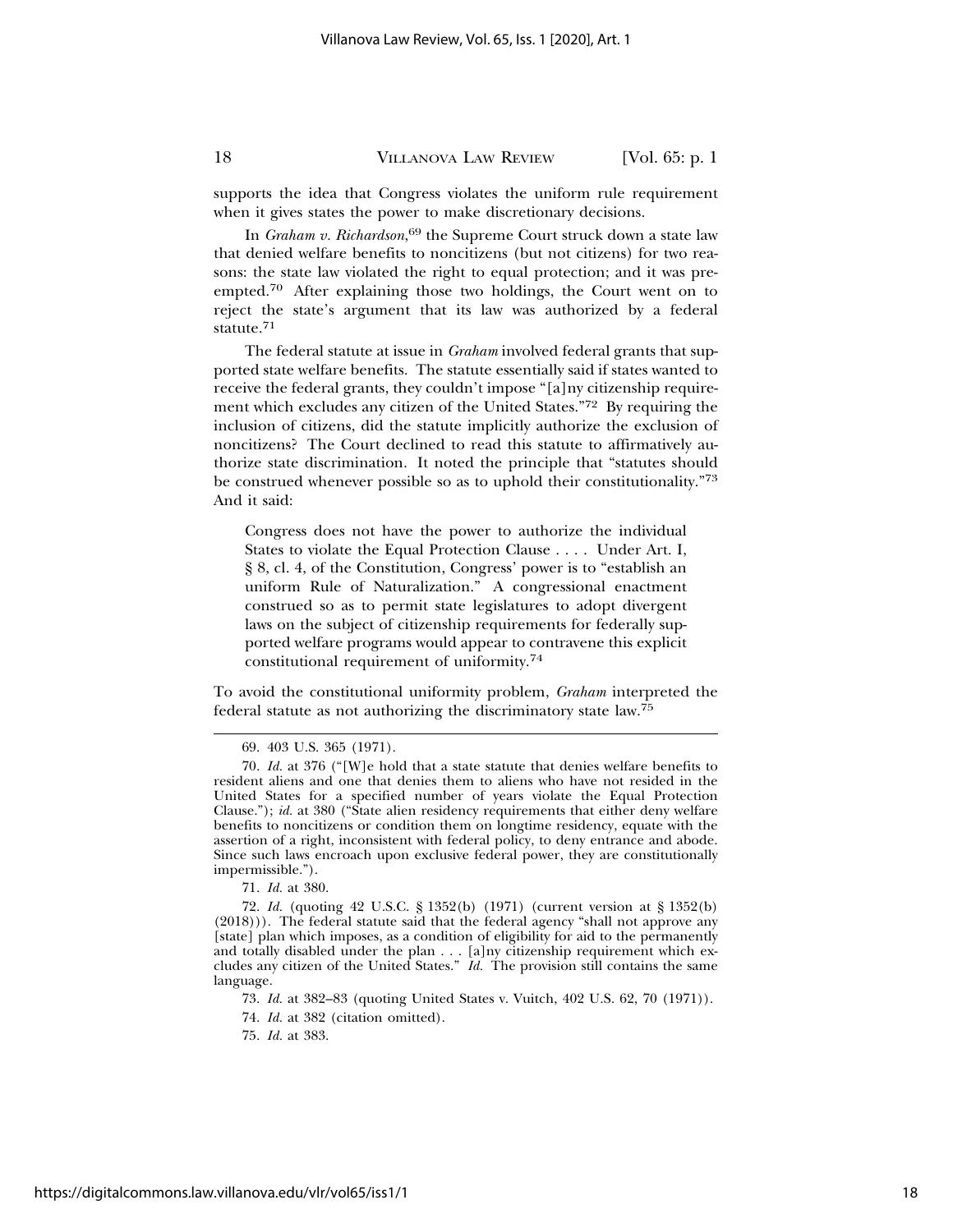A decade later, the Court again referenced the uniformity requirement in *Plyler v. Doe*, 76 which found that a Texas statute violated equal protection by denying an education to unlawfully present children.77 In doing so, the Court rejected (in a footnote) the argument that unlawfully present noncitizens are a "suspect class."78 To this footnote it added language noting that states cannot create immigration laws or policy.79 "But," wrote the Court, "if the Federal Government has *by uniform rule* prescribed what it believes to be appropriate standards for the treatment of an alien subclass, the States may, of course, follow the federal direction."80

It isn't clear what the Court meant by "follow the federal direction"; if the Court meant that Congress can give states the discretion to adopt differing standards, then its language seems to contradict *Graham*. If *Plyler* merely meant to observe that states can follow Congress's instructions (in other words, comply with statutes that use outright preemption to dictate states' behavior), then this dictum is uncontroversial.

In 2001, the New York Court of Appeals applied *Graham* to hold that the Welfare Reform Act violates the uniformity requirement. The state law at issue in that case, *Aliessa v. Novello*, 81 limited state-funded Medicaid benefits for certain noncitizens.82

The New York court began by framing the question as a challenge to the federal statute. "[T]he issue," according to the court, was "not whether the State has followed [Congress's] authorization," but "whether title IV [of the Welfare Reform Act] can constitutionally authorize New York to determine for itself the extent to which it will discriminate against legal aliens."83 In other words, the court resolved a challenge to the constitutionality of the federal statute before addressing any challenges to the constitutionality of the state law.

*Aliessa* invoked "*Graham*'s requirement for uniformity in immigration policy," holding that "Title IV does not impose a *uniform* immigration rule for States to follow."84 Because the Welfare Reform Act allows states a choice about whether to afford benefits, "the States are free to discriminate in either direction—producing not uniformity, but potentially wide variation based on localized or idiosyncratic concepts of largesse, econom-

83. *Id.* at 433 ("Plaintiffs contend, however, that the issue is not whether the State has followed the authorization. Rather, it is whether [the Welfare Reform Act] can constitutionally authorize New York to determine for itself the extent to which it will discriminate against legal aliens for State Medicaid eligibility. Plaintiffs argue that it cannot, and we agree.").

84. *Id.* at 434–35.

<sup>76. 457</sup> U.S. 202 (1982).

<sup>77.</sup> *Id.*

<sup>78.</sup> *Id.* at 219 n.19.

<sup>79.</sup> *Id.*

<sup>80.</sup> *Id.* (emphasis added) (citing DeCanas v. Bica, 424 U.S. 351 (1976)).

<sup>81. 96</sup> N.Y.2d 418 (2001).

<sup>82.</sup> *Id.* at 427 (discussing N.Y. SOC. SERVS. LAW § 122).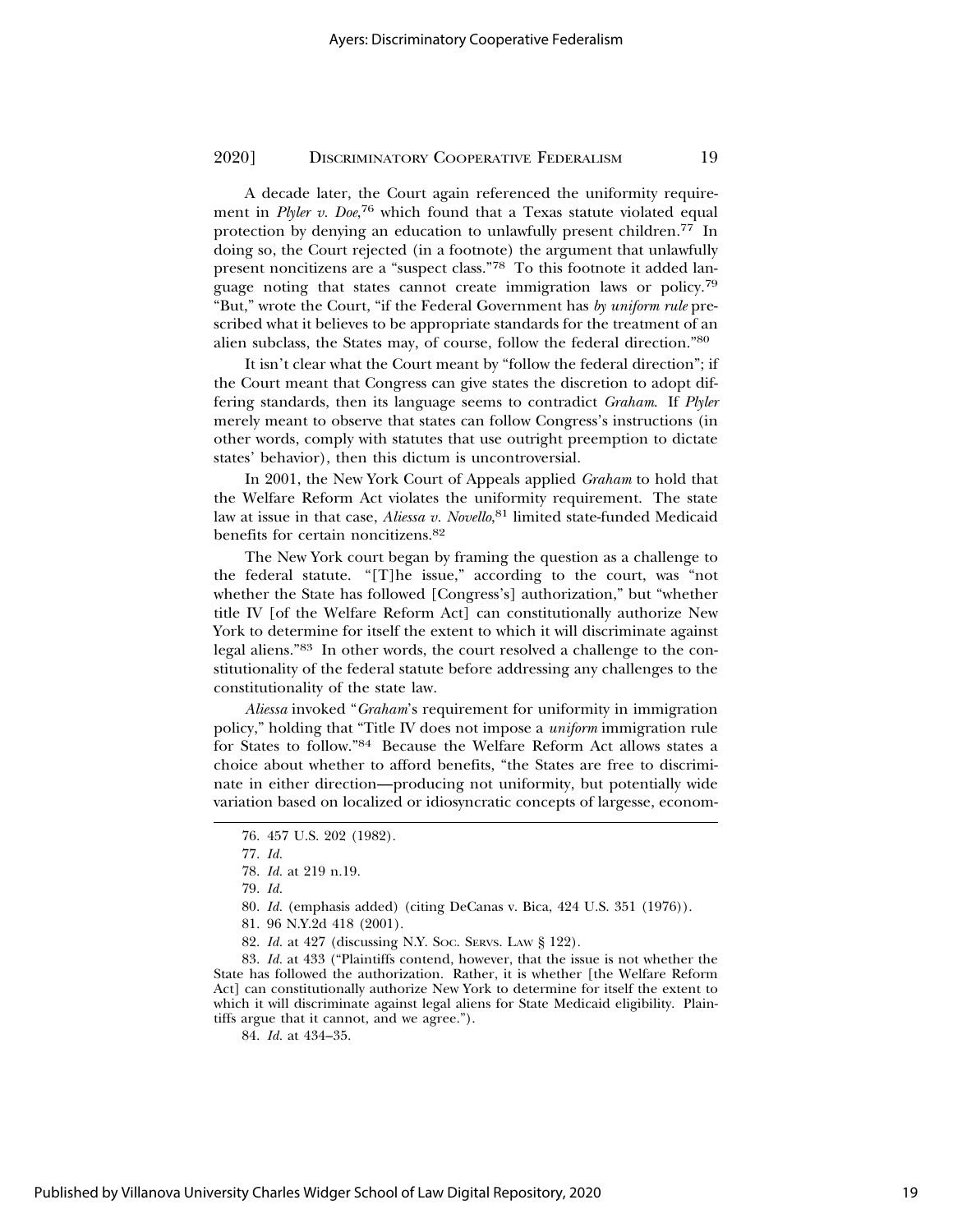ics and politics."85 After concluding that the federal statute was unconstitutional, *Aliessa* applied strict scrutiny to the state law, just as it would have applied strict scrutiny to any discriminatory state law in the absence of federal authorization.86

The relationship between equal protection and uniformity can be perplexing, but the way *Aliessa* handled it makes sense. Before deciding whether a federal statute has any effect on a claim that a state law violates the right to equal protection, a court should first hear any challenges that directly impugn the constitutionality of the federal statute. If the federal statute is unconstitutional, the court can treat the case as if no federal statute existed, meaning that the state is in the same position it would have been in without any federal statute: subject to strict scrutiny.87

The Ninth and Tenth Circuits, however, have rejected uniformity challenges to provisions of the Welfare Reform Act.<sup>88</sup> These courts, as well as scholars, have made four major arguments against the uniformity challenge: a historical argument about the purpose of the Uniformity Clause; an argument that granting discretion *is* a uniform policy; an argument that patchworks are inevitable; and an argument that the uniformity requirement applies to naturalization, but not to immigration more broadly.

The first response to the uniformity challenge is a historical and purposive one. The Tenth Circuit's decision in *Soskin v. Reinertson*89 argues that the purpose of the Uniformity Clause was merely to avoid a problem that arose under the Articles of Confederation, in which one state, having laxer citizenship requirements than its neighbor, could grant citizenship, which the neighboring state would then be required to honor.<sup>90</sup> In other

86. *Id.* at 435–36.

87. Condon has a different understanding of the uniformity doctrine; she writes that it:

[I]s not really a delegation doctrine, but a supremacy one. That is, when courts accept that Congress has created a uniform immigration rule for states to follow, they are really concluding that Congress has set immigration policy, which the Supremacy Clause requires states to follow; they are not ruling that Congress has shared (or devolved) immigration rulemaking power so that the states may set their own immigration law.

Condon, *Equal Protection for Immigrants*, *supra* note 2, at 108.

88. *See* Korab v. Fink, 797 F.3d 572, 582 (9th Cir. 2014); Soskin v. Reinertson, 353 F.3d 1242, 1256–57 (10th Cir. 2004).

89. 353 F.3d 1242 (10th Cir. 2004).

90. *Id*. at 1257; *see also Korab*, 797 at 580–81; *cf*. *Immigration Federalism*, supra note 2, at 2259 ("The historical evidence thus supports a narrow reading of the

<sup>85.</sup> *Id.* at 435. The Pennsylvania Attorney General, in a 1996 opinion, reached the same conclusion: that the Welfare Reform Act violates the uniformity requirement, as *Graham* construed it, because the act "allows each individual state to determine the eligibility of its resident aliens for state welfare benefits." Pa. Att'y Gen. Op. No. 96-1, 1996 Pa. AG LEXIS 2, \*21–22 (finding unconstitutional section 412 of the Welfare Reform Act, 8 U.S.C. § 1622, because "[r]ather than prescribing a 'uniform' rule, [it] allows each individual state to determine the eligibility of its resident aliens for state welfare benefits").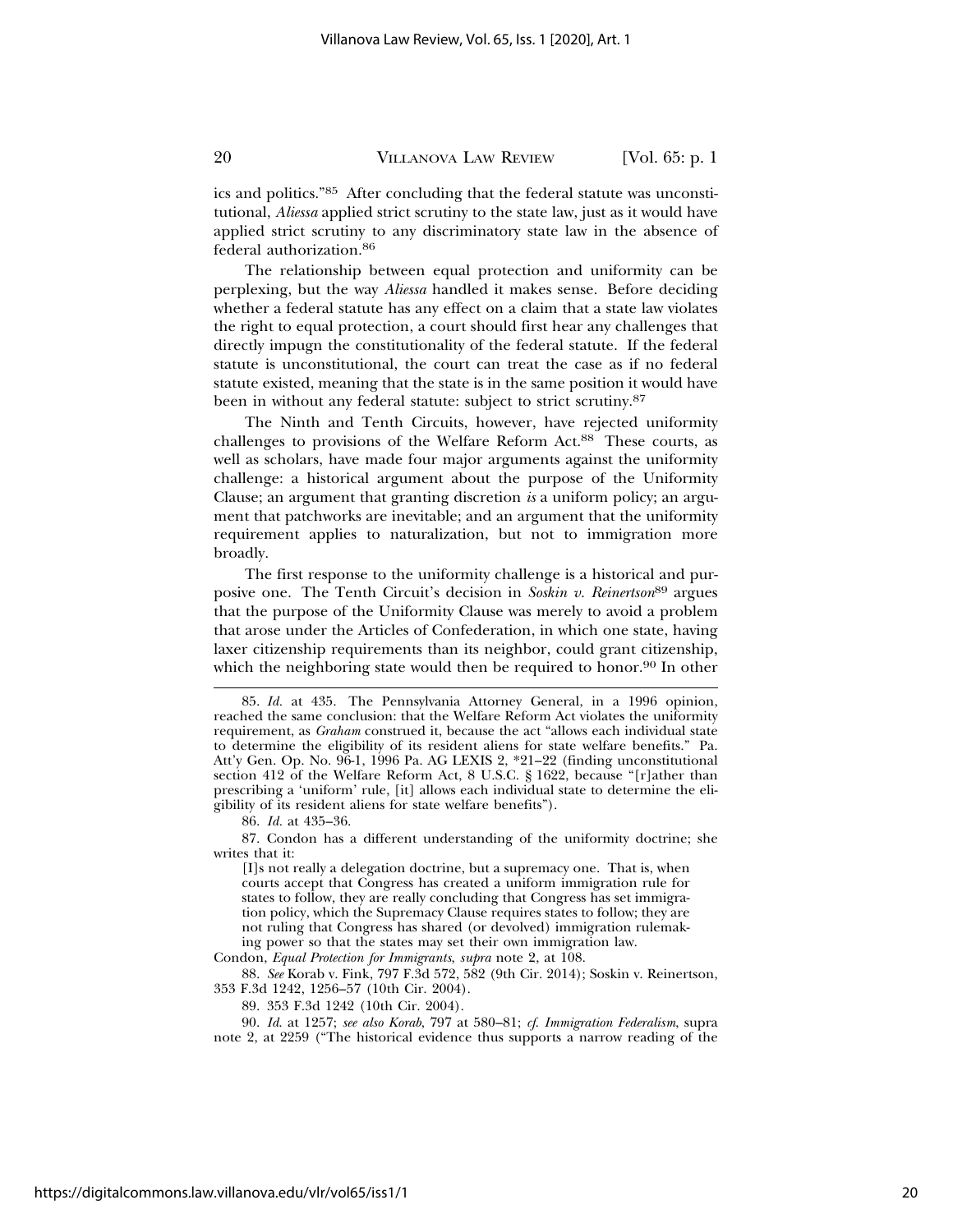words, a state might be theoretically free to deny citizenship to a certain individual, but in practice the state would be required to honor a neighboring state's grant of citizenship, which would effectively nullify the state's supposed discretion and allow the state with the most generous citizenship standards to set national citizenship policy.

It is apparently true that the purpose of the Uniformity Clause was to ensure that states did not adopt divergent naturalization standards.<sup>91</sup> But why should that mean, as the Tenth Circuit seems to think, that the Uniformity Clause allows divergent standards for public benefits? To be sure, if we define the problem the clause addresses at a low level of generality, we might call it divergent standards on naturalization (i.e., citizenship).<sup>92</sup> But we might just as easily say, at a higher level of generality, that the problem the Framers saw was divergent standards on the status of noncitizens. In other words, we might say that the problem was states adopting immigration-related policies that affected other states. And then again, at an even higher level of generality, we could say that the problem the Framers encountered was the very fact of state regulation of immigration.

A broader interpretation of the Framers' concerns (that is, one that expresses the concern at a higher level of generality, as a concern about divergent state regulations of immigration) seems more faithful to Supreme Court precedent. As the Supreme Court recently noted in a background discussion of immigration preemption, "It is fundamental that foreign countries concerned about the status, safety, and security of their nationals in the United States must be able to confer and communicate on this subject with one national sovereign, not the 50 separate States."93 Why, then, should we read the uniformity rule to address a narrow problem, rather than the broader problem of subjecting foreign nationals to a patchwork of regulation? *Soskin* offers no good reason to limit the Uniformity Clause to a narrow, specific context.

A second response to the uniformity challenge is to argue that when Congress grants states discretion, it *does* create a uniform national policy. This is what the Ninth Circuit held in *Korab v. Fink*. 94 "[A]lthough the 'particulars' are different in different states, the basic operation of the Welfare Reform Act is uniform throughout the United States."95 The idea is that states everywhere have discretion; they are uniformly given discretion; thus, although the results may be different, the rule is uniform. (We

95. *Id.* at 581 (citing Stellwagen v. Clum, 245 U.S. 605, 613 (1918)).

uniformity requirement, to apply only when one state's decision to benefit or injure an alien would compel another state to do the same.").

<sup>91.</sup> *See* Michael Hertz, *Limits to the Naturalization Power*, 64 GEO. L.J. 1007, 1009–12 (1976).

<sup>92.</sup> On levels of generality, see, e.g., Paul Brest, *The Fundamental Rights Controversy: The Essential Contradictions of Normative Constitutional Scholarship*, 90 YALE L.J. 1063, 1085 (1981); Laurence H. Tribe & Michael C. Dorf, *Levels of Generality in the Definition of Rights*, 57 U. CHI. L. REV. 1057, 1065 (1990).

<sup>93.</sup> Arizona v. United States, 567 U.S. 387, 395 (2012).

<sup>94.</sup> *Korab*, 797 F.3d at 581–82.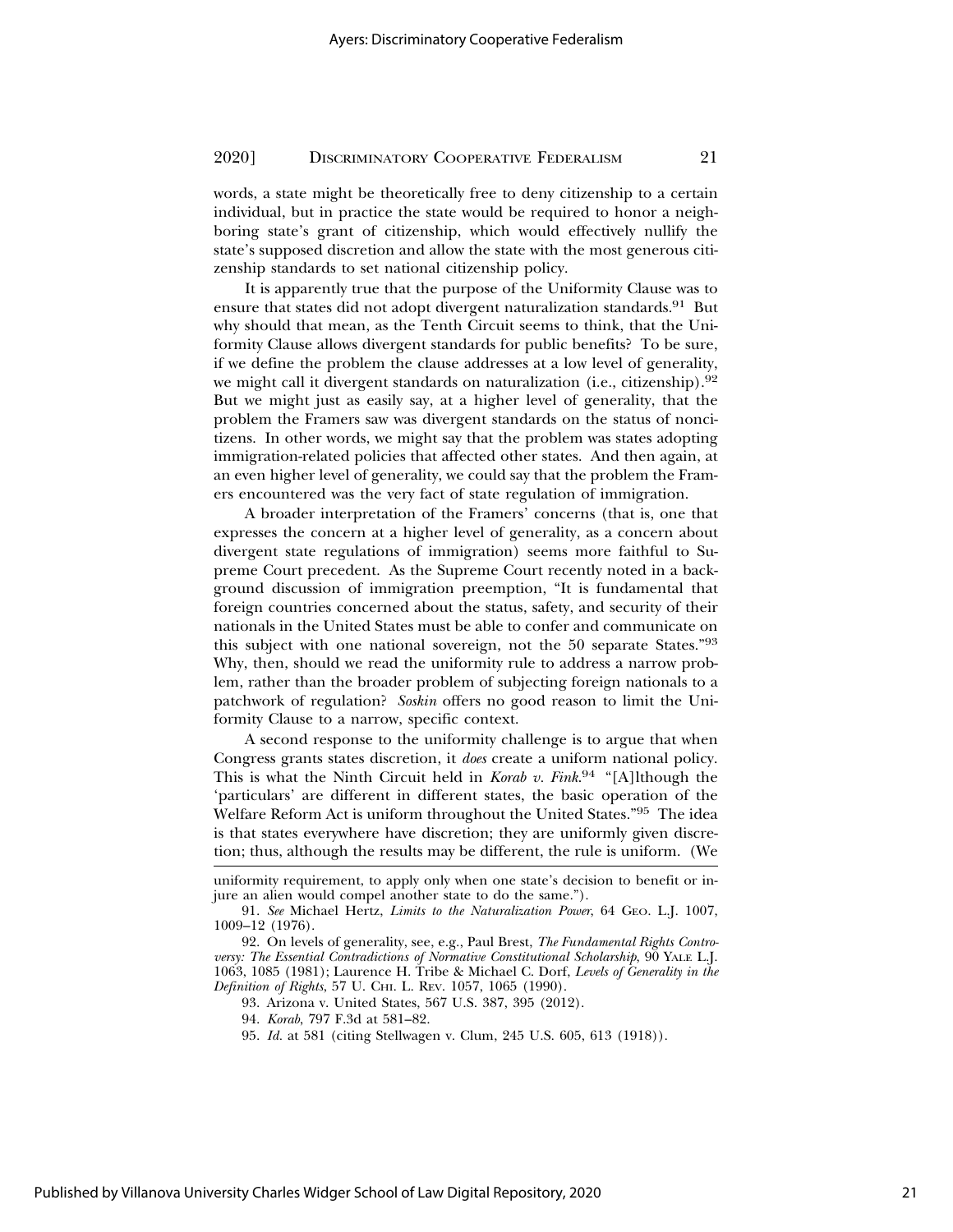might say, analogously, that when I told each of my two daughters that they could spend twenty dollars at the fair on whatever they liked, I prescribed a uniform purchasing rule, even though one kid left with a stuffed panda and the other with five pounds of Sour Patch Kids.)

But if a grant of discretion is inherently uniform, what would a nonuniform policy look like?96 *Korab* doesn't specify. One example, perhaps, would be a federal statute that said, "No noncitizen in states west of the Mississippi River shall receive Medicaid benefits." But no court of which I'm aware has argued that this is what the clause means, or that the Framers saw a need for this kind of rule.

And the argument that grants of discretion are inherently uniform conflicts with the historical-purpose argument made in *Soskin*. If the problem is divergent state policies, then the focus should be on the outcome, not the abstract uniformity of the federal statute. It seems unlikely that the Framers feared Congress would single out specific states for differential conferral of power over immigration.

A third response to the uniformity challenge is that it proves too much, because it is inevitable that states will create a patchwork of different rules governing the treatment of noncitizens. And this is clearly true; Howard Chang (writing about preemption, not uniformity) has illustrated how, given the diversity of ways in which states exercise their police powers, it is unrealistic to think that we could avoid a patchwork of state regulation affecting immigration.97 For one thing, state criminal law and marriage-eligibility laws can have an important (and hardly uniform) impact on immigration status, even if the states never directly regulate immigration.98 For another thing, Supreme Court precedent establishes that states can pass laws that directly affect noncitizens, as long as they comply with the preemption standards set forth in cases like *De Canas v. Bica*. 99

This argument, however, leaves us nowhere. It's true that no "uniform rule" will ever govern the treatment of noncitizens in the wide variety of areas in which states regulate. But we still need to find some meaning to impart to the term "uniform" in the Constitution, and knowing that patchworks are inevitable doesn't help.

A fourth response to the uniformity challenge is to argue that the uniformity requirement applies only to naturalization, not to questions of public benefits or other issues involving the treatment of noncitizens during their stay in the United States. The Constitution refers to a "uniform rule of *naturalization*," not to uniformity more generally. The federal power to regulate immigration stems not just from this provision but from several others.<sup>100</sup> If federal power to regulate public benefits for nonci-

<sup>96.</sup> Hertz, *supra* note 91, at 1012–13. As Hertz notes, the term "uniform" must be construed to add some meaning to the clause. *Id.*

<sup>97.</sup> Chang, *supra* note 2, at 360–61.

<sup>98.</sup> *Id.*

<sup>99. 424</sup> U.S. 351, 360–61 (1976); *see* Chang, *supra* note 2, at 361.

<sup>100.</sup> *See infra* notes 190–192 and accompanying text.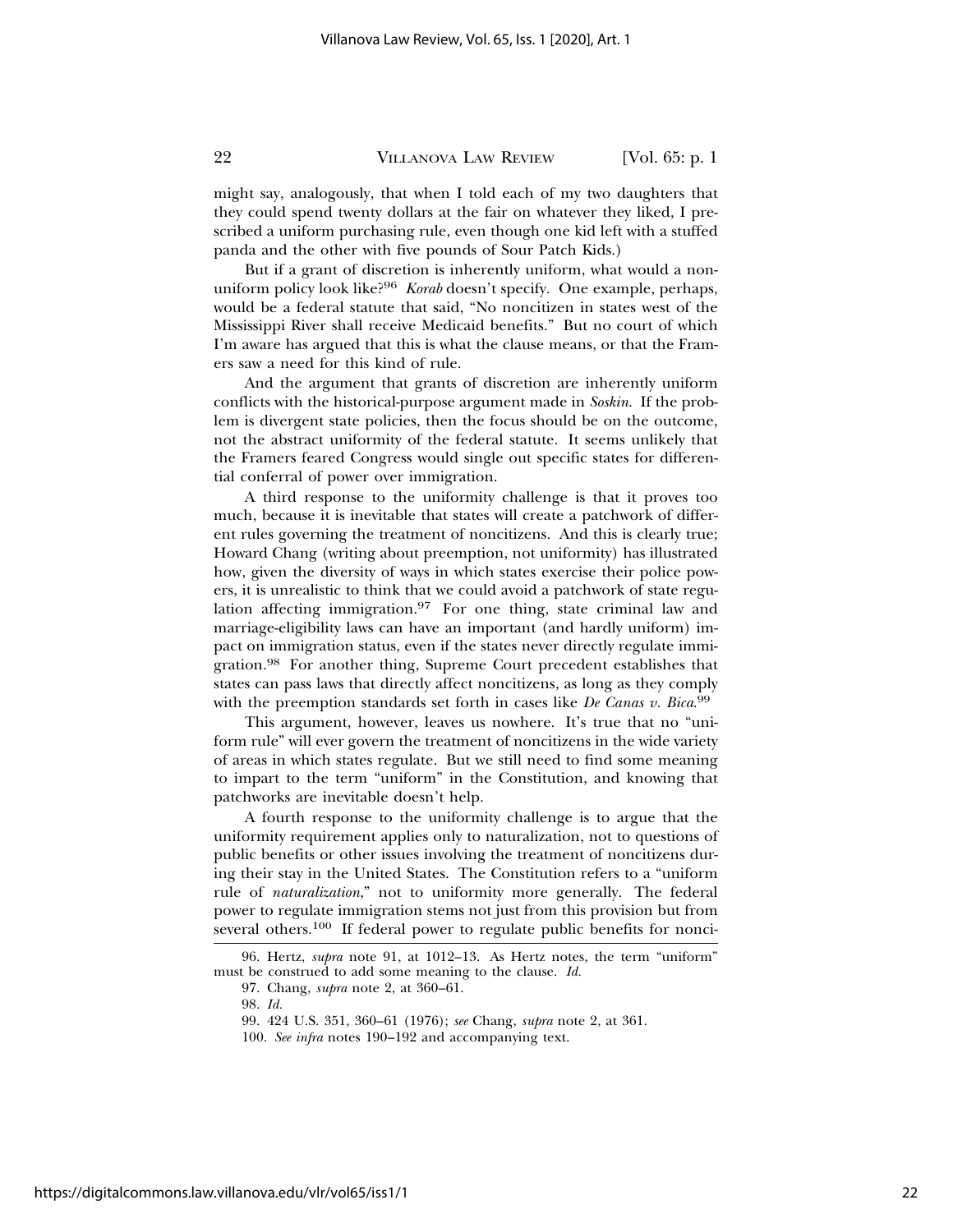tizens arises not from the Naturalization Clause but from other sources, then arguably the concept of a "uniform rule" should not be applied to exercises of power that are based on those other sources.

In *Toll v. Moreno*,<sup>101</sup> the Court said that "Federal authority to regulate the status of aliens derives from various sources, including the Federal Government's power '[t]o establish [a] uniform Rule of Naturalization,' its power '[t]o regulate Commerce with foreign Nations', and its broad authority over foreign affairs."102 Earlier, *Chae Chan Ping v. United States*<sup>103</sup> found that the immigration power is "an incident of sovereignty."104 These other sources do not support a requirement of uniformity, or so the argument goes.105

It is not clear, however, that the immigration power can be disaggregated in a way that limits the uniformity requirement to naturalization. Even if the federal immigration power could be broken apart into separate components, which one would give rise to the power to regulate state benefits? None of the other sources of the power are more obvious candidates for an implied source of power to regulate public benefits. State public benefits in particular are not a form of commerce with other nations, or foreign affairs; nor are they an incident of the United States' international sovereignty. There is therefore no reasonable way to trace the immigration power to one of those sources more than the Naturalization Clause.

Moreover, the Supreme Court's language in *Graham*, quoted above, would have been unnecessary if the uniformity requirement were irrelevant. *Graham* was specifically addressing a federal statute that arguably authorized differential treatment under state public-benefits laws; it had nothing to do with naturalization. Thus, it is hard to make a case that the uniformity requirement doesn't apply to matters other than naturalization.

The uniformity challenge, then, is at least a viable one. If successful, it (technically speaking) invalidates only the federal component of the discriminatory cooperative-federalism scheme; the state's component remains to be challenged. But a challenge to the state's component will easily prevail in the absence of a valid federal action, because strict scrutiny is the general rule for challenges to discriminatory state laws. And even if the uniformity challenge doesn't succeed, there are other ways to

<sup>101. 458</sup> U.S. 1 (1982).

<sup>102.</sup> *Id.* at 10 (citation omitted) (quoting U.S. CONST., art. I, § 8, cl. 4; *id.* cl. 3) (citing Mathews v. Diaz, 426 U.S. 67, 81 n.17 (1976); Harisiades v. Shaughnessy, 342 U.S. 580, 588–89 (1952); United States v. Curtiss-Wright Exp. Corp., 299 U.S. 304, 318 (1936)).

<sup>103. 130</sup> U.S. 581 (1889).

<sup>104.</sup> *Id.* at 609; *see also Harisiades*, 342 U.S. at 588–89 (1952) ("[A]ny policy toward aliens is vitally and intricately interwoven with contemporaneous policies in regard to the conduct of foreign relations, the war power, and the maintenance of a republican form of government.").

<sup>105.</sup> *See Immigration Federalism*, *supra* note 2, at 2260–61.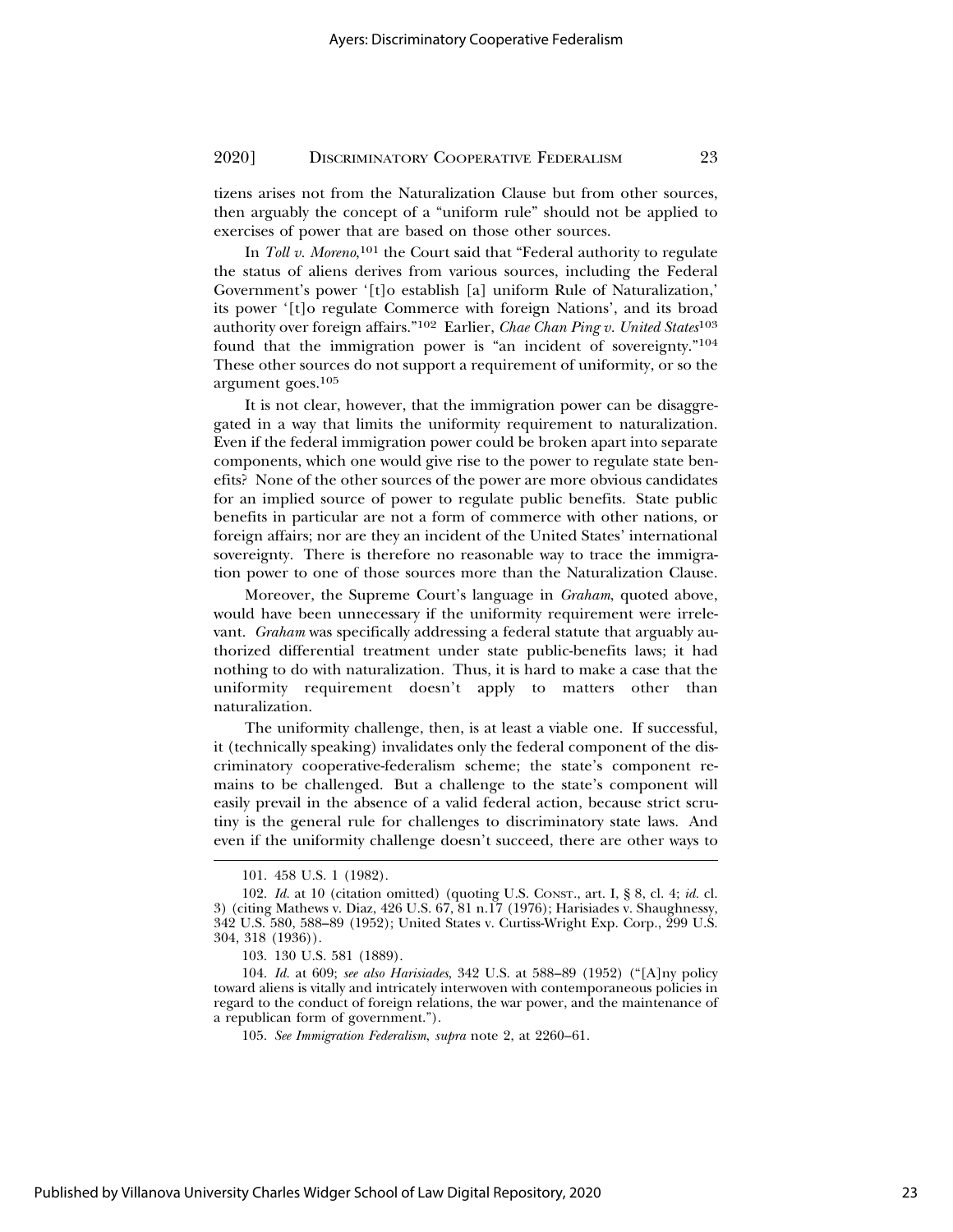challenge the federal component of discriminatory cooperative federalism.

### B. *The Argument that This Isn't Immigration Law*

There is a more radical challenge to congressional support for discrimination against noncitizens. It is a challenge that seems unlikely to prevail in the Supreme Court now that Justice Kavanaugh has joined it and apparently stabilized a five-justice conservative majority, but it is a challenge that is nonetheless worth exploring. This challenge attempts to cabin the plenary power, arguing that congressional regulation of public benefits is not really immigration law at all, and thus deserves none of the deference afforded to matters like exclusion and removal from the United States.

As discussed above, the plenary power is as well-established in Supreme Court precedent as it is heavily criticized by scholars.106 While many of the criticisms are directed at the core of the doctrine, others argue that it has overgrown its boundaries.107 Specifically, scholars like Matthew Lindsay argue that courts should stop lumping together—and giving the same degree of deference to—regulation of border-crossing (i.e., admission and removal) and regulation of noncitizens during their stay in the United States.108 In this context, a distinction is made between "immigration law" and "alienage law." "Immigration law" refers to regulation of issues like who can be admitted to the United States and on what conditions they can be admitted, as well as who should be deported; while "alienage law" is applied to the treatment of noncitizens.109 Alienage law includes rules governing noncitizens' access to education, public benefits, government employment, and their right to vote.110

The Supreme Court has acknowledged the distinction. In the preemption case *De Canas v. Bica*, it said, "[S]tanding alone, the fact that aliens are the subject of a state statute does not render it a regulation of immigration, which is essentially a determination of who should or should not be admitted into the country, and the conditions under which a legal

<sup>106.</sup> *See supra* note 16 (collecting cases).

<sup>107.</sup> *See* Abrams, *supra* note 18, at 619.

<sup>108.</sup> Matthew Lindsay, *Disaggregating "Immigration Law*,*"* 68 FLA. L. REV. 179 (2016); *see* Motomura, *Plenary Power*, *supra* note 14, at 547 ("As I use the term, 'immigration law' refers to the body of law governing the admission and expulsion of aliens. It should be distinguished from the more general law of aliens' rights and obligations, which includes, for example, their tax status, military obligations, and eligibility for government benefits and certain types of employment." (footnotes omitted)).

<sup>109.</sup> *See* Adam B. Cox, *Immigration Law's Organizing Principles*, 157 U. PA. L. REV. 341, 360–61 (2008).

<sup>110.</sup> Hiroshi Motomura, *Immigration and Alienage, Federalism and Proposition 187*, 35 VA. J. INT'L L. 201, 202 (1994) [hereinafter Motomura, *Immigration and Alienage*].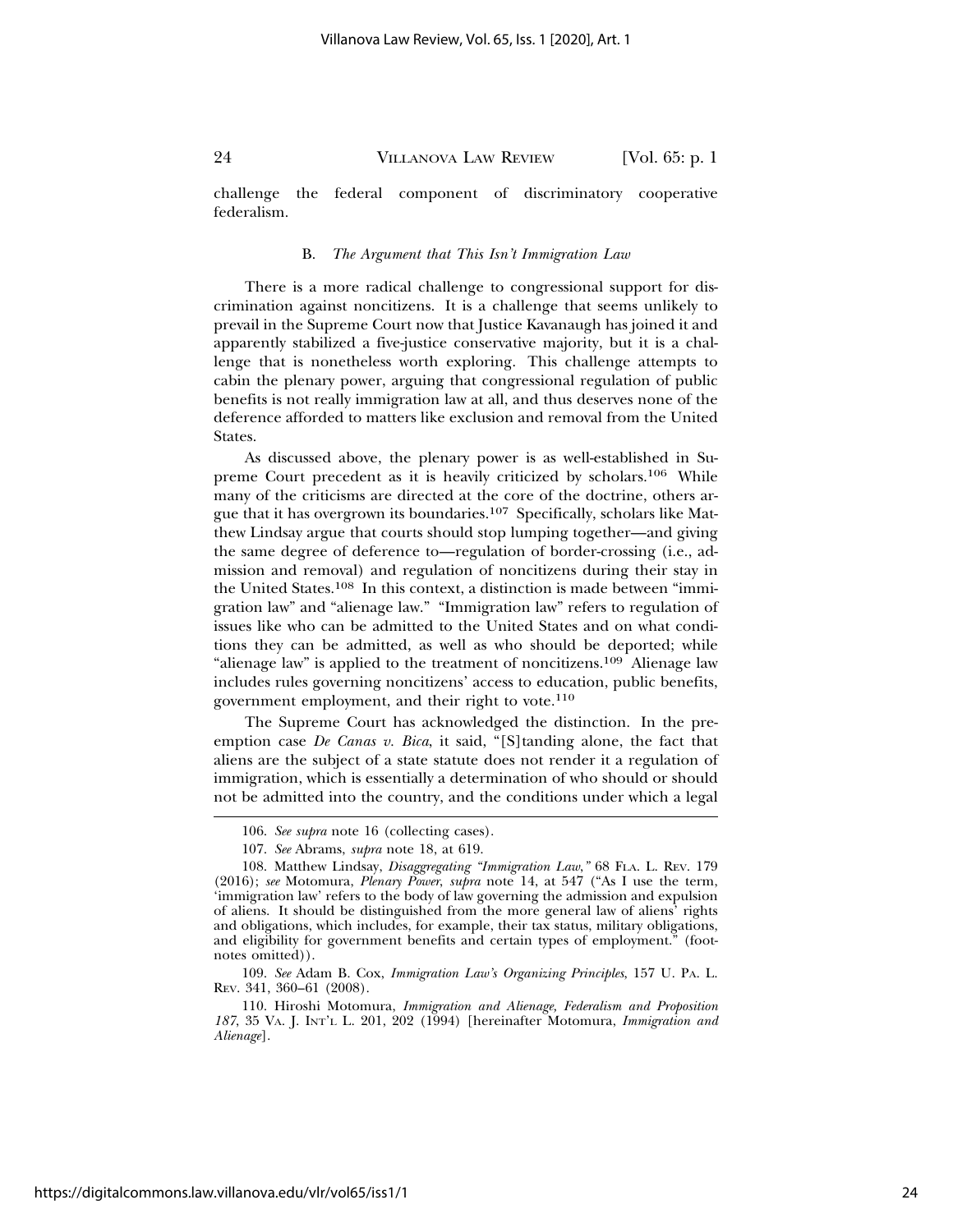entrant may remain."111 *De Canas* held that a state law dealing with the employment of undocumented people was not necessarily preempted by federal power.112 But in its preemption cases, the Court often finds that alienage regulations are in effect regulations of immigration, in that state laws affecting noncitizens make it difficult or impossible for those noncitizens to freely immigrate to the states.<sup>113</sup>

There is undoubtedly a practical overlap between the categories. As Clare Huntington notes, for example, "alienage laws barring non-citizens from certain public benefits likely affect immigration by discouraging some non-citizens from coming to the United States and encouraging others to leave."114 Hiroshi Motomura has even written that a distinction between immigration law and alienage law "would be more formal than real."<sup>115</sup>

While there is certainly overlap between immigration law and alienage law, the overlap is mainly in the effects of the laws, not in the nature of the laws themselves. Alienage law affects immigration, and vice versa. But it is not terribly difficult to distinguish between immigration and alienage laws, even though their effects may all "belong to the broader enterprise of determining who belongs to American society as full members or as something less."116

Scholars have also observed that many of the laws admitting noncitizens into the country also impose requirements about what they can do while they're here: people admitted on student visas are restricted from most kinds of work, for example.117 As Wishnie asks, "If employment without INS authorization renders an immigrant deportable and is therefore 'immigration law,' why is a direct prohibition on employment of certain immigrants merely 'alienage law'?"118 The answer may not be satisfying, but it isn't difficult to see: one leads to removability, and the other doesn't.

114. Clare Huntington, *The Constitutional Dimension of Immigration Federalism*, 61 VAND. L. REV. 787, 798 (2008).

115. Motomura, *Immigration and Alienage*, *supra* note 108, at 203; *see also* Lindsay, *supra* note 108, at 194–96.

116. Motomura*, Immigration and Alienage*, *supra* note 108. Concepts of belonging no doubt play a part in both regimes, but immigration laws define who gets to be physically present in America; alienage laws define the extent to which they are part of it. Adam Cox also notes that the plenary power is not monolithic even in the immigration context; exclusion gets less deference than removal. Adam Cox, *Citizenship, Standing, and Immigration Law*, 92 CALIF. L. REV. 373, 380 & n.20 (2004).

117. Wishnie, *supra* note 2, at 525.

118. *Id.* (footnotes omitted).

<sup>111.</sup> De Canas v. Bica, 424 U.S. 351, 355 (1976).

<sup>112.</sup> *Id.* The Court remanded for an inquiry into obstacle preemption. *Id.* at 364–65.

<sup>113.</sup> *See* Abrams, *supra* note 18, at 621 ("[I]n most of the preemption cases challenging state alienage statutes that the Supreme Court has heard, the Court has applied an analysis that folds in the national sovereignty concerns from the structural preemption and plenary power cases, by construing the specific alienage regulation as regulations of immigration in disguise.").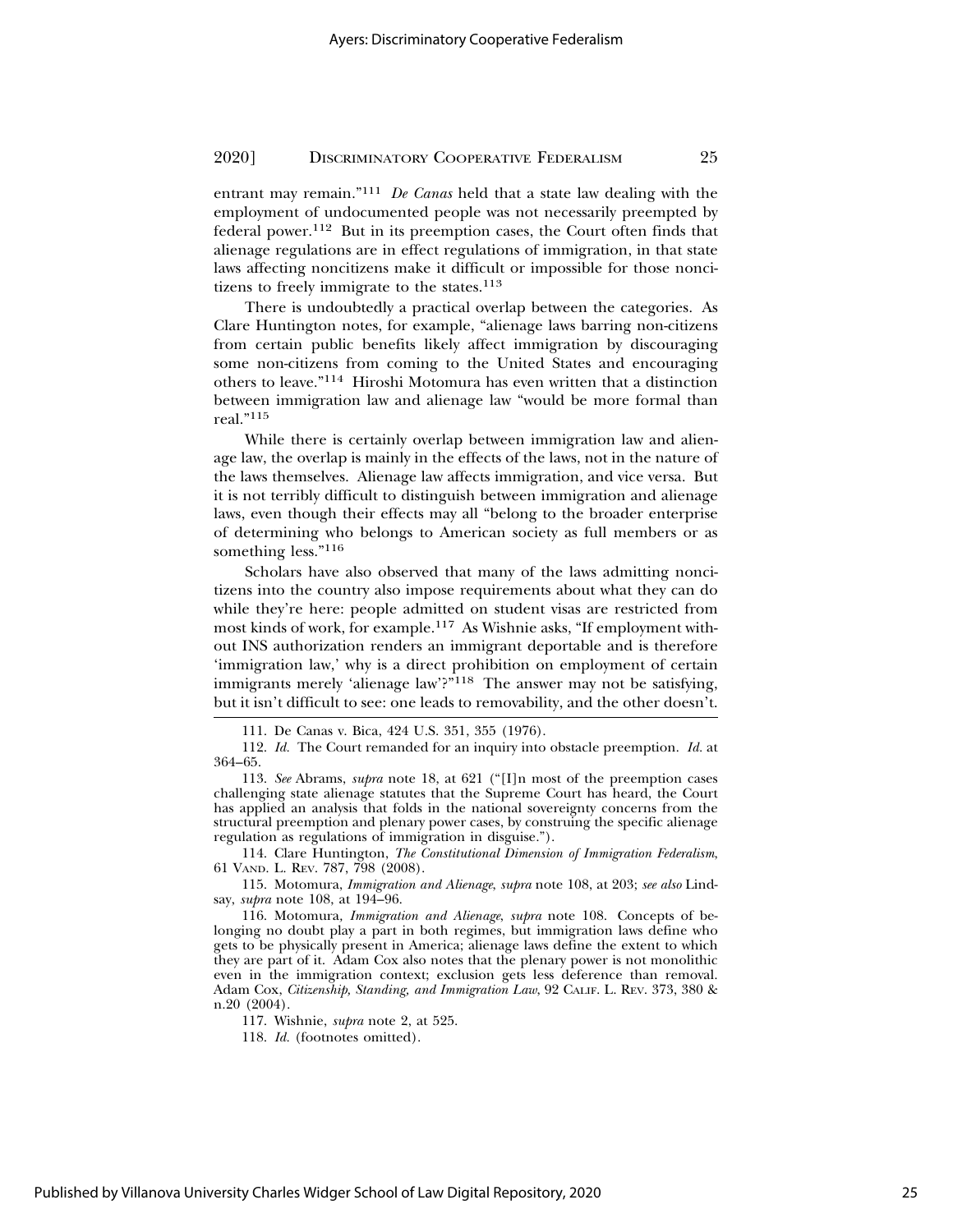The distinction is perhaps more problematic in the context of preemption of state laws that deal with the enforcement of immigration law. In general, preemption doctrine says that although states cannot regulate immigration at all, state regulations of alienage are subject only to a requirement that the states not add burdens to a status beyond those contemplated by Congress.119 Again, this is a case where the law already recognizes the distinction between immigration and alienage. As Lindsay notes, however, state enforcement laws like the one in *Arizona v. United States*<sup>120</sup> are often explicitly designed to deter migration.<sup>121</sup> Indeed, the Court acknowledged as much.122 These laws aim to lend state assistance to removing undocumented people from their territory; it is thus difficult place them on the immigration/alienage continuum.123 And the Court has generally not used the language of plenary power in the enforcement context, so the applicability of these questions to law-enforcement cases remains somewhat mysterious.

Nonetheless, the distinction between immigration and alienage laws is clear enough at its core for us to consider the argument that the plenary-power doctrine makes far less sense when we are discussing alienage laws than immigration laws.

Bosniak points out that "some commentators have characterized federal discrimination in the allocation of Medicare benefits as a matter implicating Congress's plenary power to regulate the national borders despite the lack of any apparent relationship between the provision of government medical benefits and the admission, expulsion, and naturalization of aliens."124 Others, as she points out, have rejected the conflation of immigration and alienage law. Gerald Rosberg wrote, "The provision restricting alien participation in the Medicare insurance program was not in any obvious way concerned with immigration. It did not operate as an express condition on the right of resident aliens to enter the United States

120. 567 U.S. 387 (2012)

121. Lindsay, *supra* note 108, at 199–200 (citing Arizona v. United States, 567 U.S. 387 (2012)).

122. In *Arizona*, the Court noted that the Arizona law's stated purpose was to "discourage and deter the unlawful entry and presence of aliens and economic activity by persons unlawfully present in the United States." *Id.* (quoting note following ARIZ. REV. STAT. ANN. § 11-1051 (West 2012)).

123. See Lindsay, *supra* note 108, at 199–201.

124. Linda S. Bosniak, *Membership, Equality, and the Difference that Alienage Makes*, 69 N.Y.U. L. REV. 1047, 1066 (1994).

<sup>119.</sup> *See* DeCanas v. Bica, 424 U.S. 351, 354 (1976) ("Power to regulate immigration is unquestionably exclusively a federal power."); *id.* at 355 ("[S]tanding alone, the fact that aliens are the subject of a state statute does not render it a regulation of immigration, which is essentially a determination of who should or should not be admitted into the country, and the conditions under which a legal entrant may remain."); *see also* Toll v. Moreno, 458 U.S. 1, 14 (1982) (holding that a state's denying "in-state" status and resulting tuition discount to G-4 aliens, solely on account of their immigration status, "amounts to an ancillary burden not contemplated by Congress in admitting these aliens to the United States" (internal quotation marks omitted)).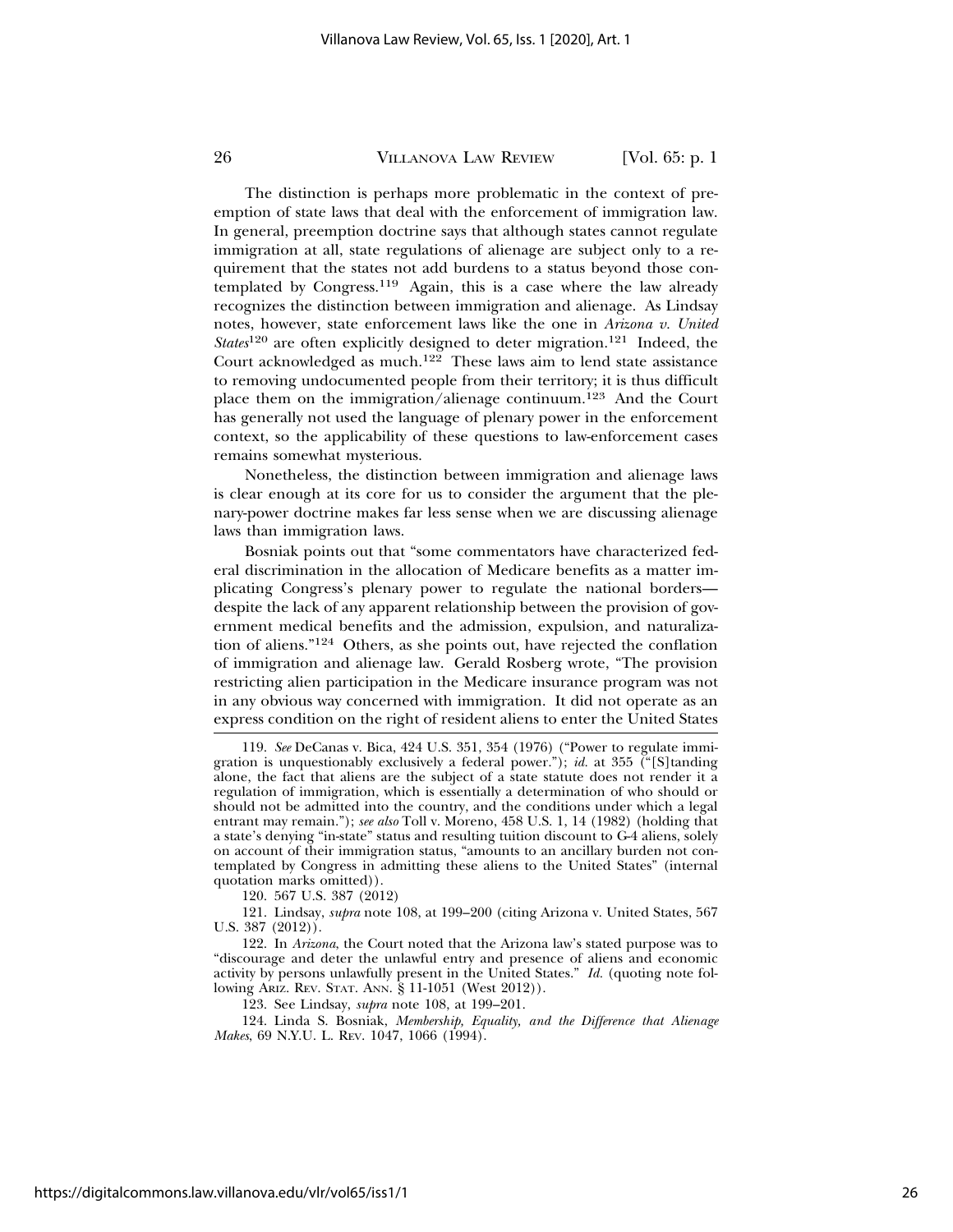or to make this country their home."125 This matters, Rosberg wrote, because the reasons for deference do not apply: "The restrictions are simply not a part of the congressional judgment about the classes of aliens that should be admitted to the United States."126 Expanding on this idea, Alex Aleinikoff criticizes the idea "that every federal regulation based on alienage is necessarily sustainable as an exercise of the immigration power.<sup>"127</sup> He explains that "some statutes burdening aliens are based on considerations other than a policy judgment regarding the number and classes of aliens who may enter or remain in the United States."128

There is no reason to accept that all regulations of alienage have implications for foreign affairs.129 Lindsay argues that the Court's jurisprudence has inappropriately assumed that all regulations of immigration or alienage are justified by the federal government's interest in maintaining control over the nation's foreign affairs.130 The plenary-power analysis allows the government to assert its foreign-affairs interest in general, as a categorical matter, without tying it to the specific regulation at issue.<sup>131</sup> But many regulations of alienage are unlikely to affect any foreign-affairs interest. For example, it is possible that the movement of people across international borders will be affected by whether noncitizens with temporary visas are eligible for professional licenses: eligibility for a license might give some noncitizens a marginal incentive to come to the United States, and the governments of their countries of origin might well care about that. But would it matter to foreign governments whether the same professional license is differentially available to United States citizens, or whether noncitizen licensees are subject to a different probationary period during the early years of licensure? Not all state regulations of noncitizens make noticeable ripples on the international scene. But the plenary-power doctrine simply assumes that all such issues affect foreign relations, with no inquiry permitted.

All of these arguments add up to the idea that plenary-power deference should not apply to federal statutes that regulate the treatment of noncitizens in the United States, including the public benefits they are eligible to receive. This is not yet a challenge to the federal statutes that operationalize discriminatory cooperative federalism; it is, rather, a challenge to the level of scrutiny that traditionally protects such statutes. If the challenge is correct, and strict scrutiny does not apply, then the govern-

126. *Id.* at 336.

127. T. Alexander Aleinikoff, *Federal Regulation of Aliens and the Constitution*, 83 AM. J. INT'L L. 862, 869 (1989).

129. *See* Condon, *Equal Protection for Immigrants*, *supra* note 2, at 100 (noting criticism of *Mathews* "for accepting that Congress's alienage-based restriction on benefits challenged in the case actually constituted an immigration regulation").

<sup>125.</sup> Gerald M. Rosberg, *The Protection of Aliens from Discriminatory Treatment by the National Government*, 1977 SUP. CT. REV. 275 (1977).

<sup>128.</sup> *Id.* at 869–70.

<sup>130.</sup> Lindsay, *supra* note 108, at 241.

<sup>131.</sup> *Id.*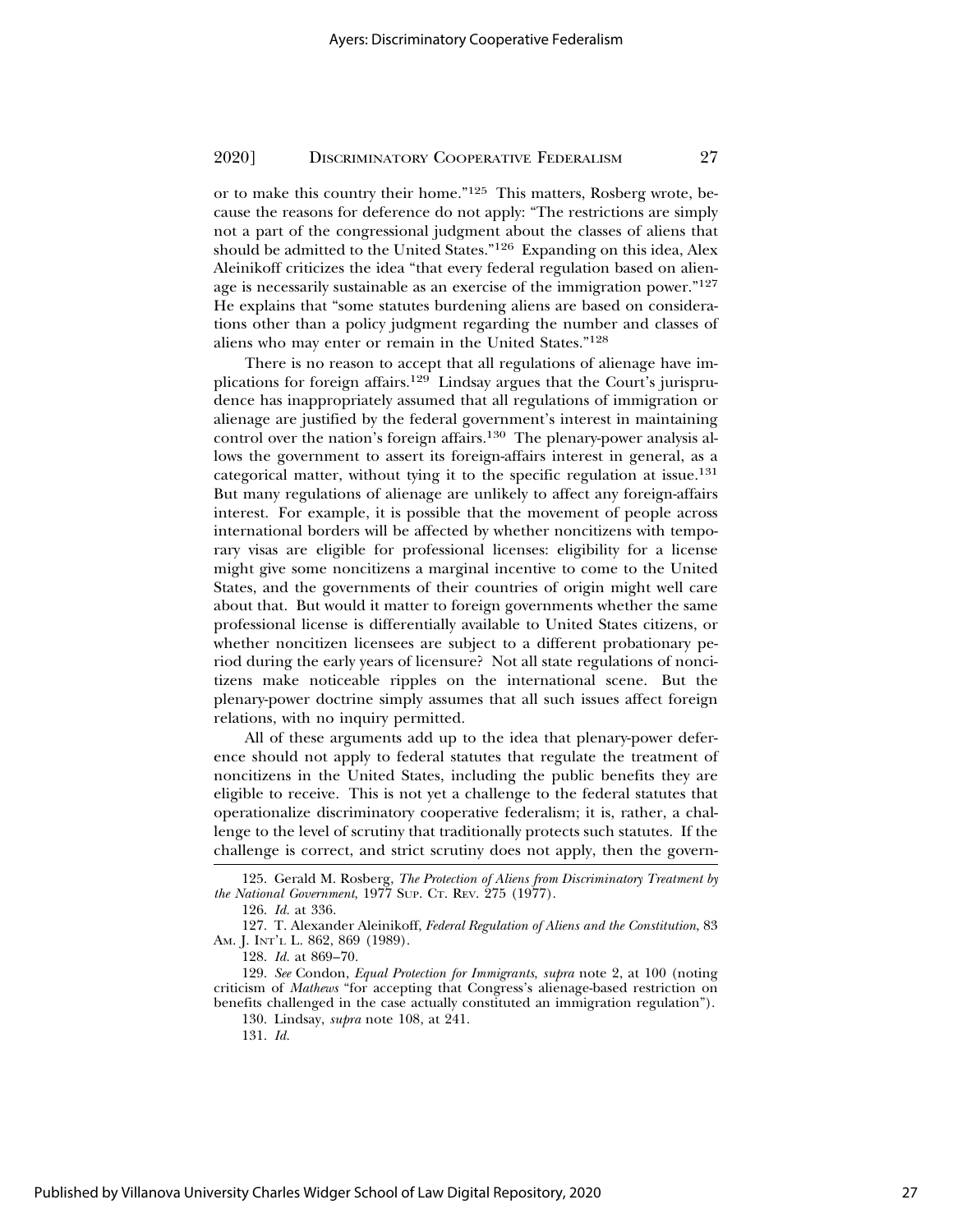ment will have to defend those statutes by offering a meaningful justification for them. If there is no plenary power, there is no plenary power to share with the states.

Prevailing on this argument, of course, would require overturning *Mathews v. Diaz*, or at least finding a way to creatively distinguish it into near-oblivion.132 As unlikely as it may seem that the Supreme Court would look favorably on such a project, there are some lines of argument that are worth considering.

We might begin the effort to cabin plenary power by pointing out that Supreme Court precedents already recognize that in the area of alienage law, federal power is less than exclusive. If a power is less than exclusive, then perhaps it is also less than plenary.

In alienage law, but not immigration law, states are allowed to exercise their police power. The scope of federal preemption is near-absolute when it comes to the regulation of immigration; states cannot grant or deny visas or order people deported. But they can grant or deny welfare benefits to noncitizens, and generally regulate the treatment of noncitizens so long as they do not unduly burden the noncitizens' status as such.<sup>133</sup> The fact that federal authority is not preemptive to the same extent in the realm of alienage suggests an argument that the plenary power, likewise, ought not to be construed as equally powerful in both realms.

In *De Canas*, the Court affirmed that "[p]ower to regulate immigration is unquestionably exclusively a federal power."134 Then, however, it said, "But the Court has never held that every state enactment which in any way deals with aliens is a regulation of immigration and thus *per se* preempted by this constitutional power, whether latent or exercised."135 The Court suggested that only some laws affecting immigrants were the subject of exclusive power. "[T]he fact that aliens are the subject of a state statute does not render it a regulation of immigration, which is essentially a determination of who should or should not be admitted into the country, and the conditions under which a legal entrant may remain."136

*De Canas* found that Congress had not occupied the field of regulation of noncitizens; thus, in the absence of a specific congressional enactment or an obstacle to Congress's objectives, the state law at issue would not be preempted.137 The Court distinguished between immigration and alienage regulation:

<sup>132.</sup> Wishnie, *supra* note 2, at 524; *see Mathews v. Diaz*, 426 U.S. 67, 81–82 (1976) ("The reasons that preclude judicial review of political questions also dictate a narrow standard of review of decisions made by the Congress or the President in the area of immigration and naturalization." (footnote omitted)).

<sup>133.</sup> *See* Toll v. Moreno, 458 U.S. 1, 12–13 (1982).

<sup>134.</sup> DeCanas v. Bica, 424 U.S. 351, 354 (1976).

<sup>135.</sup> *Id.* at 355.

<sup>136.</sup> *Id.*

<sup>137.</sup> *Id.* at 363.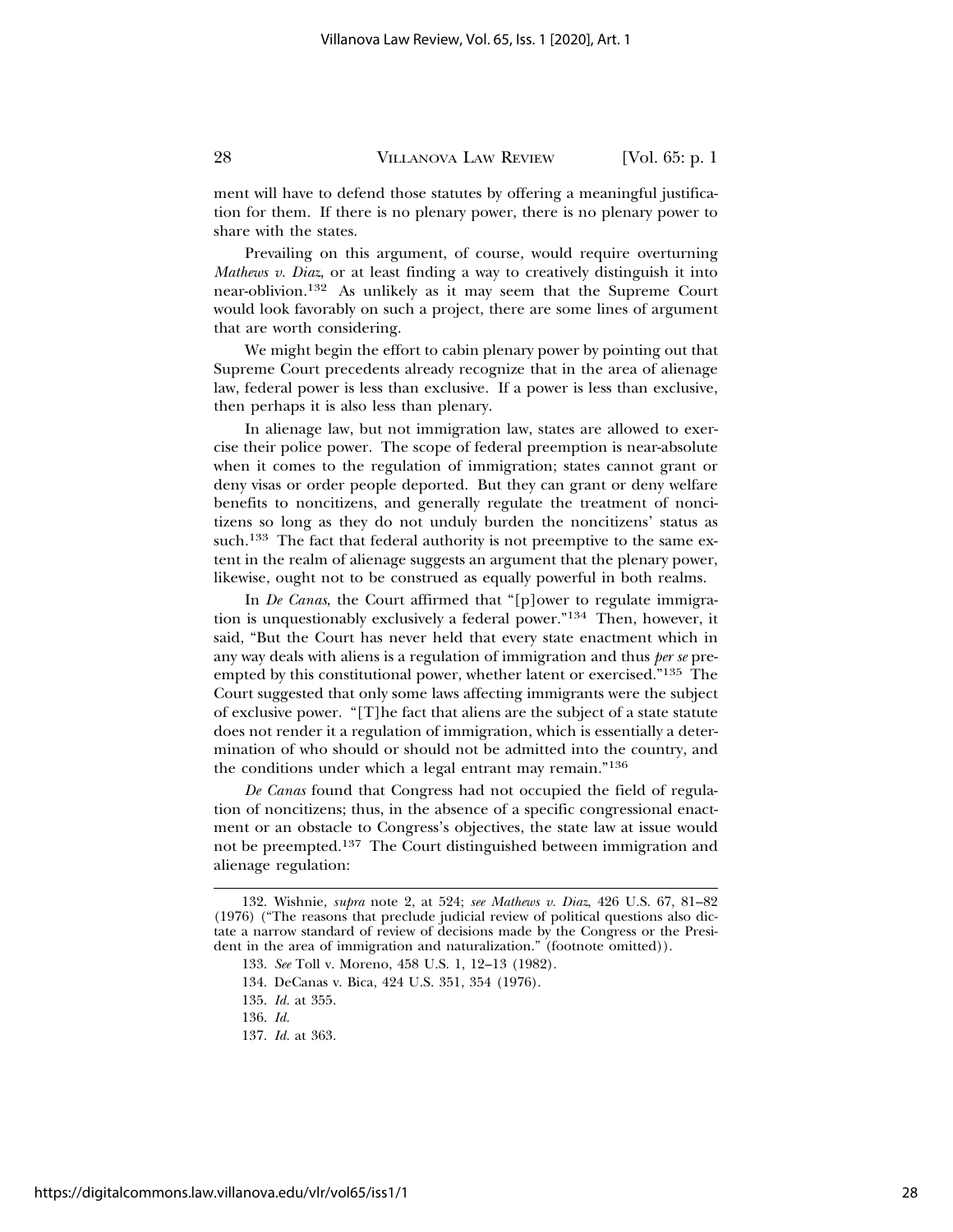Indeed, there would have been no need, in cases such as *Graham*, *Takahashi*, or *Hines v. Davidowitz*, 312 U.S. 52, 61 (1941), even to discuss the relevant congressional enactments in finding preemption of state regulation if all state regulation of aliens was ipso facto regulation of immigration, for the existence vel non of federal regulation is wholly irrelevant if the Constitution of its own force requires pre-emption of such state regulation.138

*De Canas* thus holds that the strong federal immigration power applies only to the decision whether to admit someone and the terms on which they will be permitted to stay, not questions of how the law treats noncitizens during their time in the United States. If the strong federal power does not apply to alienage regulations, neither should strong judicial deference.

The decision in *De Canas* was issued in 1976, a few months before the decision in *Mathews*. 139 More recent cases suggest a different way in which the borders of plenary power may be eroding. Some scholars saw the 2001 cases of *Zavydas v. Davis*140 and *Nguyen v. INS*, 141 as a partial retreat from the plenary-power doctrine.142 *Zavydas* puts limits on the detention of noncitizens when there is no longer a realistic prospect of removing them. In a sense, it sits at the intersection of immigration law and alienage law. The noncitizens in question are still in the immigration system, but as their detention becomes less and less related to immigration it merits less deference. The recent case of *Sessions v. Morales-Santana*143 points in the same direction, applying intermediate scrutiny to a gender-based classification in the law of citizenship.144 Again, the rules at issue related to immigration, but they also implicated concerns (like gender discrimination) that had little to do with immigration, and lesser deference was afforded.

Without doubt, the plenary power doctrine lives on.<sup>145</sup> But anyone who seeks to challenge discriminatory cooperative federalism should at least consider arguing that it has less force in the context of alienage laws.

### C. *The Anti-Delegation Challenge*

So far, we've looked at two challenges to federal statutes that attempt to support state discrimination. A third challenge could be pursued even if courts held that Congress has the power to give states discretion (with-

<sup>138.</sup> *Id.* at 355.

<sup>139.</sup> *De Canas* issued on February 25, 1976, and *Diaz* issued on June 1.

<sup>140. 533</sup> U.S. 688 (2001).

<sup>141. 533</sup> U.S. 53 (2001).

<sup>142.</sup> *See* Spiro, *supra* note 16.

<sup>143. 137</sup> S. Ct. 1678.

<sup>144.</sup> *Id.* at 1698.

<sup>145.</sup> *See* Rosenbaum, *supra* note 16, at 152 ("In spite of some signs of a departure from the plenary power doctrine, the Court still gives significant deference to Congress in the area of immigration law." (footnote omitted)).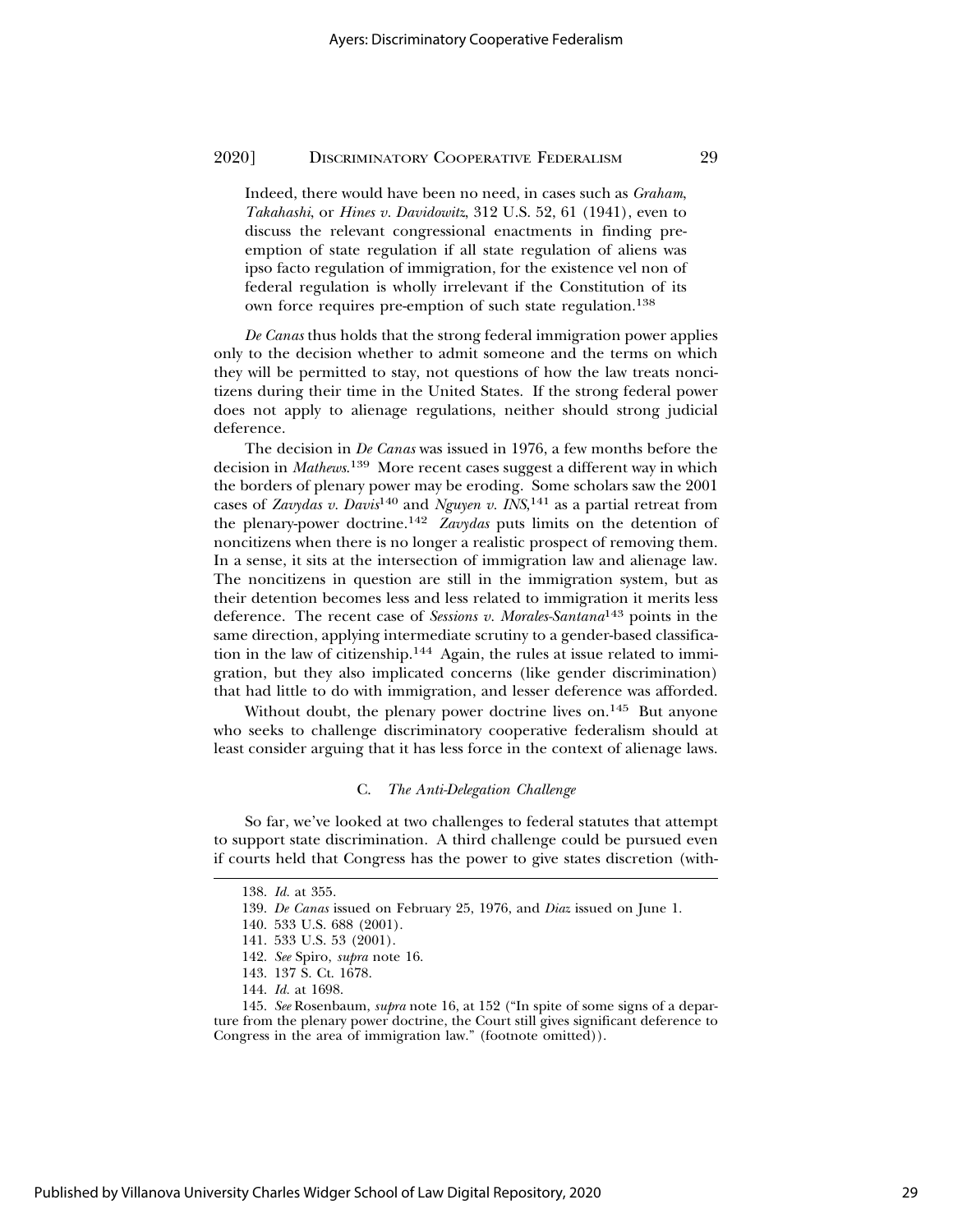out violating the uniformity requirement), and even assuming that Congress's own actions are entitled to judicial deference (under the plenarypower theory). This third challenge argues that although Congress itself has power, or deserves deference, it nonetheless can't share its power, or its entitlement to deference, with the states.

As we know, Congress's power over matters related to immigration is "largely immune to judicial inquiry or interference."<sup>146</sup> Congress can treat citizens and noncitizens differently without violating the right to equal protection, provided only that the differential treatment is not "wholly irrational."147 In explaining why Congress enjoys this immunity from scrutiny, the Supreme Court has analogized immigration matters to political questions as to which Congress's reasoning is wholly unreviewable.148 One way in which Congress might attempt to support state discrimination, then, is to try to share with the states, or delegate to them, its broad power to discriminate.149 To understand the third challenge to the federal role in discriminatory cooperative federalism, we'll first have to understand why a court might find that Congress's power to discriminate, or its entitlement to deference, could be delegated to the states.

### 1. *Arguments for Delegability*

Some scholars and courts have argued that under the right circumstances, Congress has the power to authorize, or validate, state actions that would otherwise be unconstitutional.

The leading judicial statement that is cited in defense of this proposition is from *Plyler v. Doe*, in which the Court said, "if the Federal Government has by uniform rule prescribed what it believes to be appropriate standards for the treatment of an alien subclass, the States may, of course, follow the federal direction."150 This is dicta; *Plyler* struck down a state

148. *Mathews*, 426 U.S. at 81–82.

<sup>146.</sup> Harisiades v. Shaughnessy, 342 U.S. 580, 588–89 (1952) ("[A]ny policy towards aliens is vitally and intricately interwoven with contemporaneous policies in regard to the conduct of foreign relations, the war power, and the maintenance of a republican form of government. Such matters are so exclusively entrusted to the political branches of government as to be largely immune to judicial inquiry or interference.").

<sup>147.</sup> Mathews v. Diaz, 426 U.S. 67, 83; *see* Lewis v. Thompson, 252 F.3d 567, 582 (2d Cir. 2001). For criticism of this doctrine, see, e.g., Gabriel J. Chin, *Segregation's Last Stronghold: Race Discrimination and the Constitutional Law of Immigration*, 46 UCLA L. REV. 1 (1998); Motomura, *Immigration and Alienage*, *supra* note 110, at 549.

<sup>149.</sup> Carrasco calls this "inverse preemption." Carrasco, *supra* note 2, at 618. "Under such a theory, a state would be empowered to violate the Equal Protection Clause because Congress has authorized it to do so." *Id.*

<sup>150.</sup> Plyler v. Doe, 457 U.S. 202, 219 n.19 (1982) (citing DeCanas v. Bica, 424 U.S. 351 (1976)). Carrasco tries to make this go away:

As the Court's citation to *DeCanas v. Bica* suggests, however, the dictum must be strictly limited to state regulation of undocumented aliens in contexts in which the states have a legitimate regulatory interest. Because *DeCanas*, like *Plyle*r, involved a classification of undocumented aliens, and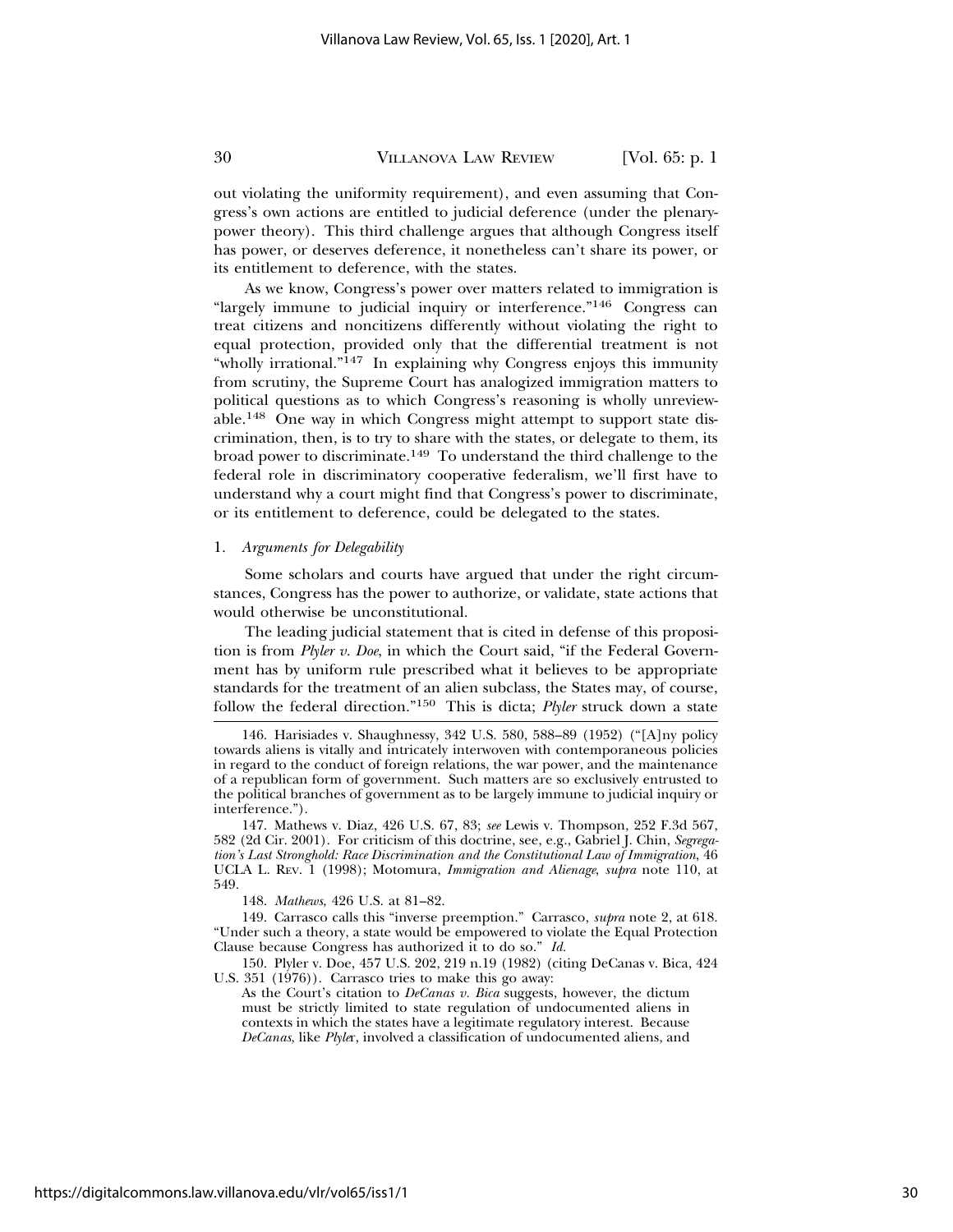program. And, as discussed above, it's unclear what the Court had in mind when it said states can "follow the federal direction."151 It might merely mean that states can follow congressional "directions" in the sense of commands. If so, the proposition is uncontroversial, but irrelevant to federal statutes that attempt to give states discretion. Moreover, other judicial statements (discussed below) push strongly in the opposite direction.<sup>152</sup>

Nonetheless, some scholars have developed the case for delegability in significant detail. For example, William Cohen argued in 1983 that "Congress should be able to approve unconstitutional policy choices in state laws when Congress is not constitutionally prohibited from directly adopting the same policy itself."153 Cohen didn't think Congress could validate all unconstitutional state laws; the power existed, he said, only when the reason for unconstitutionality stemmed from the division of power between Congress and the states.154 What he meant by this, apparently, was simply that Congress can't authorize anything it can't do itself. For example, states can't tax transactions beyond their borders, but Congress can tax transactions in any state; therefore, Cohen says, the congressional power to validate applies.<sup>155</sup> But gender discrimination, he noted, is equally impermissible when perpetrated by Congress or the states, so Congress cannot validate states' gender discrimination.156

Cohen's analysis culminated in what he called a "disturbing conclusion": "Because earlier Supreme Court cases suggest that federal power to deny benefits to aliens has no limits, it follows that congressional power to validate the most 'invidious' state alienage classifications is also limitless."157 This follows necessarily from his principle that Congress can validate anything it can itself do: since Congress can treat noncitizens differently, it can authorize states to do the same.

But Cohen's principle is far from obvious. Some congressional powers can be delegated, but others can't.158 Why should the power to treat noncitizens differently be delegable? Cohen thought that any other con-

153. Cohen, *supra* note 2, at 388.

because *DeCanas* was not decided on the basis of equal protection, any reliance on this case to support the validity of state action under IRCA is misplaced.

Carrasco, *supra* note 2, at 622–23.

<sup>151.</sup> *See supra*, paragraph following note 80.

<sup>152.</sup> See *infra*, Section II.C.2.a, notes 164–189 and accompanying text.

<sup>154.</sup> *Id.* at 388.

<sup>155.</sup> *Id.* at 401.

<sup>156.</sup> *Id.* at 400–01.

<sup>157.</sup> *Id.* at 420–21 (footnote omitted).

<sup>158.</sup> N. Pipeline Constr. Co. v. Marathon Pipe Line Co., 458 U.S. 50 (1982) (holding that Congress can't delegate Article III jurisdiction to non-Article III courts); *see also* Cass R. Sunstein, *Nondelegation Canons*, 67 U. CHI. L. REV. 315, 315 (2000) ("Reports of the death of the nondelegation doctrine have been greatly exaggerated.").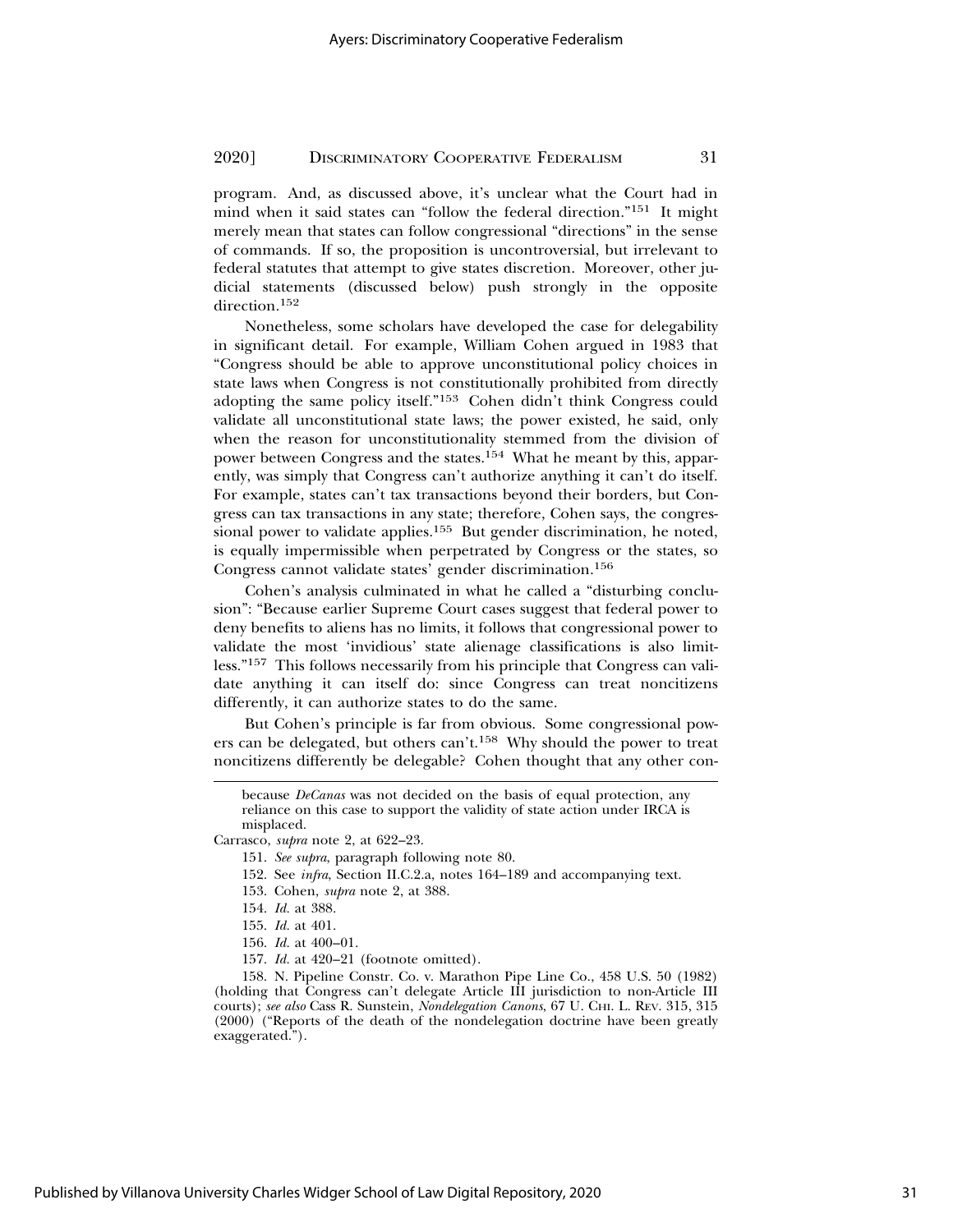clusion "could produce bizarre results."<sup>159</sup> "For example," he wrote, "Congress might be able to make an alien's application for state welfare benefits a basis for deportation but not be able to authorize the states to deny aliens those benefits in the first instance."160 He didn't specify why that result is bizarre. Congress may have the power to deport someone for doing X, but it hardly follows that Congress can itself prohibit X. For example, a federal statute says that noncitizens can't receive asylum if they have persecuted others in their country of origin.161 Thus, people who, while abroad, persecuted others can be deported. But that doesn't necessarily imply that Congress has the extraterritorial jurisdiction required to prohibit persecution abroad.162 Likewise, Congress has provided that noncitizens become deportable if they get a divorce within two years after marrying for immigration-related reasons.163 But that hardly means that Congress can prohibit the divorce. The same is true of conduct by states: the fact that Congress can deport a noncitizen for receiving something from a state does not mean that Congress can directly prohibit the state from giving it to the noncitizen. Cohen's argument isn't necessarily wrong; it just requires a further premise. Some powers are transferable, and others aren't. What is needed is a test that will allow us to distinguish which are which. The opponents of delegability have done much more than Cohen to develop such a test.

### 2. *Arguments Against Delegability*

The arguments against the delegability of the federal power to discriminate are strong. Leading the charge against delegability in a 2001 article, Michael Wishnie argued that the federal power to discriminate against noncitizens can't be delegated, because the immigration power in general is "exclusively national and incapable of devolution to the states."164 This is essentially the flip-side of the plenary-power doctrine: if the federal power over immigration is so sacred that courts can't oversee it, then it should also be too sacred to share with the states.

The anti-delegability challenge has two basic components: an interpretation of Supreme Court precedents, and an argument about the sources of the immigration power.

162. Congress has taken measures to discourage some kinds of persecution abroad; see the International Religious Freedom Act of 1998 (Public Law 105–292, as amended by Public Law 106–55, Public Law 106–113, Public Law 107–228, Public Law 108–332, and Public Law 108–458). But the question of whether such measures are within Congress's power are completely separate from whether Congress has the power to directly prohibit similar conduct within the United States.

163. 8 U.S.C. § 1227(a)(1)(G) (2018).

<sup>159.</sup> Cohen, *supra* note 2, at 421.

<sup>160.</sup> *Id.* at 421.

<sup>161. 8</sup> U.S.C. § 1101(a)(42) (2018); *id.* § 1158(b)(2)(A)(i) (2018); *see* Negusie v. Holder, 555 U.S. 511, 517 (2009) (analyzing the scope of the persecutor bar).

<sup>164.</sup> Wishnie, *supra* note 2, at 494.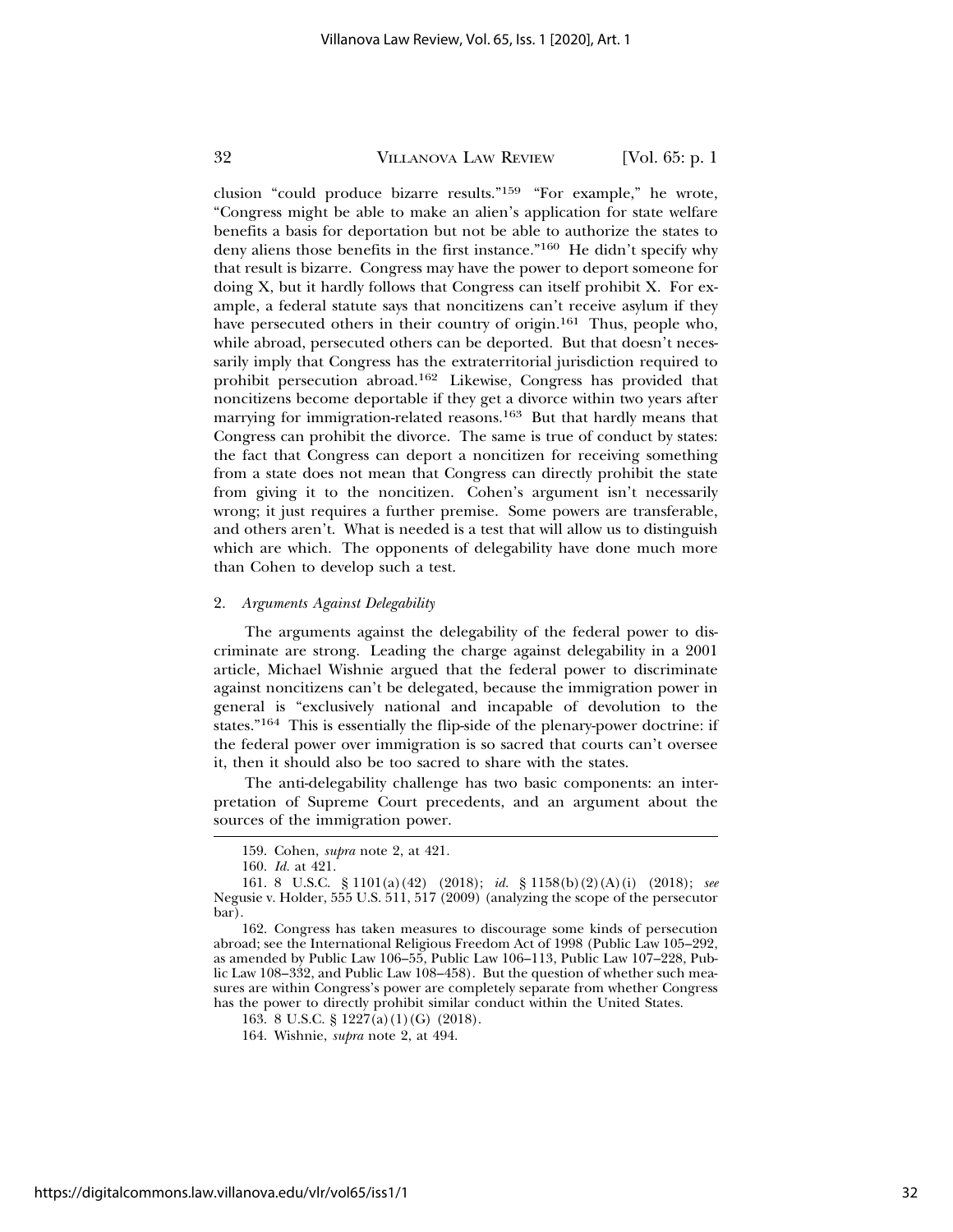## a. Do Supreme Court Precedents Support Delegability?

Wishnie notes that the Supreme Court has repeatedly described the federal immigration power as exclusive.165 For example, in 1875, the Court said, "The passage of laws which concern the admission of citizens and subjects of foreign nations to our shores belongs to Congress, and not to the States."166 The Court repeated this pronouncement many times, saying, for example, in *De Canas v. Bica* that "[p]ower to regulate immigration is unquestionably exclusively a federal power."167 And again in *Hampton v. Mow Sun Wong*: "[T]he authority to control immigration is . . . vested solely in the Federal Government, rather than the States."168

To be sure, the Court just as often describes the power as "preeminent,"169 or describes state powers as "subordinate,"170 rather than describing federal power as "exclusive." And, as Wishnie rightly notes, "Judicial declarations that the immigration power *arises* exclusively at the federal level, however, do not address the question whether the power may be transferred or delegated by Congress."171 So what evidence is there on the transferability or delegability of the power?

In *Chae Chan Pin v. United States*, 172 when the Supreme Court endorsed a federal power to exclude noncitizens from the United States, the Court said that the power of exclusion "cannot be granted away or restrained on behalf of any one. The powers of government are delegated in trust to the United States, and are incapable of transfer to any other

168. Hampton v. Mow Sun Wong, 426 U.S. 88, 101 n.21 (1976) ("[T]he authority to control immigration is . . . vested solely in the Federal Government, rather than the States . . . .").

169. *Toll v. Moreno*, 458 U.S. 1, 10 (1982).

170. *Hines*, 312 U.S. at 68 ("[T]he power to restrict, limit, regulate, and register aliens as a distinct group is not an equal and continuously existing concurrent power of state and nation, but that whatever power a state may have is subordinate to supreme national law.").

171. Wishnie, *supra* note 2, at 531.

<sup>165.</sup> *Id.* at 530–31.

<sup>166.</sup> Chy Lung v. Freeman, 92 U.S. 275, 280 (1875).

<sup>167.</sup> DeCanas v. Bica, 424 U.S. 351, 354 (1976); Mathews v. Diaz, 426 U.S. 67, 81 (1976) ("[T]he responsibility for regulating the relationship between the United States and our alien visitors has been committed to the political branches of the Federal Government."); Takahashi v. Fish & Game Comm'n, 334 U.S. 410, 416 (1948) ("The authority to control immigration—to admit or exclude aliens is vested solely in the Federal Government." (citing Fong Yue Ting v. United States, 149 U.S. 698, 713 (1893)); Hines v. Davidowitz, 312 U.S. 52, 68 (1941) ("[T]he power to restrict, limit, regulate, and register aliens as a distinct group is not an equal and continually existing concurrent power of state and nation, but that whatever power a state may have is subordinate to supreme national law."); *see also* Edmond v. Goldsmith, 183 F.3d 659, 664 (7th Cir. 1999) (Posner, C.J.) (describing "sovereign powers over foreign relations, foreign commerce, citizenship, and immigration . . . that states and cities do not possess" (citation omitted)), *aff'd sub nom*, City of Indianapolis v. Edmond, 521 U.S. 32 (2000).

<sup>172. 130</sup> U.S. 581 (1889).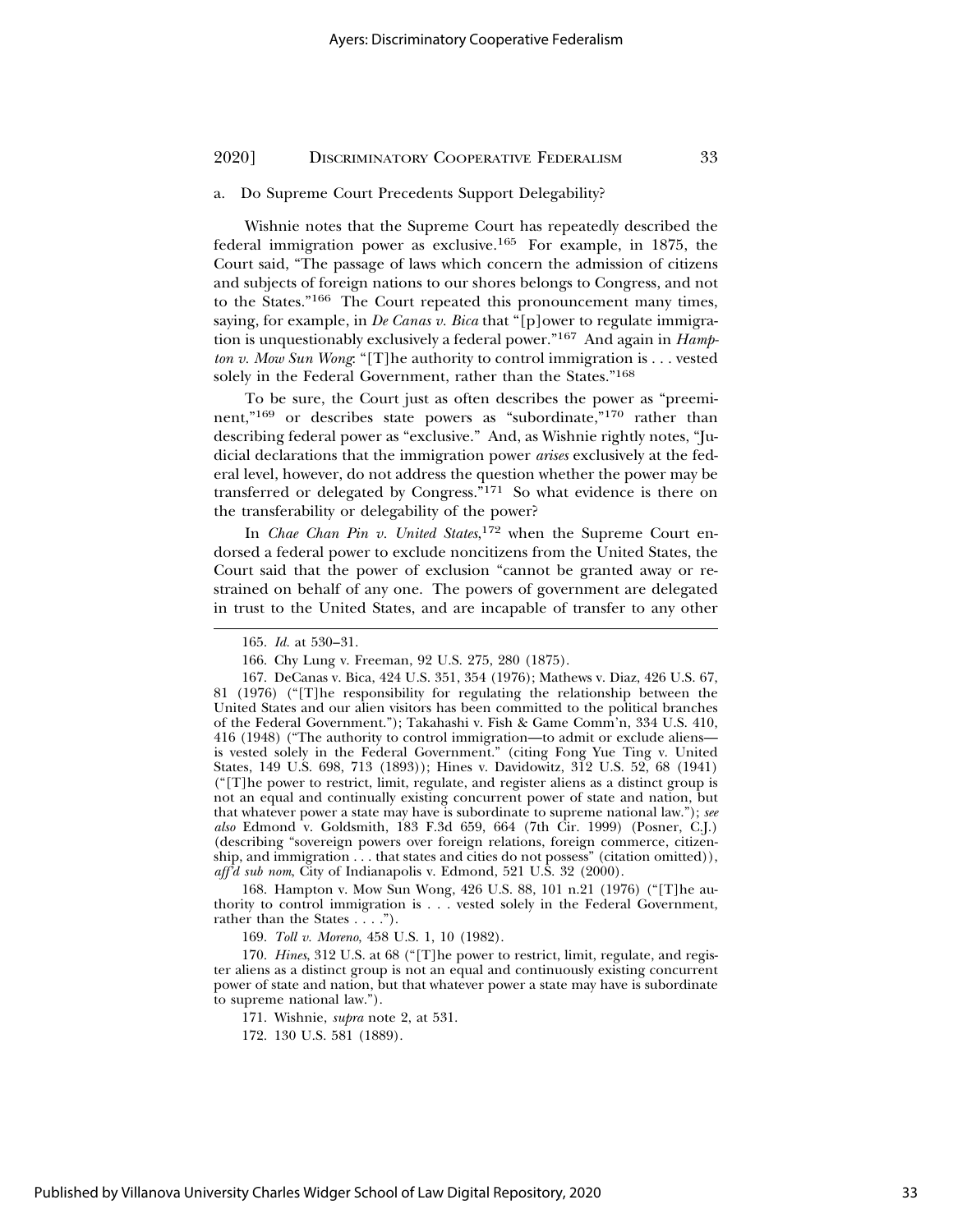parties. They cannot be abandoned or surrendered."173 This is perhaps the clearest judicial statement against delegability to the states, but it is dicta. Statements in *Graham v. Richardson*, which struck down a state law, have been the focus of more debate.

*Graham* says that "Congress does not have the power to authorize the individual States to violate the Equal Protection Clause."174 This might be thought to end the inquiry. But the defenders of delegability have come up with what they think are ways around this language.

First, it can be argued that the statement is dicta. *Graham* ultimately concluded that Congress had not authorized the state law at issue, which means the Court never needed to decide what would happen if Congress did in fact attempt to authorize a violation of the Equal Protection Clause.175 But this argument, as stated, is wrong; what the Court said isn't dicta. The reason the Court construed the federal statute not to authorize the state law was to avoid a serious constitutional problem.176 In other words, *Graham* contains a *holding* that serious constitutional problems would be posed if Congress attempted to authorize the state law at issue.

Here, however, we need to keep our arguments straight. The constitutional problem *Graham* avoided was not a delegation problem; it was a uniformity problem. In the Court's words, "A congressional enactment construed so as to permit state legislatures to adopt divergent laws on the subject of citizenship requirements for federally supported welfare programs would appear to contravene [the] explicit constitutional requirement of uniformity."177 The uniformity doctrine is not the same as delegation doctrine. So *Graham* does not hold that there are serious constitutional problems with a federal statute that delegates the power to discriminate; it says that there are serious constitutional problems with a federal statute that *non-uniformly* delegates the power to discriminate. This tells us little about the anti-delegation challenge.

Having established that *Graham* does not contain a holding on the delegation question, we come back to its comment that "Congress does not have the power to authorize the individual States to violate the Equal Protection Clause."178 This comment prompts a clever argument: if Congress authorizes a state's action, then that action necessarily isn't a violation of the Equal Protection Clause. This is essentially what the Ninth and Tenth Circuits held, calling the *Graham* statement "almost tautological."179

<sup>173.</sup> *Id.* at 609.

<sup>174.</sup> Graham v. Richardson, 403 U.S. 365, 382 (1971) (citing Shapiro v. Thompson, 394 U.S. 618, 641 (1969)).

<sup>175.</sup> *Id.* at 382–83.

<sup>176.</sup> *Id.*

<sup>177.</sup> *Id.* at 382.

<sup>178.</sup> *Id.*

<sup>179.</sup> Soskin v. Reinertson, 353 F.3d 1242, 1254 (10th Cir. 2004); *see* Korab v. Fink, 797 F.3d 572, 583 (9th Cir 2014) (quoting *Soskin*, 353 F.3d at 1254), *cert. denied sub nom.* Korab v. McManaman, 135 S. Ct. 472 (2014).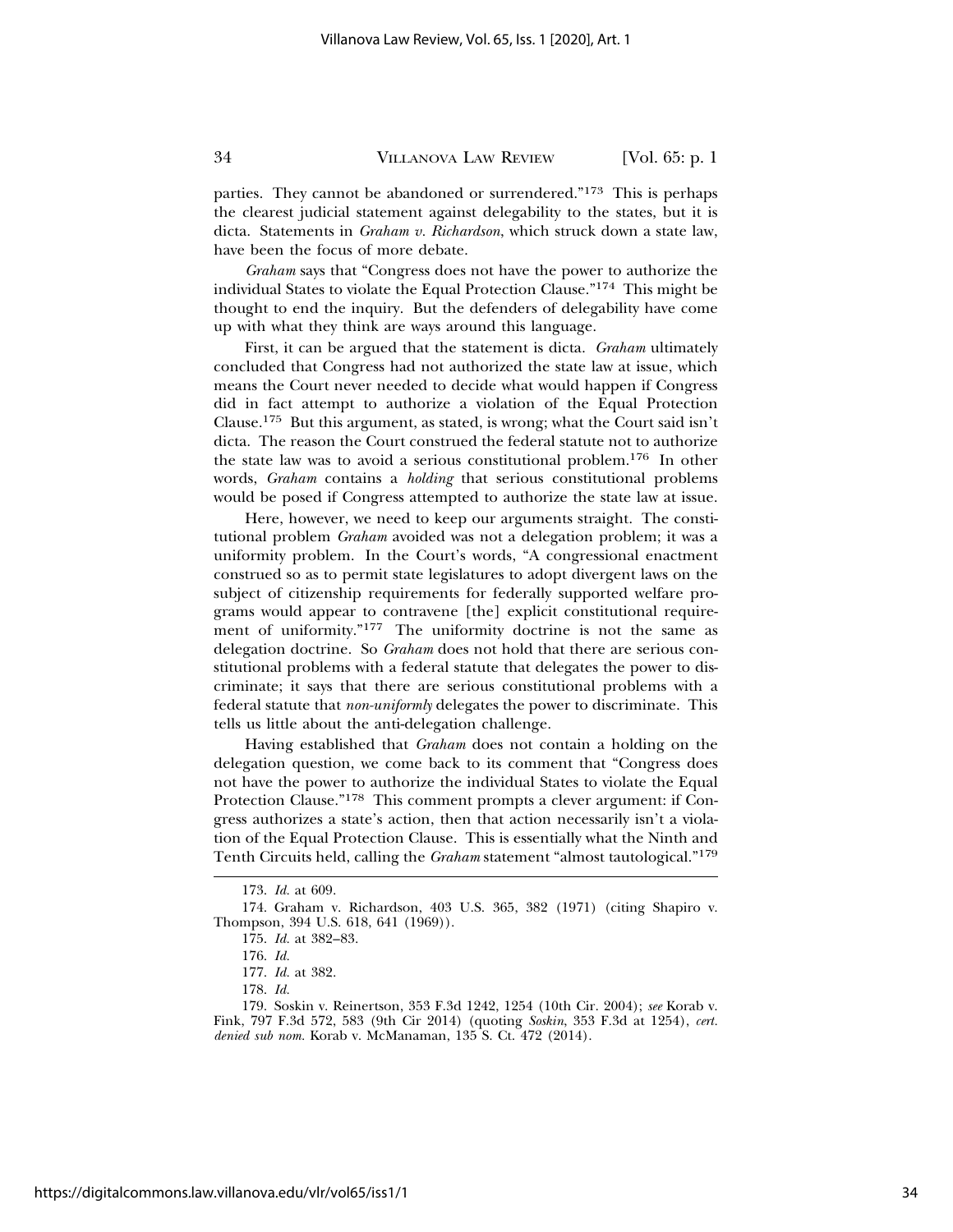The Tenth Circuit wrote, "The question is not whether Congress can authorize such a constitutional violation. The question is what constitutes such a violation when Congress has (clearly) expressed its will regarding a matter relating to aliens."180 It seems rather uncharitable to say that *Graham* gave us a gnomic tautology, when we could easily read it to offer simple instructions. But the problems with the Ninth and Tenth Circuit's views go beyond that.

Curiously not discussed in the Ninth and Tenth Circuit's analyses is the holding in *Hampton v. Mow Sun Wong*, perhaps the only Supreme Court case that directly bears on delegability of the immigration power.181 The case involved a policy adopted by the U.S. Civil Service Commission excluding noncitizens from employment.<sup>182</sup> The Court avoided deciding whether Congress would have violated equal protection by adopting such a requirement.183

We may assume with the petitioners that if the Congress or the President had expressly imposed [a] citizenship requirement, it would be justified by the national interest in providing an incentive for aliens to become naturalized, or possibly even as providing the President with an expendable token for treaty negotiating purposes; but we are not willing to presume that the Chairman of the Civil Services Commission . . . was deliberately fostering an interest so far removed from his normal responsibilities.<sup>184</sup>

This was true even though it was fair to assume that Congress knew of the longstanding policy and had acquiesced in it.<sup>185</sup>

The Civil Service Commission "has no responsibility for foreign affairs, for treaty negotiations, for establishing immigration quotas or conditions of entry, or for naturalization policies."186 Nor does it have any responsibility for "the economic consequences of permitting or prohibiting the participation by aliens in employment opportunities . . . ."187 The interests the Commission was responsible for "cannot provide an acceptable rationalization for such a determination by the [Civil Service Commission]."<sup>188</sup>

The Court didn't use the language of anti-delegation; in one place it referred to the question as whether the Commission's responsibilities

<sup>180.</sup> *Soskin*, 353 F.3d at 1254.

<sup>181.</sup> Hampton v. Mow Sun Wong, 426 U.S. 88, 99 (1976).

<sup>182.</sup> *Id.* at 90.

<sup>183.</sup> *Id.* at 103.

<sup>184.</sup> *Id.* at 105.

<sup>185.</sup> *Id.*

<sup>186.</sup> *Id.* at 114.

<sup>187.</sup> *Id.*

<sup>188.</sup> *Id.* at 116.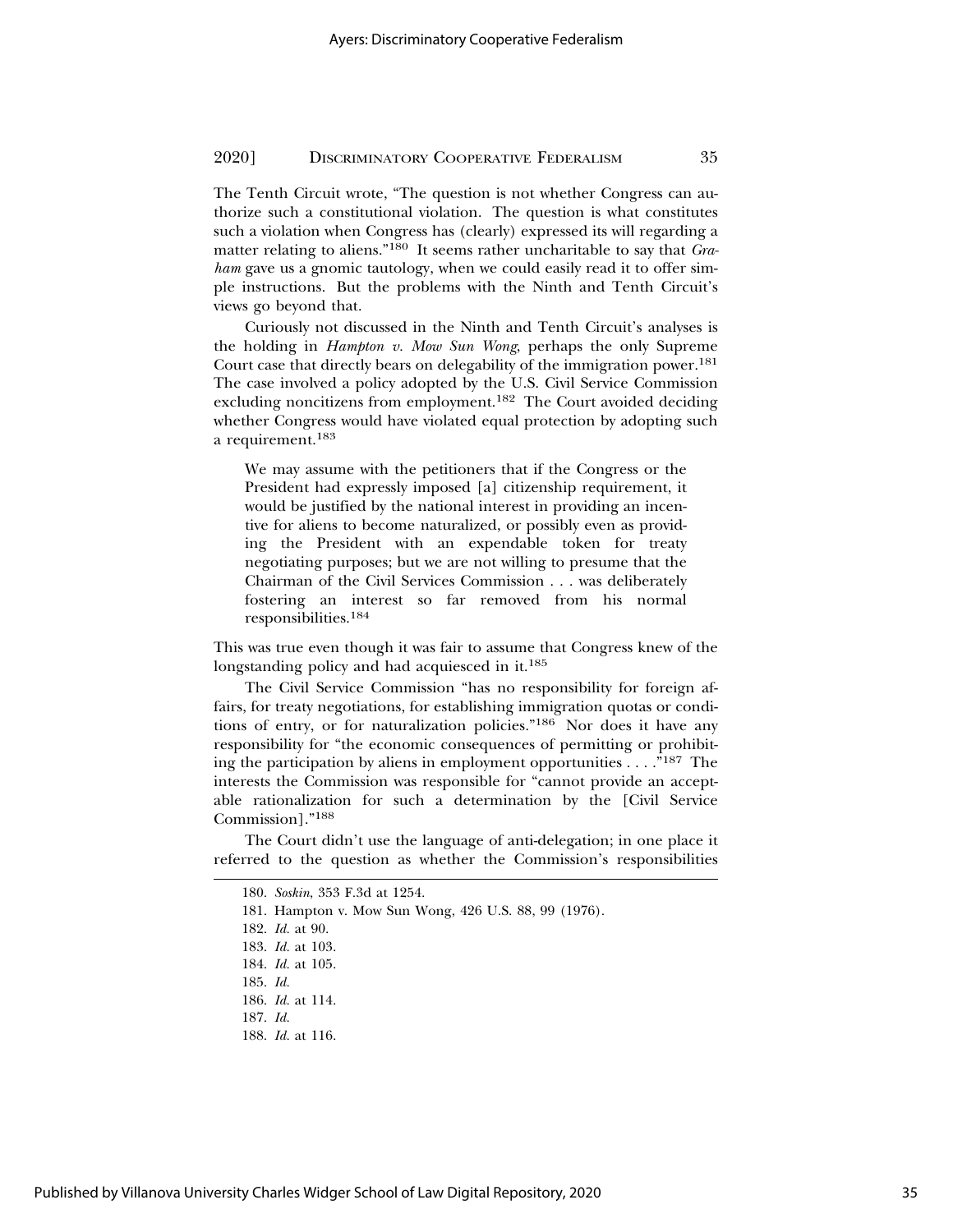could provide "a rational basis" for the rule.189 But the case functionally bars Congress from delegating to the Commission. *Hampton* is powerful evidence against the delegability of the power over immigration to the states: if the power can't be delegated to a federal agency, then why should it be delegable to a separate sovereign?

### b. Sources of the Immigration Power

Another way to challenge delegability is to go to the roots of the federal power. Wishnie reviews each of the constitutional sources of power that have been thought to support Congress's power over immigration, and offers convincing arguments that the powers they support are not delegable to the states: not the naturalization power;<sup>190</sup> not the foreign-affairs power conferred on the President and Congress (despite a limited, conditional role allowed to the states);<sup>191</sup> not the foreign-commerce power (again, despite the fact that in some situations states may be allowed to tax or burden foreign commerce).192

Wishnie notes that the Supreme Court has often said that the immigration power additionally stems from an extraconstitutional source: the proposition, which the Court saw as self-evident, that power over immigration is "an incident of sovereignty."193 As the Court explained later, "The powers to declare and wage war, to conclude peace, to make treaties, to maintain diplomatic relations with other sovereignties, if they had never been mentioned in the Constitution, would have vested in the federal government as necessary concomitants of nationality."194 Wishnie argues that

192. U.S. CONST. art. I, § 8, cl. 3.; *see* Wishnie, *supra* note 2, at 544–49.

193. Chae Chan Ping v. United States, 130 U.S. 581, 609 (1889); *see also* Fong Yue Ting v. United States, 149 U.S. 698, 707-08 (1893) (citing scholars of international law); Nishimura Ekiu v. United States, 142 U.S. 651, 659 (1892) ("It is an accepted maxim of international law that every sovereign nation has the power, as inherent in sovereignty and essential to self-preservation, to forbid the entrance of foreigners within its dominions . . . .").

194. United States v. Curtiss-Wright Exp. Corp., 299 U.S. 304, 318 (1936). "The broad statement that the federal government can exercise no powers except those specifically enumerated in the Constitution, and such implied powers as are

<sup>189.</sup> *Id.* at 115.

<sup>190.</sup> U.S. CONST. art. I, § 8, cl. 4; *see* Chirac v. Chirac's Lessee, 15 U.S. (2 Wheat.) 259, 269 (1817) (Marshall, J.) ("That the power of naturalization is exclusively in congress does not seem to be, and certainly ought not to be, controverted . . . ."); *see* Wishnie, *supra* note 2, at 533–38 (reviewing further historical evidence).

<sup>191.</sup> *See* United States v. Pink, 315 U.S. 203, 233 (1942) ("Power over external affairs is not shared by the States; it is vested in the national government exclusively."). For a more detailed discussion, see Wishnie, *supra* note 2, at 538–44. The Constitution does give states the power to engage in certain foreign-affairs-related activity, including compacts with other nations, provided Congress consents. U.S. CONST. art. I, § 10, cl. 3 ("No State shall, without the Consent of Congress . . . keep Troops, or Ships of War in time of Peace, enter into any Agreement or Compact with another State, or with a foreign Power, or engage in War, unless actually invaded, or in such imminent Danger as will not admit of delay.").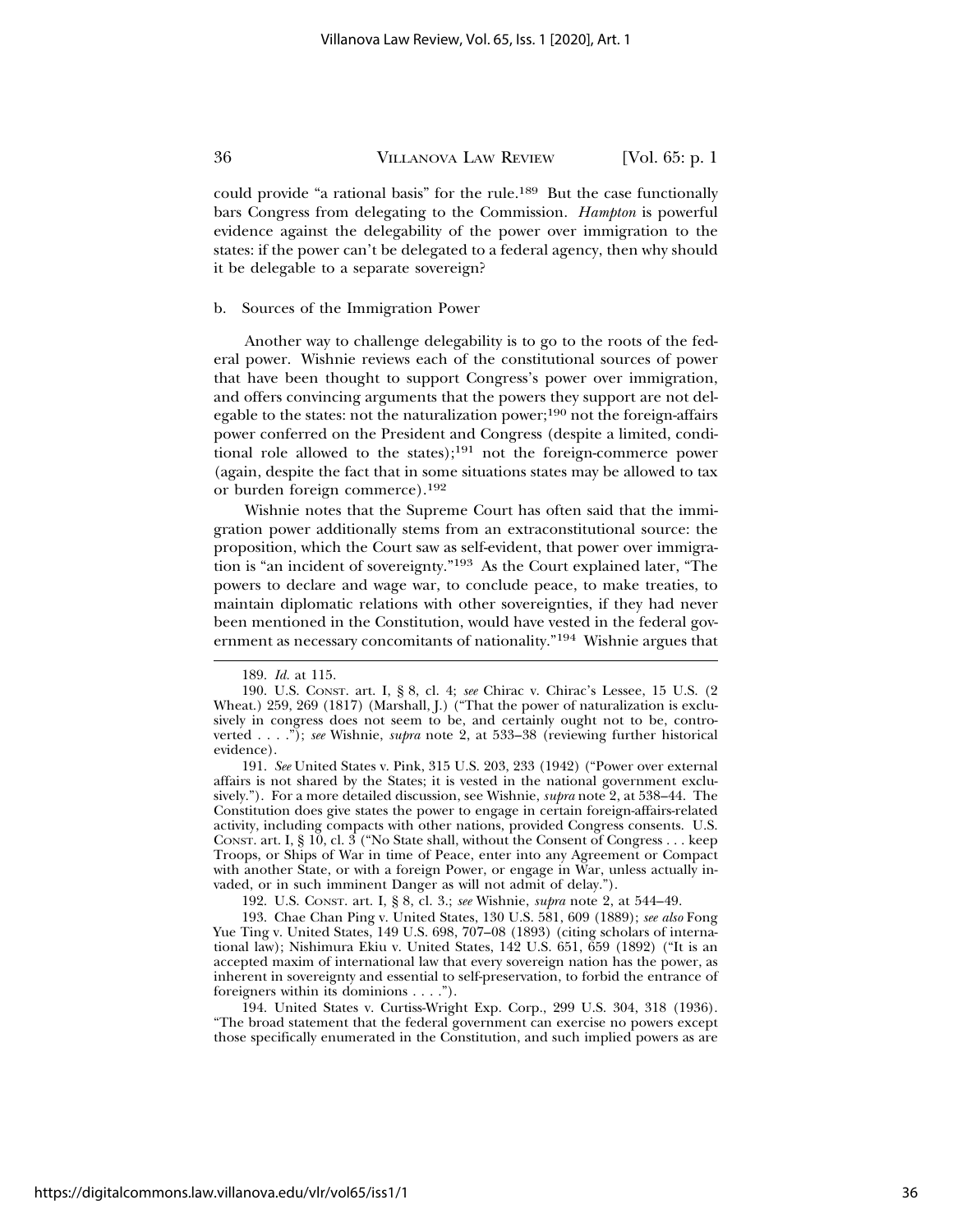"if the power to regulate immigration truly derives from some fundamental attribute of sovereignty, relinquishment of that power must be tantamount to relinquishment of sovereignty."195 The reader's willingness to accept this argument, presumably, will depend on their intuitions; as Wishnie acknowledges, "It is not possible, of course, to point to definitive text, history, or precedent denying Congress's power to devolve powers inherent in national sovereignty  $\dots$ ."<sup>196</sup>

Notably, Jennifer Gordon has argued that the federal power over immigration is rooted not only in the sources above, but also in the federal power over *interstate* commerce.197 This, she notes, "grounds that authority even more firmly in an arena without any carve-outs from constitutional oversight."198 While this may not directly affect the delegability argument, it would further support an argument against congressional support for state discrimination.

In sum, there are strong arguments against delegability, grounded both in Supreme Court precedent and in the constitutional sources of the immigration power. But is the question of delegability one that needs to be asked?

### 3. *How to Dodge the Question of Delegability*

Courts that have upheld state discrimination under the Welfare Reform Act have often found it possible to evade the question of delegation entirely.199 For example, the Ninth Circuit's decision in *Korab v. Fink*, 200 read carefully, considers only two arguments: that the Welfare Reform Act violates the uniformity requirement, and that Hawaii violated equal pro-

necessary and proper to carry into effect the enumerated powers, is categorically true only in respect of our internal affairs." *Id.* at 315–16.

197. Jennifer Gordon, *Immigration as Commerce: A New Look at the Federal Immigration Power and the Constitution*, 93 IND. L.J. 653, 671 (2018).

198. *Id.* at 702.

199. *See* Korab v. Fink, 797 F.3d 572, 584–85 (9th Cir. 2014); Soskin v. Reinertson, 353 F.3d 1242, 1254 (10th Cir. 2004) (applying rational basis scrutiny to Colorado's PRWORA-based alien eligibility restrictions); Hong Pham v. Starkowski, 16 A.3d 635, 643–44 (Conn. 2011) (applying rational basis scrutiny to Connecticut's PRWORA-based alien eligibility restrictions); Khrapunskiy v. Doar, 12 N.Y.3d 478, 480 (2009).

[I]n the years since Wishnie's article, the courts that have sanctioned state denials of welfare benefits to immigrants under rational basis scrutiny have not considered the states to be exercising a delegated immigration power. Rather, PRWORA has served a different legitimizing function . . . courts have viewed federal policy much in the way they would in a preemption case: so long as Congress does not object to the states' alienage-based denials of benefits, such measures are deemed valid and complementary to congressional policy.

Condon, *Equal Protection for Immigrants*, *supra* note 2, at 108. 200. 797 F.3d 572 (9th Cir. 2014).

<sup>195.</sup> Wishnie, *supra* note 2, at 552 (citing *Chae Chan Ping*, 130 U.S. at 609). 196. *Id.*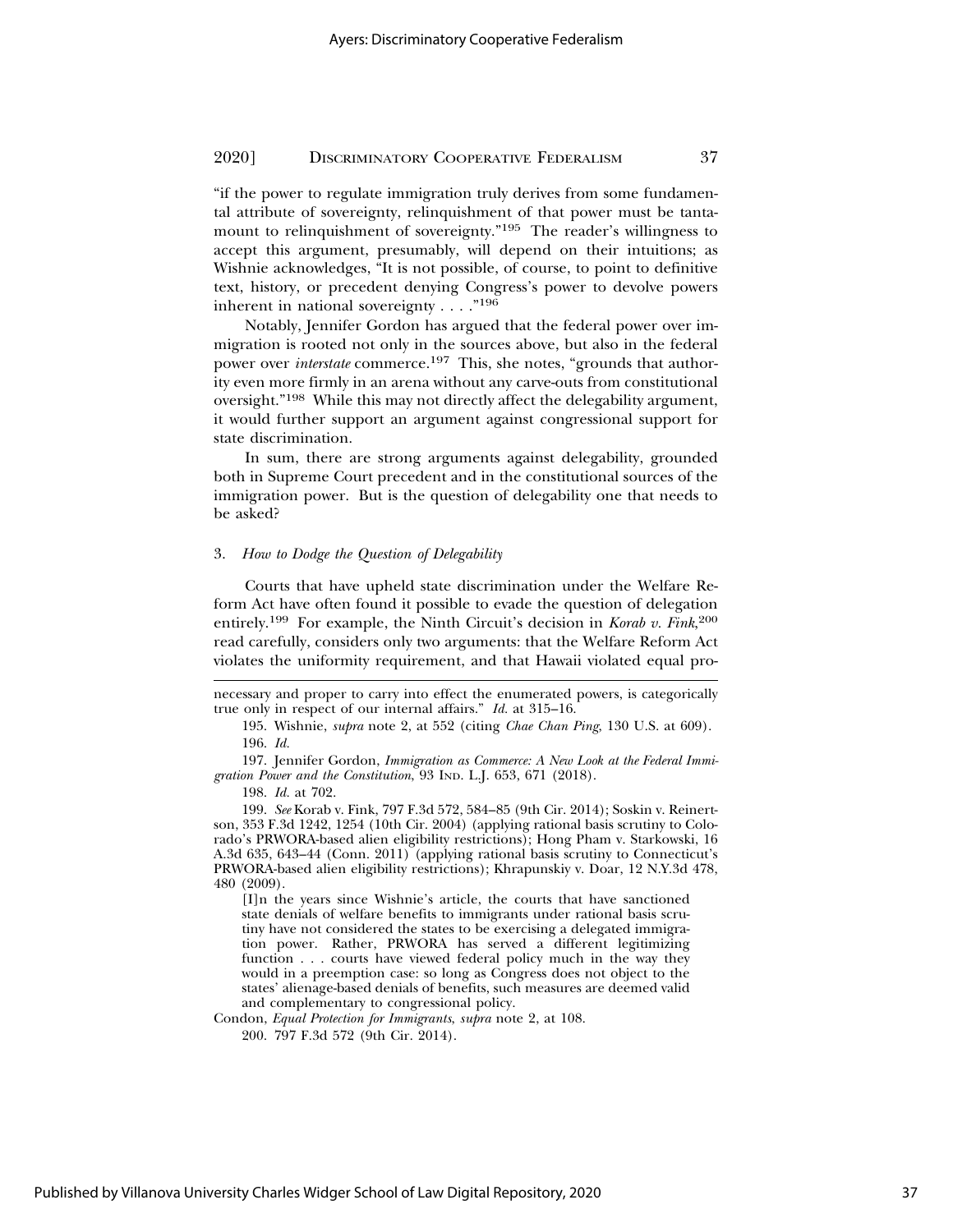tection by failing to provide benefits. *Korab* rejected both arguments, finding both the federal statute and the state action constitutional.201

The Ninth Circuit thought that if a state "is following the federal direction," then the relevant level of equal-protection scrutiny is rational basis.202 In other words, federal support somehow lowers the level of equalprotection scrutiny that applies to state actions. The dissent thought this confused the Supremacy Clause with equal-protection analysis.203 But the majority insisted, somewhat icily, "We are not confused."204

How could the state action survive equal-protection scrutiny without a congressional delegation of power? Wishnie thought that no other justification for the Ninth Circuit's conclusion could make sense.205 He recognizes that the Welfare Reform Act does not explicitly delegate power to the states, but argues that given current principles of equal protection and immigration law, "[T]he only possible defense of post-[Welfare Reform Act] state alienage classifications will be that Congress has delegated its power to regulate immigration."206

It is conceivable, however, that a statute like the Welfare Reform Act could make it possible for a state's actions to withstand equal-protection scrutiny even in the absence of a delegation of congressional authority. How would this work? Consider analogous contexts in which state antiimmigrant actions receive rational-basis scrutiny. When states bar nonci-

204. *Id.* at 583 n.9. To be sure, the Ninth Circuit's language sometimes seems to suggest delegation: "Congress has plenary power to regulate immigration and the conditions on which aliens remain in the United States, and Congress has authorized states to do exactly what Hawai'i has done here . . . ." *Id.* at 574.

205. Condon, *Equal Protection for Immigrants*, *supra* note 2, at 109. Wishnie acknowledged that the devolution that is the focus of his argument was "not explicit" in PRWORA but "should be presumed because, under any other construction of the Welfare Act, the current rash of antiimmigrant state welfare rules are obviously invalid under *Graham*'s settled rule that state welfare discrimination against legal immigrants is unconstitutional." But that framing fails to account for how federalism principles more broadly, even without delegation, could similarly and illegitimately undermine *Graham*. That is, delegation is not the only means by which courts might affect a rollback of *Graham*. Whereas Wishnie's article took aim at the reasons why delegation could not insulate states from the requirements of equal protection (given his argument that the federal government cannot devolve the immigration power to the states), this Article argues Congress cannot through its own policy choices sanction state discrimination against immigrants.

*Id.* (footnote omitted).

206. Wishnie, *supra* note 2, at 528. He also thought it necessary to interpret the Welfare Reform Act as attempting a delegation, even though the act nowhere explicitly uses the language of delegation: "Although this devolution is not explicit, I argue that it should be presumed because, under any other construction of the Welfare Act, the current rash of anti-immigrant state welfare rules are obviously invalid under *Graham*'s settled rule that state welfare discrimination against legal immigrants is unconstitutional." *Id.* at 496.

<sup>201.</sup> *Id.* at 584.

<sup>202.</sup> *Id.* at 583 n.9.

<sup>203.</sup> *Id.* at at 602–03 (Clifton, J., dissenting).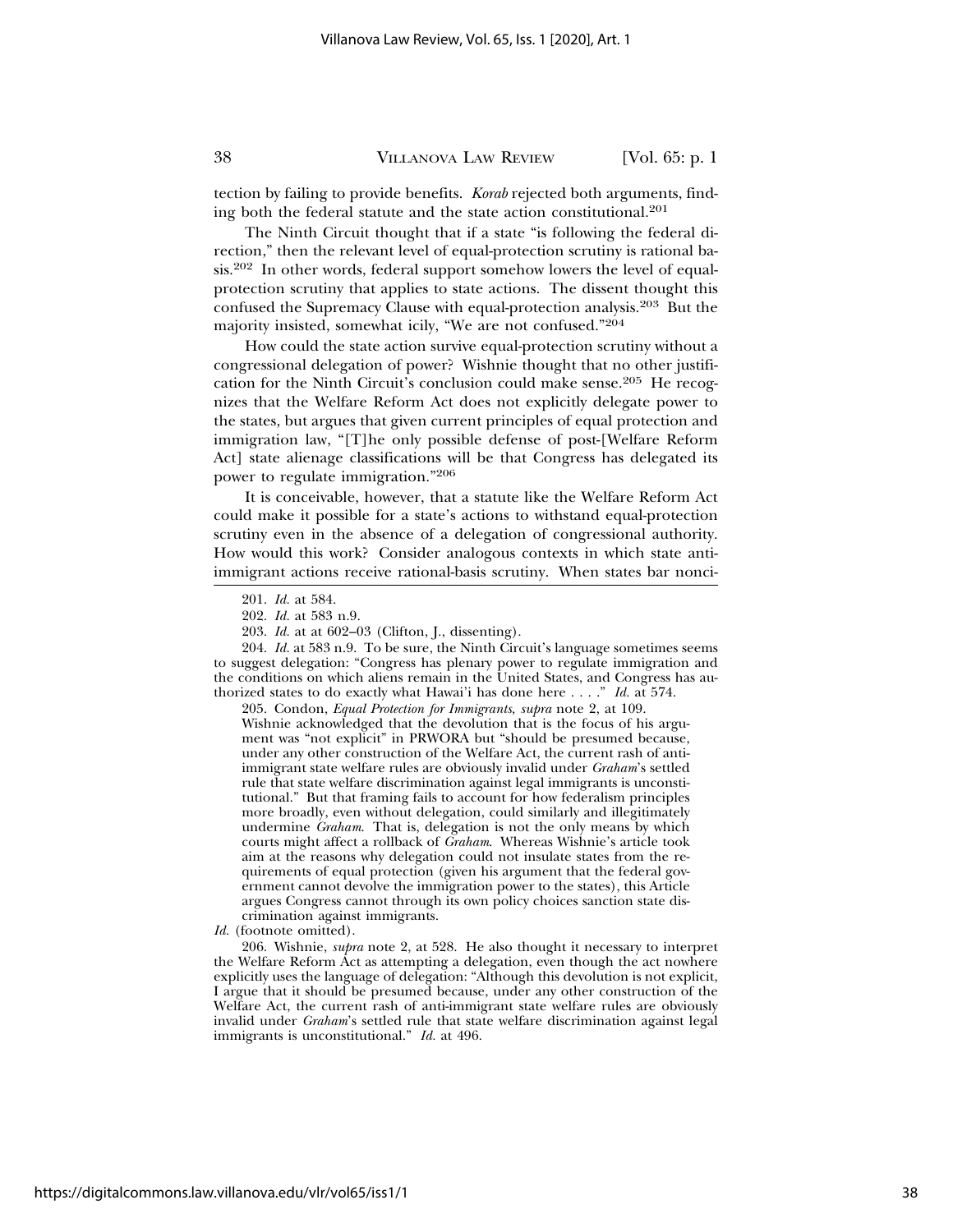tizens from positions in their government, the usual strict scrutiny is relaxed, and rational-basis scrutiny applies.207 This is not because the federal government has delegated any power to the states, but because a fact about the situation (in this case, the fact of state sovereignty) makes the state's action easier to justify.208 It might similarly be the case that the fact of congressional approval makes the state's action easier to justify, without any transfer of power from Congress to the state.

Even if Congress can't delegate any particular power, courts might decide to lower scrutiny in light of *consistency with federal policy*. 209 On this view, there is no delegation issue to resolve. We merely lower scrutiny in light of the background fact that Congress is happy. That fact, like facts about the class targeted (in the case of undocumented people) or facts about the nature of the state interest (in the political-function cases), can result in lowered scrutiny.

If the question is whether we should construe the Welfare Reform Act as attempting a delegation of power, as opposed to some other method of supporting discrimination, advocates may not need to answer it. On the contrary, it may be necessary to rebut every possible theory on which the Welfare Reform Act could be upheld. Courts have thus far upheld the Welfare Reform Act on the theory that congressional approval is a reason to lower scrutiny, rather than a delegation, but that could change. Advocates should thus remain ready to rebut the claim that Congress can delegate its powers.210

And then they'll have to address the question of equal protection itself.

### III. CHALLENGING STATES' ROLE IN DISCRIMINATORY COOPERATIVE FEDERALISM

The challenges discussed above are all aimed at the federal statutes that make discriminatory cooperative federalism possible. It is important to distinguish between challenges to those federal statutes and challenges to the action states take as part of discriminatory cooperative-federalism

210. *See* Condon, *Equal Protection for Immigrants*, *supra* note 2, at 108. [W]hen courts accept that Congress has created a uniform immigration rule for states to follow, they are really concluding that Congress has set immigration policy, which the Supremacy Clause requires states to follow; they are not ruling that Congress has shared (or devolved) immigration rulemaking power so that the states may set their own immigration law.

<sup>207.</sup> The doctrine that state governments can exclude noncitizens from certain kinds of government employment (typically employment that involves some degree of policy-making) is expressed in cases like *Cabell v. Chavez-Salido*, 454 U.S. 432, 436, 439 (1982); *Ambach v. Norwick*, 441 U.S. 68, 80–81 (1979); *Foley v. Connelie*, 435 U.S. 291 (1978).

<sup>208.</sup> *See Cabell*, 454 U.S. at 439.

<sup>209.</sup> *See* Condon, *supra* note 2, at 147–48.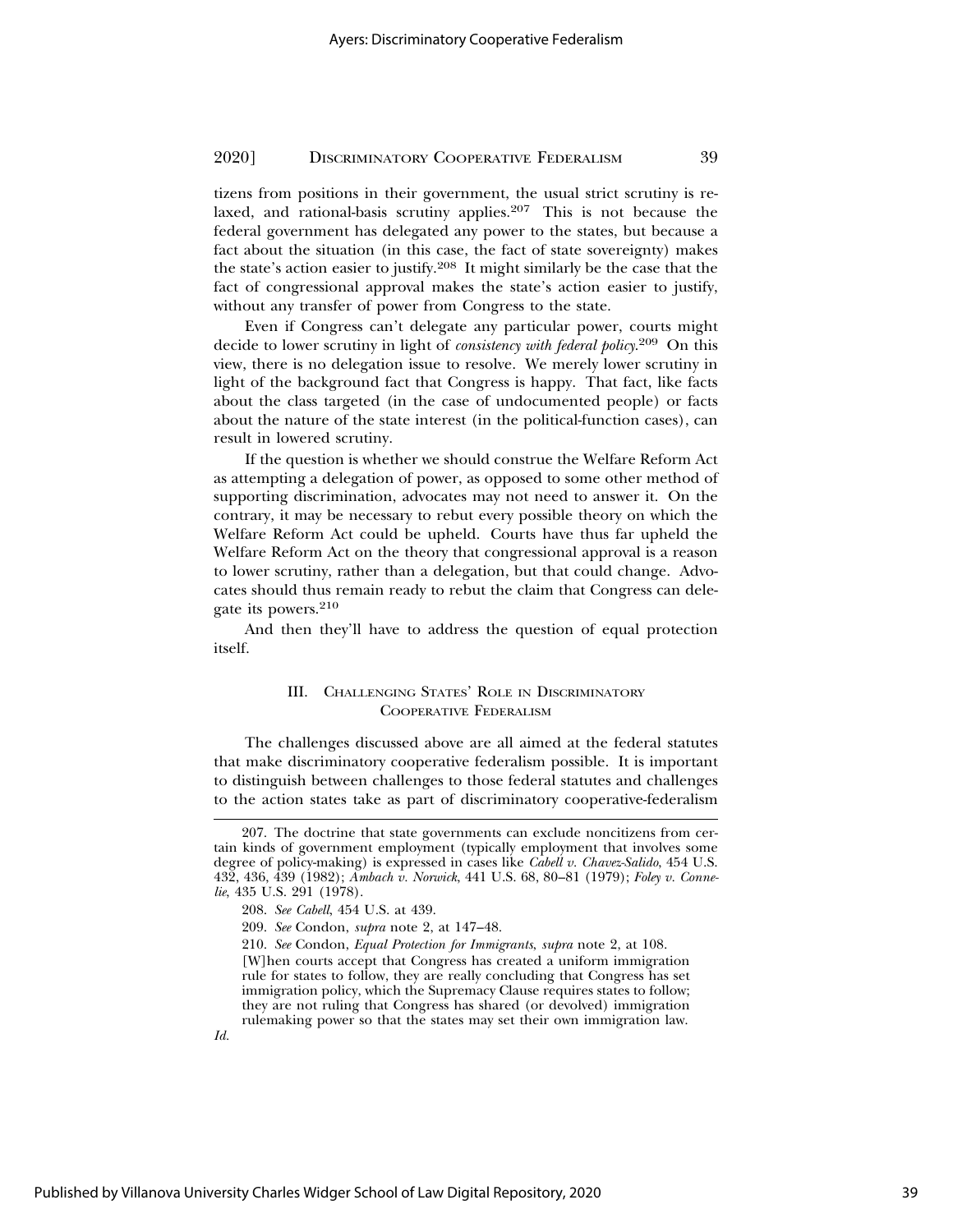programs.211 Noncitizens who have been subjected to discrimination under a cooperative-federalism scheme should know that they have the right to challenge either element in such a scheme: the federal statute that authorizes or encourages discriminatory state action, and the state laws that are passed under the federal scheme.

State laws that form part of a discriminatory-cooperative-federalism scheme can often be challenged on multiple grounds. There may be various theories available under state constitutions; for example, in New York, a denial of benefits under the Welfare Reform Act was successfully challenged under a state constitution provision that guarantees adequate aid and care to the needy.212 But the most common kind of challenge that has been brought so far, and the one that has divided courts nationwide, is a challenge under the federal Equal Protection Clause.

An equal-protection claim has two basic components: differential treatment, and a lack of justification. In other words, plaintiffs asserting a denial of equal protection must say first that they are being treated differently than someone similarly situated and second that there is no adequate justification for that differential treatment.<sup>213</sup> When a state treats citizens and noncitizens differently, federal approval functions as a potential justification for the differential treatment. The issue is whether it can be a successful justification.

This framework is very different from the delegation framework discussed above, in which federal authorization confers *power* on the state. In the equal-protection framework, the federal scheme gives states justification, not power. Thus, the question in equal-protection analysis is not whether the federal government has given states authority, but whether it has given them a sufficient *reason* for the differential treatment.

Courts have differed sharply on how the Equal Protection Clause applies to discriminatory cooperative federalism in part because they have sharply different views about which factors should count as part of the analysis. In particular, courts disagree about whether to consider, as part of equal-protection analysis, concerns about uniformity of federal statutes and delegability of federal powers. As discussed above, uniformity and delegability are concerns about the *federal* statutes that make discrimina-

<sup>211.</sup> *Cf. id.* at 108–10 (noting that delegation and uniform-rule analyses cannot answer important questions about the level of equal-protection scrutiny that applies to state discrimination against noncitizens).

<sup>212.</sup> *Aliessa v. Novello*, 96 N.Y.2d 418, 427–28 (2001). *Finch* was based on the state equal protection clause. *Finch v. Commonwealth Health Ins. Connector Auth.*, 459 Mass. 655, 668 (2011).

<sup>213.</sup> *See* City of Cleburne v. Cleburne Living Ctr., 473 U.S. 432, 439 (1985) (the Equal Protection Clause "is essentially a direction that all persons similarly situated should be treated alike" (citing Plyler v. Doe, 457 U.S. 202, 216 (1982))); *id.* at 453 (Stevens, J., concurring) ("In every equal protection case, we have to ask certain basic questions" including "[w]hat is the public purpose that is being served by the law? What is the characteristic of the disadvantaged class that justifies the disparate treatment?").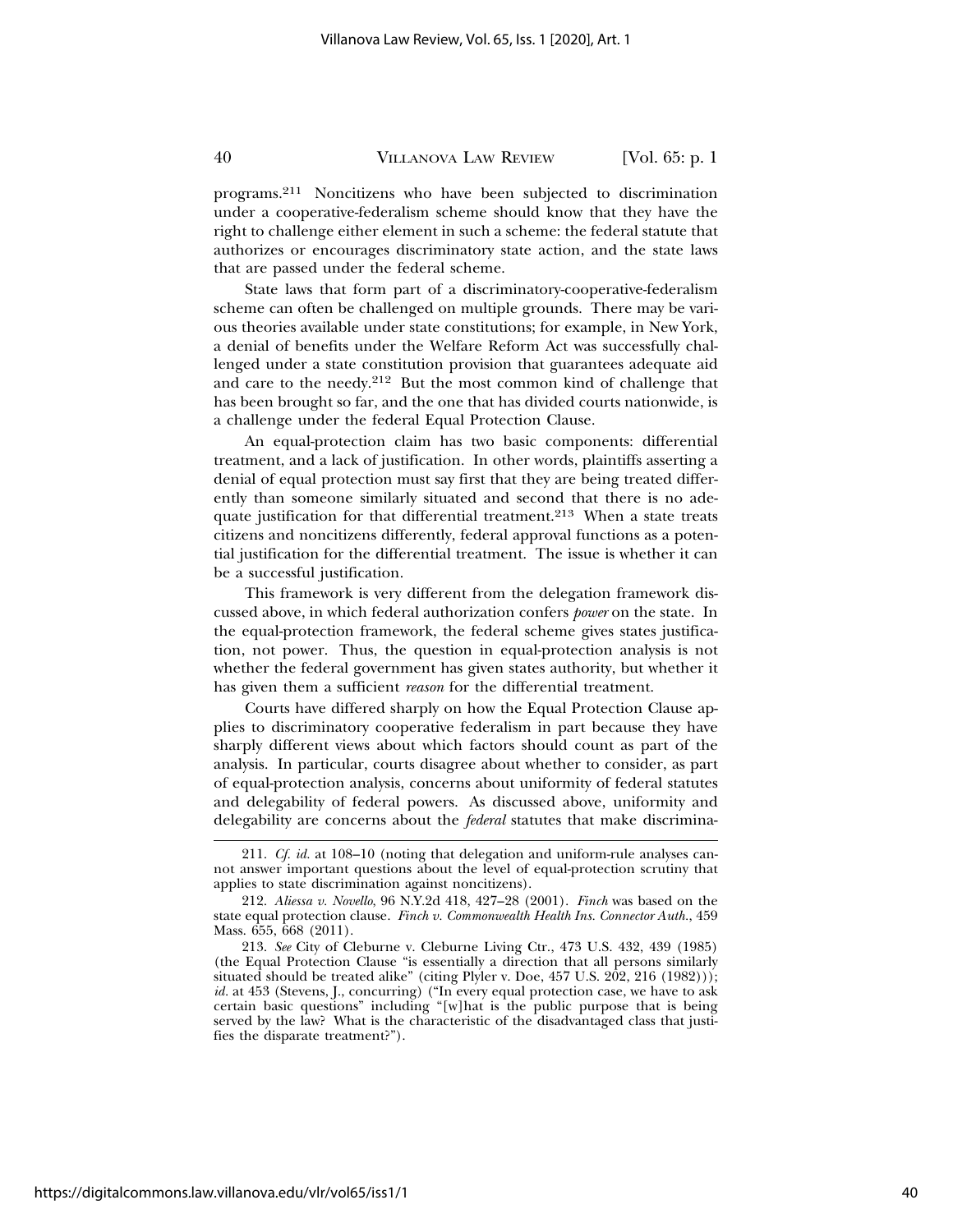tory cooperative federalism possible. Once this is understood, we can simplify the equal-protection analysis significantly: delegability and uniformity are reasons to challenge federal statutes, and they can therefore be kept separate from equal-protection analysis.

But the core conceptual question of whether federal approval changes the equal-protection analysis will not be so easy to eliminate. Another way to frame this question is to say that we need to understand what level of equal-protection scrutiny applies to actions that states take as part of discriminatory-cooperative-federalism schemes. As Section III.A will explain, courts have divided on this question.

Section III.B will propose that to decide what level of scrutiny applies, we will have to understand the reasons courts have applied strict scrutiny in other immigration-related contexts, so that we can then decide whether those reasons apply here. I argue that courts have applied strict scrutiny to specific groups for at least two reasons: to prevent states from taking account of morally irrelevant factors, and to prevent the subordination of specific groups. Both of those reasons apply forcefully in the immigration context.

Section III.C takes this understanding of strict scrutiny and applies it to discriminatory cooperative federalism. If the goal of strict scrutiny is to prevent states from taking account of morally irrelevant factors, and to prevent the subordination of noncitizens, then strict scrutiny should apply to the actions states take as part of discriminatory cooperative-federalism schemes. Strict scrutiny should apply whenever states have a choice.

Section III.D explains that it can be tricky to determine when states have a meaningful choice. As explained in Part I, above, some federal statutes give states no choice at all, while others give states a conditional choice, or otherwise put states under significant constraints. I'll propose a solution to this problem: whenever states have a meaningful choice, strict scrutiny should apply.

### A. *What Level of Scrutiny Should Apply to Discriminatory Cooperative Federalism?*

Courts have long been perplexed by whether congressional approval can justify state discrimination against noncitizens.214 Some courts have held that when Congress approves the discrimination, the appropriate level of judicial scrutiny is rational-basis scrutiny. The Tenth Circuit in *Soskin* held that rational-basis review applies when state law "effectuate<sup>[s]</sup> national policy."215 Even though courts are reviewing state laws, they are

<sup>214.</sup> For example, the majority and dissent in *Korab*, arguing about whether Congress's intent was relevant to the equal-protection question, accused each other of being confused about whether the issue presented was equal protection or preemption. *See supra* notes 193–194 and accompanying text.

<sup>215.</sup> *Soskin v. Reinertson*, 353 F.3d 1242, 1255 (10th Cir. 2004).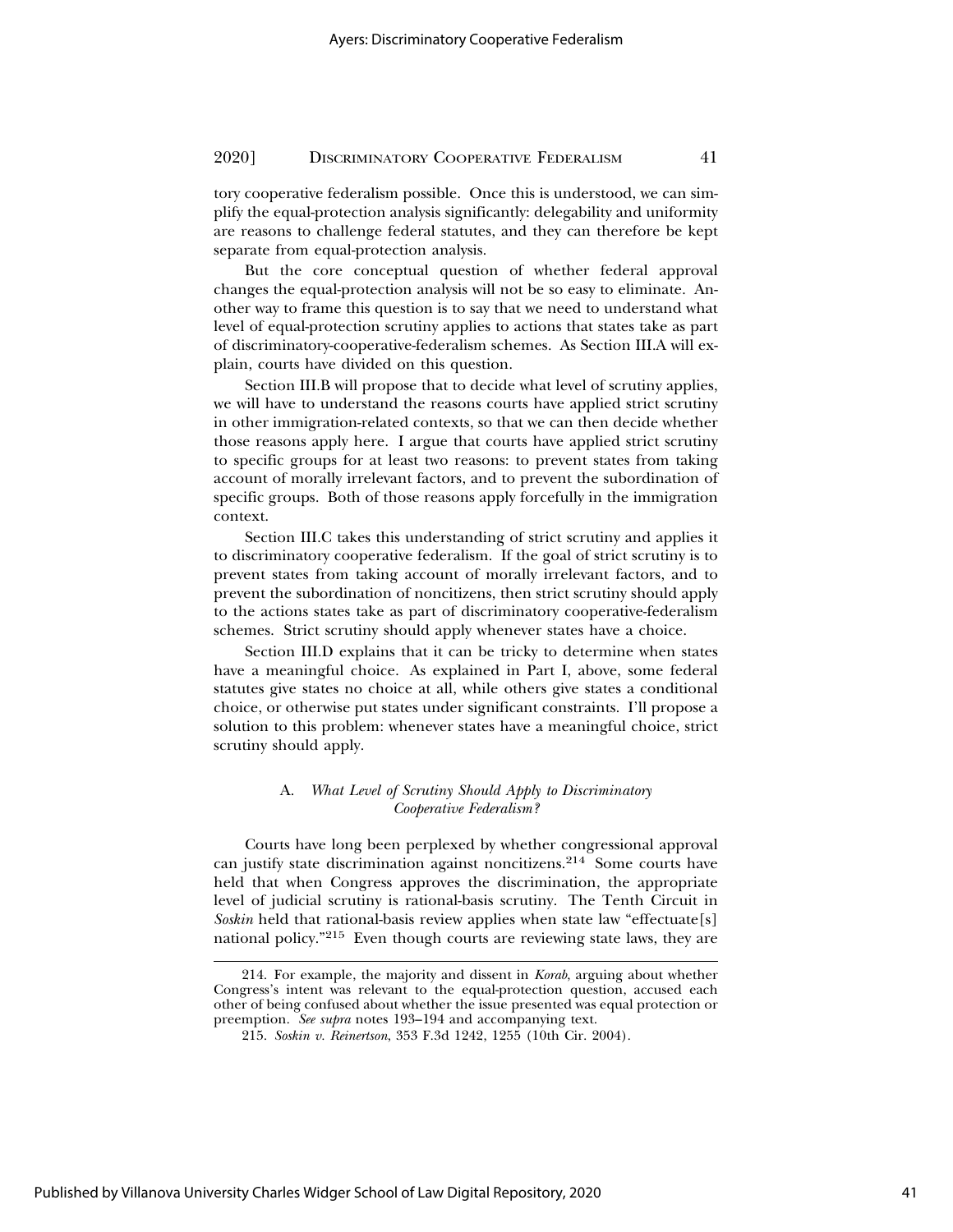in effect reviewing congressional policy, and should therefore defer to that federal policy.216

The Ninth Circuit in *Korab* reasoned similarly, describing a noncitizen's challenge to congressionally approved state discrimination as "a backdoor challenge to the federal classifications."217 The implication is that plaintiffs cannot challenge the state action without also invalidating the federal statute, but the court did not explain why this is true. Just as a state could be barred from taking part in a cooperative-federalism scheme by a state constitutional prohibition, $2^{18}$  an injunction against a state's action based on the Equal Protection Clause would not necessarily run against the federal statute.

Rational-basis scrutiny applied, the court said, "because Hawai'i is merely following the federal direction set forth by Congress under the Welfare Reform Act."219 But the court made little effort to explain the mechanism by which congressional approval lowered equal-protection scrutiny.

Other courts have held that Congress's approval doesn't matter: in essence, whenever a state has control over its treatment of noncitizens, the usual strict scrutiny applies.220 The Massachusetts Supreme Judicial Court applied strict scrutiny to the exclusion of certain noncitizens from a program (part of what is now sometimes called "Romney Care") that helped pay the costs of beneficiaries' health insurance.221 The Welfare Reform Act gave the state discretion to effect just such a denial, but this did not

The court in *Korab* also viewed the plaintiffs as asking the state to replace federal funds the federal government had chosen to withdraw. Granting this relief, the court said, would compel the state "to provide wholly state-funded benefits equal to Medicaid to [the relevant noncitizens], thus effectively rendering meaningless the discretion Congress gave to the states in 8 U.S.C. § 1622(a)." *Korab*, 797 F.3d at 582 (citing Sudomir v. McMahon 767 F.2d 1456, 1466 (9th Cir. 1985)).

218. *See Aliessa v. Novello*, 96 N.Y.2d 418, 427–28 (2001).

219. *Korab*, 797 F.3d at 584. Curiously, *Korab* never identifies the rational basis for the state's action.

<sup>216.</sup> *Id.*

<sup>217.</sup> *Korab*, 797 F.3d at 579; *cf.* HOWLIN' WOLF, BACK DOOR MAN (Weton-Wesgram 1961) ("When everybody trying to sleep, I'm somewhere making my midnight creep / Every morning the rooster crow, something tell me I got to go / I am a back door man.").

<sup>220.</sup> *See* Rosenberg, *supra* note 2, at 1461 ("State public-benefit schemes that deny joint-funded benefits to aliens for whom federal law permits eligibility are unconstitutional because they effect alienage classifications as a matter of state discretion.").

<sup>221.</sup> The program at issue in *Finch* was a state program called Commonwealth Care that received federal funds to partially reimburse the state for benefits given to citizens and some noncitizens; noncitizens who were ineligible for comparable federal benefits could get benefits from the program, but the state received no reimbursement for them. *Finch*, 459 Mass. at 659. The state then passed a statute making federally ineligible noncitizens ineligible for Commonwealth Care, but simultaneously creating a new state program (Commonwealth Bridge) for which those noncitizens were eligible. *Id.* at 660.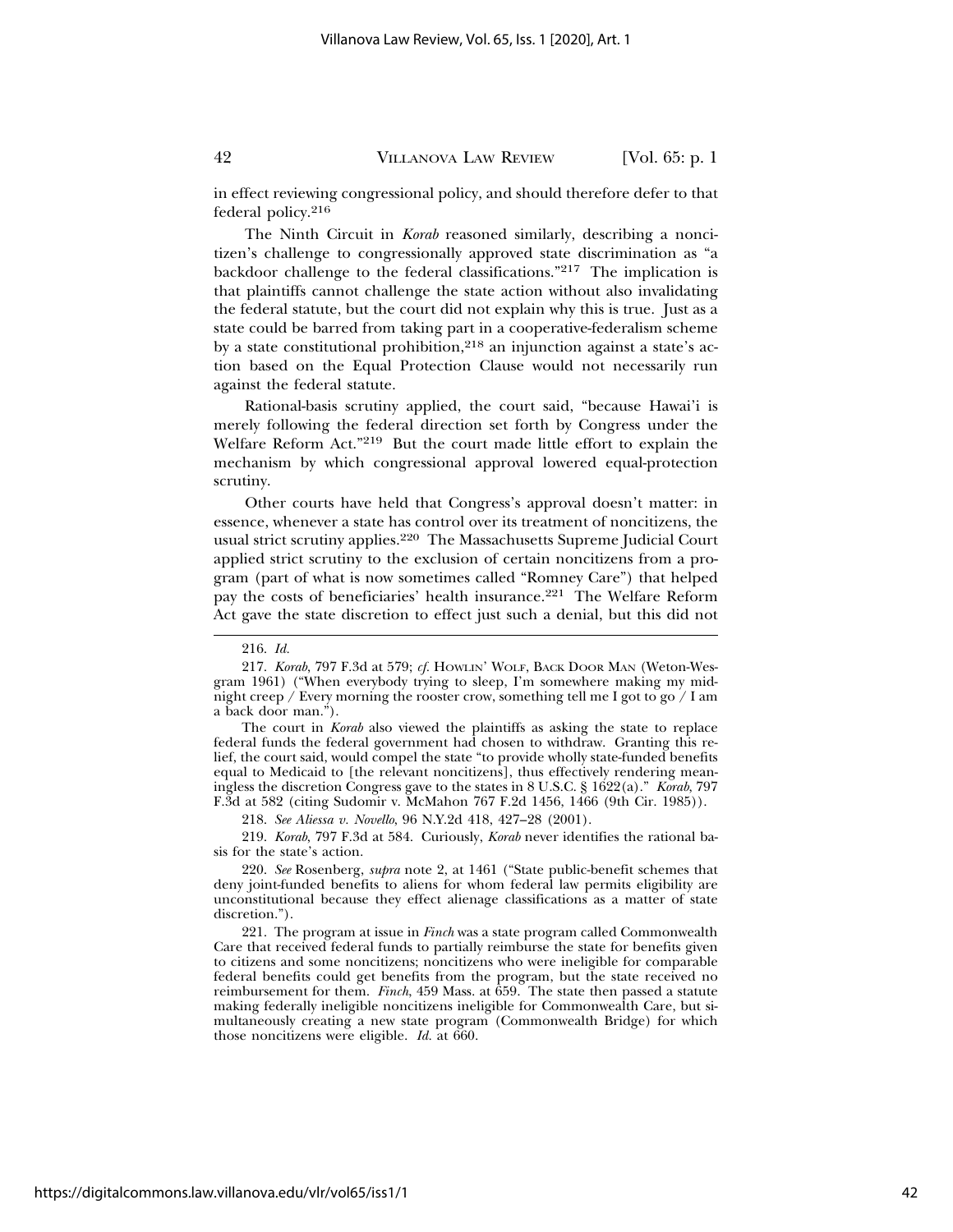change the court's mind about the level of scrutiny.222 The key factor was that Congress had given the state discretion, rather than imposing a mandate: "Where the State is left with a range of options including discriminatory and nondiscriminatory policies, its selection amongst those options must be reviewed under the standards applicable to the State and not those applicable to Congress."223

The Maryland Supreme Court likewise applied strict scrutiny to a denial of state benefits to noncitizens, even though that denial was authorized by the Welfare Reform Act.<sup>224</sup> But the Maryland court blurred multiple analyses together. It rejected the state's argument, which was that rational basis should apply because the Welfare Reform Act "pre-

Finch distinguished an earlier case, *Doe v. Commissioner of Transitional Assistance*, 437 Mass. 521, 522 (2002), by suggesting that *Doe* involved a federal mandate, rather than a federal statute that gave discretion to the states: "In reaching our conclusion in *Doe*, however, we did not bridge the analytical gap between congressional action 'dictating how States are to regulate and legislate issues relating to aliens' and the State's responsibilities where Congress enacts a noncompulsory rule and the Commonwealth voluntarily 'adopt[s] those national policies and guidelines.'" *Finch*, 459 Mass. at 671. That was a partial truth.

*Doe* involved a state program, Temporary Assistance for Families with Dependent Children, which was funded partly by the federal Temporary Assistance for Needy Families program. In other words, it was jointly funded. *Id.* The Welfare Reform Act barred "qualified aliens" from receiving benefits through this program until they'd been residents for five years. 8 U.S.C. § 1613(a) (2018). Massachusetts amended its law to conform to this requirement, and the *Doe* court upheld that amendment. *Doe*, 437 Mass. at 526–27 ("[I]t would make no sense to say that Congress has plenary power to legislate national immigration policies and guidelines subject to a deferential (rational basis) standard of review, and then to hold that the equal protection clause of the Constitution restrains States from adhering to or adopting those national policies and guidelines because their actions are subject to a higher (strict scrutiny) standard of review.").

But *Doe* also involved as second provision of the same state law, which created a supplemental program, exclusively for noncitizens, and then imposed different residency requirements on those noncitizens depending on their immigration status. *Id.* at 528. The court found that this provision distinguishes on the basis of residency, not alienage, and therefore applied rational-basis scrutiny. *Id.* at 533–34. Since only noncitizens were subject to the residency requirement, this reasoning is questionable at best.

224. Ehrlich v. Perez, 394 Md. 691, 711 (2006). The program in *Ehrlich* was a state-funded program created to give medical assistance to noncitizens who had been excluded from Medicaid by the Welfare Reform Act. *Id.* at 703. But the state government then eliminated funding for the program. *Id.* at 704–05. *Ehlich* applied both the state and federal equal-protection clauses. *Id.* at 716 ("[E]ven though Appellees ground their equal-protection challenge solely on Article 24 [of the Maryland Declaration of Rights], we shall consider the argument in light of both cases interpreting and applying the Equal Protection Clause of the Fourteenth Amendment and Article 24 of the Maryland Declaration of Rights.").

Published by Villanova University Charles Widger School of Law Digital Repository, 2020

<sup>222.</sup> *Id.* at 673.

<sup>223.</sup> *Id.* at 674. The federal government will be subsidizing the state's provision of benefits to some residents (citizens and eligible aliens) but not to others (federally ineligible aliens). "This is a financial impediment to State action but not a mandate under the supremacy clause that might require the application of rational basis review." *Id.*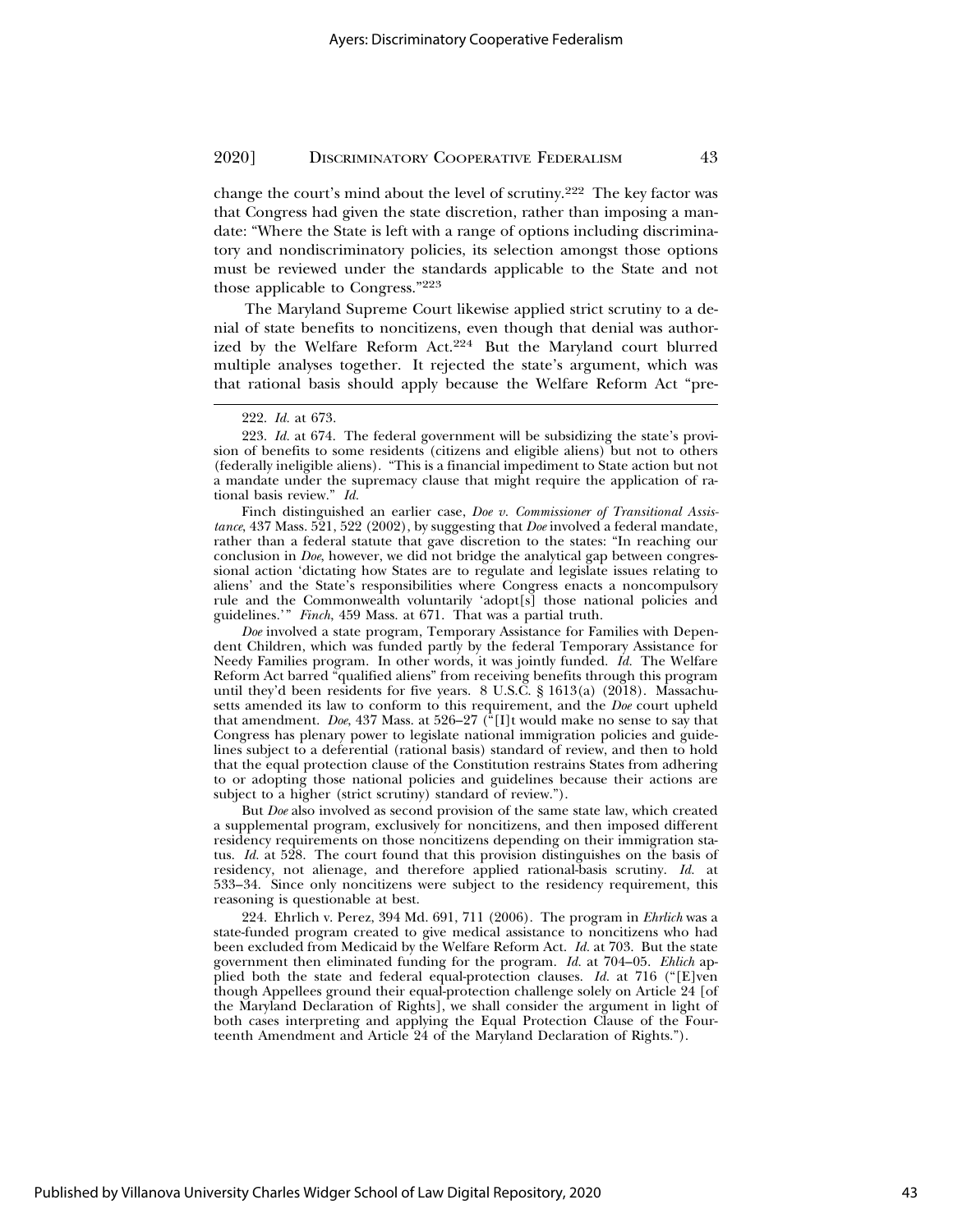scribed a uniform rule for the treatment of an alien sub-class in regard to the provision of medical benefits, which Maryland could follow."225 The argument it considered, in other words, was "whether the State action here is shielded by the 'uniform rule' theory from what otherwise should be a strict scrutiny standard of review."226 As I argued above, this is a misunderstanding of the uniformity issue, which relates to the validity of the federal law, not the state action taken under it. It is perfectly conceivable that the level of scrutiny could be reduced on the ground that the state is implementing federal policy even if the federal law does not create a uniform rule. The government's confused theory of the case didn't create any problematic precedent, however, because the Maryland court rejected the theory. In doing so, it held both that the relevant federal power was nondelegable227 and that the Welfare Reform Act creates no uniform rule.228 It did not separately discuss whether rational-basis scrutiny should apply because of the mere fact that Congress apparently approved of the state action.

In short, while some courts have held that federal approval lowers the level of equal-protection scrutiny, others have held that it does not. To decide who is right, and whether federal approval should affect the level of equal-protection scrutiny, it will be necessary to attain a more precise understanding of how courts determine when strict scrutiny applies and when it doesn't. Unfortunately, this is not a question that has a clear answer.

### B. *Well, What Level of Scrutiny Should Apply Anywhere?*

To understand whether strict scrutiny should apply to state discrimination that the federal government supports, it will be necessary to resolve a longstanding controversy over the equal-protection rights of noncitizens.

228. *Id.* at 725–26 ("Assuming that the power over immigration and naturalization possessed by the federal government includes establishing a single, uniform, and articulated directive for treating aliens regarding State-only funded medical assistance benefits, such that we will employ a rational basis standard of review to a State's elimination of State-only funded benefits for certain resident aliens, we conclude that PRWORA prescribes no uniform rule in any event. Rather, Congress has provided discretion to the States with regard to their decisions whether to provide State-funded medical benefits, on the basis of alienage, to those resident aliens who do not meet the requirements for federal medical assistance. The grant of discretion, without more, is not a uniform rule for purposes of imposing only a rational basis test." (footnote omitted)).

<sup>225.</sup> *Id.* at 709.

<sup>226.</sup> *Id.* at 722.

<sup>227.</sup> *Id.* at 725 (2006) ("It is not disputed that the federal government may authorize States to legislate concurrently in subject areas in which it has acted; yet, it is less evident to this Court that the federal government expressly may transfer its authority (and thus justify a relaxed level of scrutiny of the resultant State action) to the States in order to regulate in the area of immigration in a manner that would be permissible if done by the federal government, but unconstitutional if carried out independently by an individual State." (citing Mathews v. Diaz, 426 U.S. 67 (1976); Graham v. Richardson, 403 U.S. 365 (1971))).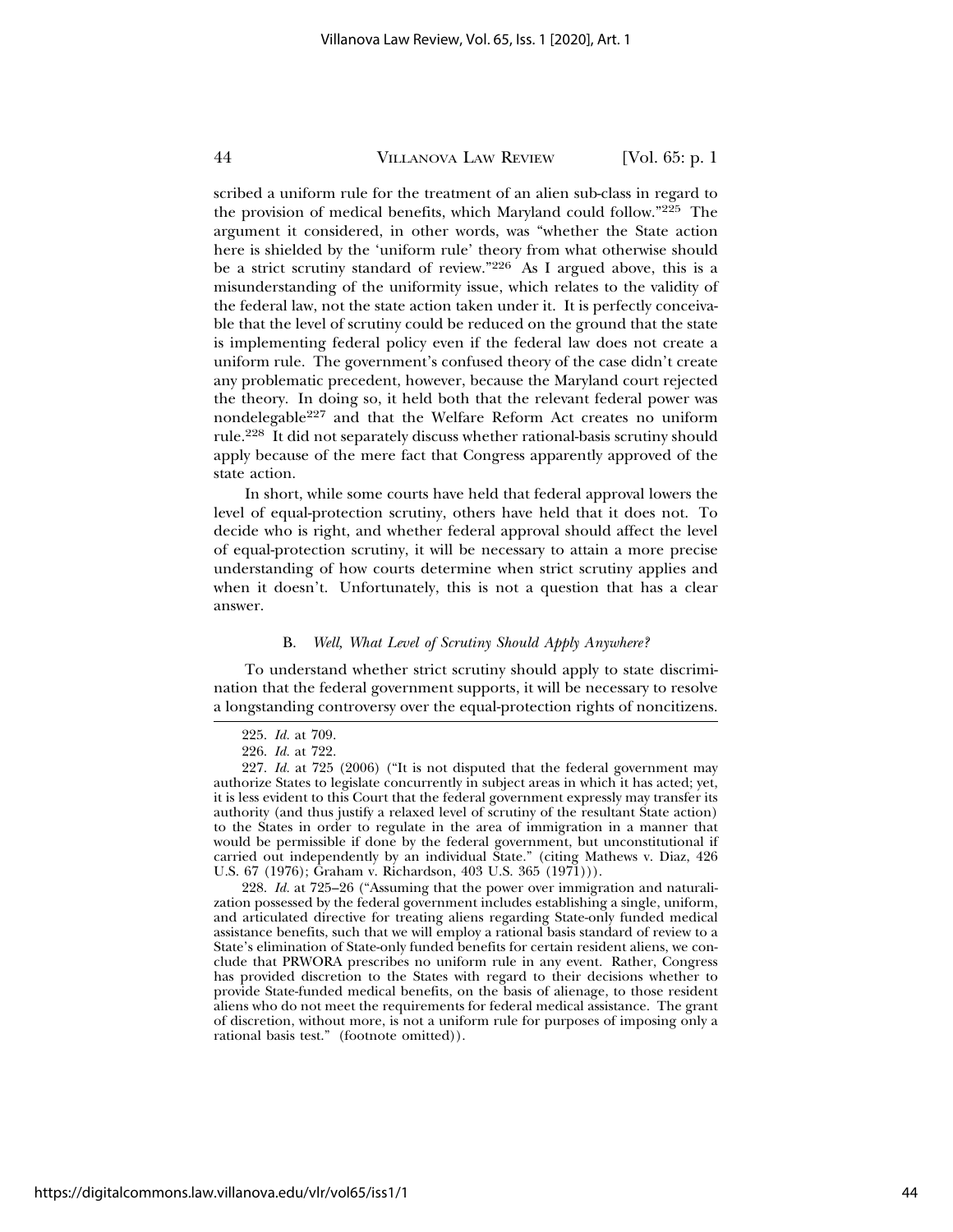Some scholars, and at least one judge, have argued against the very idea of strict scrutiny for noncitizens. They accept that states shouldn't generally regulate immigration. But they think that the reason for barring state regulation of immigration is preemption, not equal protection.229 Noncitizens don't really have rights under the Equal Protection Clause, they think; it's the federal government that has the right to exclusive control over immigration issues. So it's true that states can't generally discriminate against noncitizens, but only because state discrimination encroaches on the federal government's exclusive domain.

If this argument is correct, then discriminatory cooperative federalism poses no equal-protection problem at all. If the only reason to restrict state regulation of immigration is to protect federal power, then federal support disposes of all possible problems. If, on the other hand, there are other reasons to restrict state regulation of immigration, then courts might have to restrict state regulation of immigration even in cases of federal support. So the debate over discriminatory cooperative federalism forces courts to take a position in this longstanding debate.

This Section of the Article first explains why some have argued that equal-protection scrutiny, in the immigration context, exists only to protect federal power. It then explains why there are in fact other reasons for equal-protection scrutiny. This sets up the following section, which applies those other reasons to the case of discriminatory cooperative federalism.

### 1. *Is Federal Power the Reason States Can't Discriminate Against Noncitizens?*

In the immigration context, there has always been a close relationship between equal protection and federal power. Early Supreme Court cases that struck down state anti-immigrant laws using equal protection<sup>230</sup> tended to discuss federal power in the course of their equal-protection analysis.231 In those cases, federal power has played an important role in the equal-protection analysis.232

In *Graham*, for example, Congress had made clear "that as long as [noncitizens] are here they are entitled to the full and equal benefit of all state laws for the security of persons and property."233 But the challenged state laws imposed "auxiliary burdens upon the entrance or residence of aliens who suffer the distress, after entry, of economic dependency on

<sup>229.</sup> This argument is based partly on the way cases like *Graham* sometimes seem to blur equal protection and federal power. *See infra* notes 231–235.

<sup>230.</sup> *See* Yick Wo v. Hopkins, 118 U.S. 356, 374 (1886); Truax v. Raich, 239 U.S. 33, 41 (1915).

<sup>231.</sup> *See, e.g.*, Takahashi v. Fish & Game Comm'n, 334 U.S. 410, 419 (1948) ("State laws which impose discriminatory burdens upon the entrance or residence of aliens lawfully within the United States conflict with this constitutionally derived federal power to regulate immigration, and have accordingly been held invalid.").

<sup>232.</sup> *See* Condon, *Equal Protection for Immigrants*, *supra* note 2, at 111.

<sup>233.</sup> Graham v. Richardson, 403 U.S. 365, 378 (1971).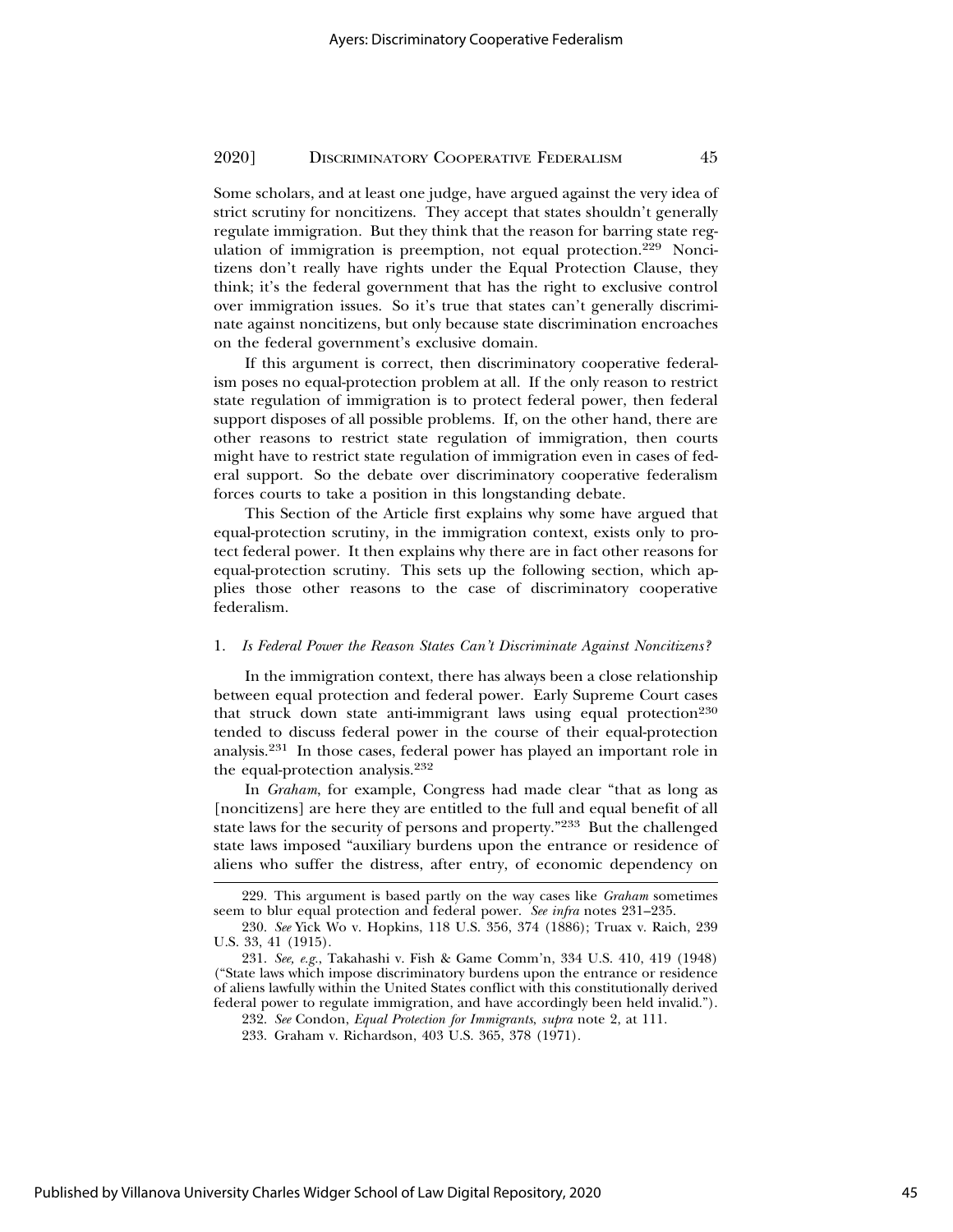public assistance."234 The state laws thus "equate with the assertion of a right, inconsistent with federal policy, to deny entrance and abode. Since such laws encroach upon exclusive federal power, they are constitutionally impermissible."<sup>235</sup>

Early commentators noted that *Graham*'s equal-protection holding was thus unnecessary. It could have stopped with the finding that federal law preempted the state laws. Indeed, it should have done so, given the general principle that courts should, when possible, avoid striking down laws in a way that Congress can't undo.236

And that's just what more recent Supreme Court cases have done: used a preemption framework, without discussing equal protection, to address the lawfulness of state laws that adversely affect noncitizens.237 Wherever there is an issue about noncitizens and equal protection, there is also a preemption issue, because any state discrimination against noncitizens also must be analyzed to see if the state law infringes on federal power. (Discriminatory cooperative federalism is a case where the state law plainly does not contravene federal policy, which is why it may be the key to these debates.) For example, in *Toll v. Moreno*, the Court struck down a Maryland rule that denied in-state tuition to certain noncitizens (specifically, those on G-4 diplomatic visas).238 The district court had concluded that the rule violated the Equal Protection Clause, but the Supreme Court struck it down on the basis of preemption.239

The question, then, is whether there is a need for the two overlapping doctrines of preemption and equal protection. When states discriminate against noncitizens, is there a need for two vectors along which the state law might be challenged? Some scholars, and at least one judge, have argued that in this context, the courts' equal-protection analysis is really just another form of preemption analysis, and that we would be better off dispensing with the language of equal protection altogether.

In 2014, Judge Jay Bybee on the Ninth Circuit wrote a concurrence arguing that cases involving state discrimination against noncitizens should no longer be analyzed under the Equal Protection Clause; instead, they should be analyzed only as preemption cases.240 It is important not to mistake one concurrence for a movement, and Judge Bybee is in some respects a marginal figure. At the very least, he has been a controversial one since the revelation that during his service in the Office of Legal

<sup>234.</sup> *Id.* at 378–79.

<sup>235.</sup> *Id.* at 380.

<sup>236.</sup> *See* Dennis J. Hutchinson, *More Substantive Equal Protection? A Note on* Plyler v. Doe*,* 1982 SUP. CT. REV. 167, 187–88 (1982).

<sup>237.</sup> Cases that use the Supremacy Clause rather than an equal-protection framework include *Toll v. Moreno*, 458 U.S. 1, 9–10 (1982), and *Chamber of Commerce of U.S. v. Whiting*, 563 U.S. 582, 587 (2011).

<sup>238.</sup> *Toll*, 458 U.S. at 9–10.

<sup>239.</sup> *Id.*

<sup>240.</sup> *Korab v. Fink*, 797 F.3d 572, 598 (2014) (Bybee, J., concurring).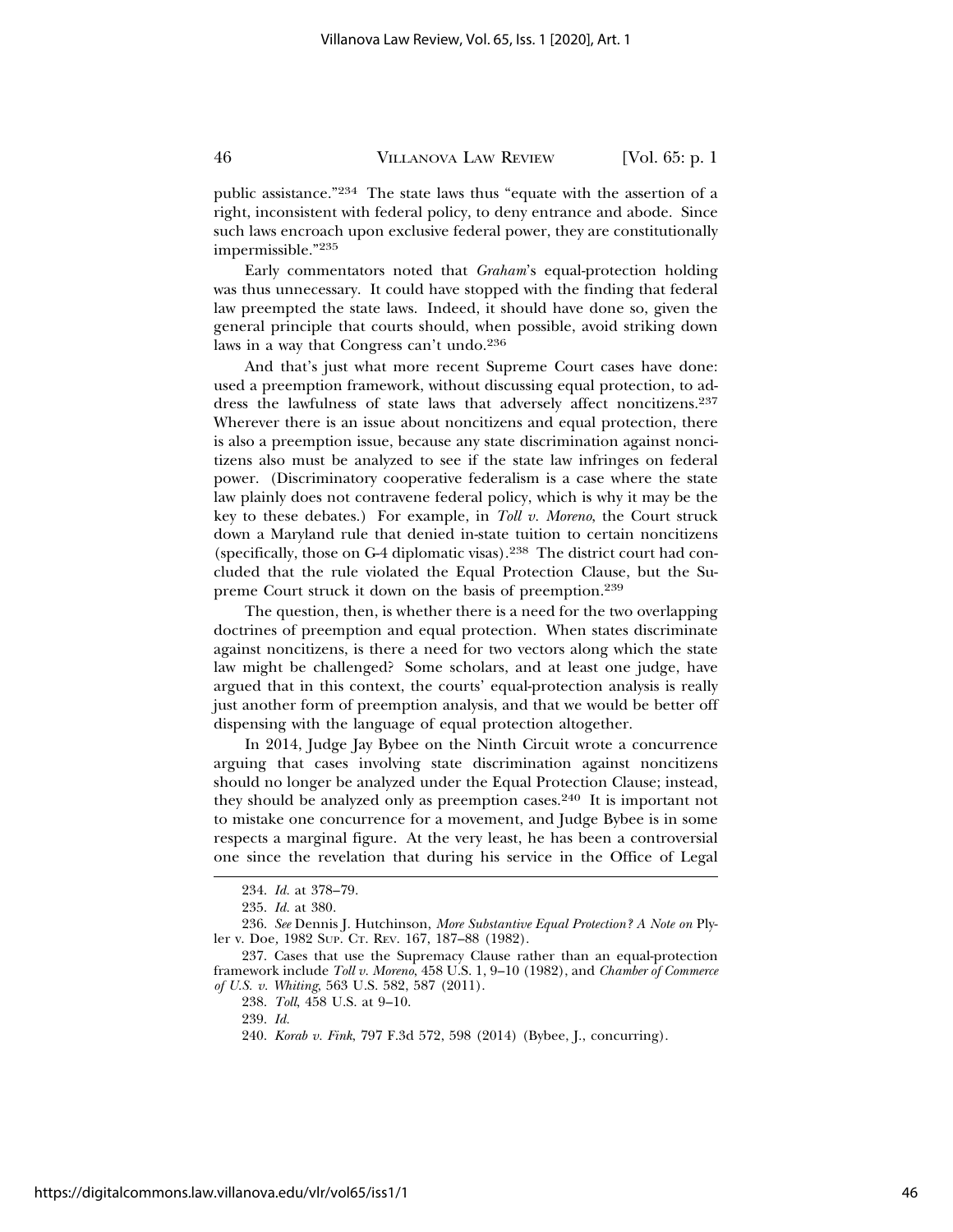Counsel he signed memos justifying the Bush Administration's use of waterboarding and other forms of torture.<sup>241</sup> But he is not alone in arguing against the application of equal-protection doctrine to noncitizens; his arguments mirror a long-present current in equal-protection thinking. For the last fifty years, articles by a series of scholars have urged the Supreme Court to replace equal-protection scrutiny of state laws affecting noncitizens with preemption analysis.242

The difference in doctrines matters. If equal-protection challenges are a real, independent basis for challenging state discrimination against noncitizens, then federal permission doesn't change things.243 If, on the other hand, equal-protection challenges to state discrimination against noncitizens are based on a lack of federal authority, then federal authorization solves the problem and there can be no equal-protection challenge. If we abolish equal-protection scrutiny for laws that treat noncitizens differently, then discriminatory cooperative federalism is unambiguously permissible.

Commentators have offered both a descriptive and a normative argument for the preemption-only view. The descriptive argument is a claim that preemption better explains the case law in this area. The normative argument is that there is nothing wrong with states' taking immigration status into account in their policymaking; unlike race, for example, immigration status is a morally relevant factor that states can properly base policy on. Neither is convincing. The following two sections will consider them in turn.

### 2. *Does the Case Law Make More Sense Without Equal Protection?*

The first argument against continuing to apply equal-protection scrutiny is that an approach based on preemption alone would be conceptually neater, in that it would better explain existing case law. Bybee writes that the *Graham* doctrine is "riddled with exceptions and caveats that make consistent judicial review of alienage classifications difficult."244 But By-

<sup>241.</sup> *See* Karl Vick, *Friends Say Judge Bybee Regrets Interrogation Memo He Signed*, WASH. POST (Apr. 25, 2009), http://www.washingtonpost.com/wp-dyn/content/ article/2009/04/24/AR2009042403888.html [https://perma.cc/56FE-AE8X]; *see also* OFFICE OF PROF'L RESPONSIBILITY, INVESTIGATION INTO THE OFFICE OF LEGAL COUNSEL'S MEMORANDA CONCERNING ISSUES RELATING TO THE CENTRAL INTELLI-GENCE AGENCY'S USE OF 'ENHANCED INTERROGATION TECHNIQUES' ON SUSPECTED TERRORISTS 159, 259 (2009) (finding Bybee's conclusions to represent misconduct); Memorandum from David Margolis, Op. Assoc. Deputy Att'y Gen. 67–69 (2010), https://fas.org/irp/agency/doj/opr-margolis.pdf [https://perma.cc/ RQ6L-GN6Y] (finding Bybee's conclusions to represent mere "bad judgment").

<sup>242.</sup> *See* CHARLES L. BLACK, JR., STRUCTURE AND RELATIONSHIP IN CONSTITU-TIONAL LAW 65 (1969); David F. Levi, Note, *The Equal Treatment of Aliens: Preemption or Equal Protection?*, 31 STAN. L. REV. 1069, 1070 (1979); Note, *State Burdens on Resident Aliens: A New Preemption Analysis*, 89 YALE L.J. 940, 941–42 (1980).

<sup>243.</sup> *See* Marisa Ann Tostado, *Alienation: Congressional Authorization of State Discrimination Against Immigrants*, 31 LOY. L.A. L. REV. 1033, 1052 (1998).

<sup>244.</sup> *Korab*, 797 F.3d at 585.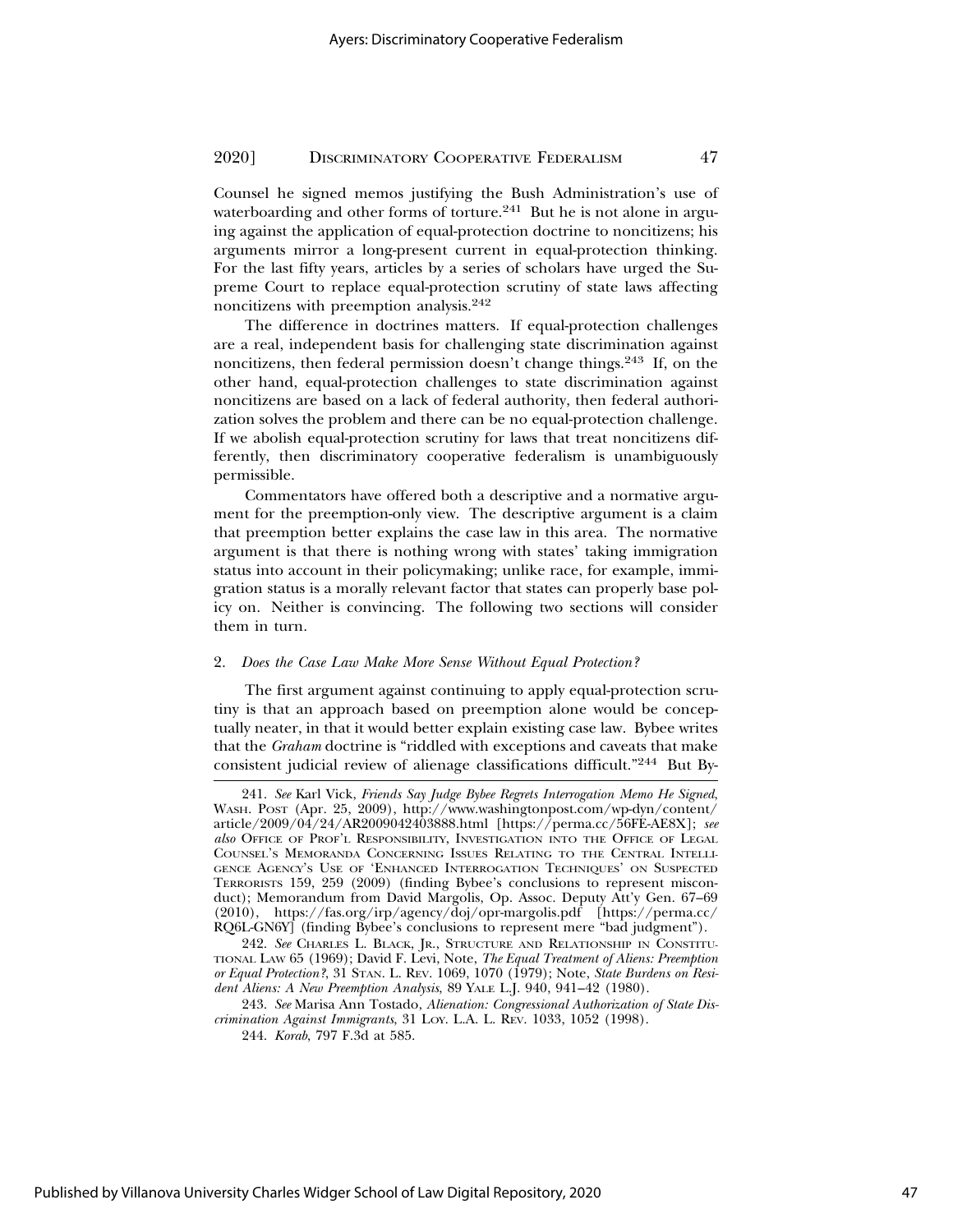bee never attempts to show that the exceptions are confusing, only that they exist.245 As Condon notes, doctrines that have exceptions are not necessarily incoherent.246 If we are going to abolish all doctrines that have more than two exceptions, there is a long, dark night ahead of us. The hearsay rule, which has at least twenty-nine exceptions (to say nothing of its "exclusions"), will have to go to the gallows long before *Graham* gets there.<sup>247</sup>

Bybee also argues that the alienage-strict-scrutiny cases are in tension with the general principle that equal-protection doctrine applies equally to Congress and the states; it is very unusual to apply different scrutiny to Congress and the states.248 True, but this cuts both ways. While Bybee takes it to mean we should abandon the idea of applying strict scrutiny to the states, the tension could just as easily be assuaged by applying strict scrutiny to Congress's discrimination against noncitizens. (If this idea seems unthinkable, because the application of strict scrutiny would effectively erase immigration law, remember that we are discussing alienage cases, not cases involving admission and deportation; it seems unlikely that foreign powers would be aggravated if Congress were required to treat noncitizens and citizens alike in the distribution of benefits.) Anyone who wants the Equal Protection Clause to treat states and Congress alike has to explain why both should get a free pass, rather than neither.

Preemption, according to some writers, does a better job explaining both why states are not generally allowed to discriminate against noncitizens and why specific exceptions to this principle exist.<sup>249</sup> Consider, for

<sup>245.</sup> Bybee writes,

In the years since *Graham* was decided, the Supreme Court has applied different levels of scrutiny depending on whether the state or the federal government established the challenged restriction, whether the restriction involved economic rights or the democratic process of self-government (often stretching that concept), whether the restriction involved undocumented aliens, and whether the discriminatory classification was created by Congress or an administrative agency.

*Id.* None of these exceptions seem particularly difficult to apply, with the possible exception of the second one (cases involving the democratic process of self-government), which was not at issue in *Korab*.

<sup>246.</sup> Condon, *Equal Protection for Immigrants*, *supra* note 2, at 105. Condon writes, "This is an odd argument given that exceptions, in fact, can bring coherence to a rule that does not apply in every case." *Id.*

<sup>247.</sup> *See* FED. R. EVID. 803 (listing twenty-three exceptions to the hearsay rule); FED. R. EVID. 805 (five more exceptions); FED. R. EVID. 807 (another exception); *see also* FED. R. EVID. 801 ("exclusions" from hearsay).

<sup>248.</sup> *Korab*, 797 F.3d at 587–91 (Bybee, Circuit J., concurring); *see* Bolling v. Sharpe, 347 U.S. 497 (1954).

<sup>249.</sup> Jesse Choper, for example, argued that preemption would serve better than equal protection to explain why states cannot discriminate against noncitizens. *Comments of Jesse Choper*, in JESSE H. CHOPER, YALE KAMISAR, & LAURENCE H. TRIBE, THE SUPREME COURT: TRENDS AND DEVELOPMENTS: 1981–1982: AN EDITED TRANSCRIPT OF THE FOURTH ANNUAL SUPREME COURT REVIEW AND CONSTITUTIONAL LAW SYMPOSIUM 16–17 (ed. Dorothy Opperman 1983). Choper was uncomfortable with the idea that equal-protection doctrine could allow federal discrimination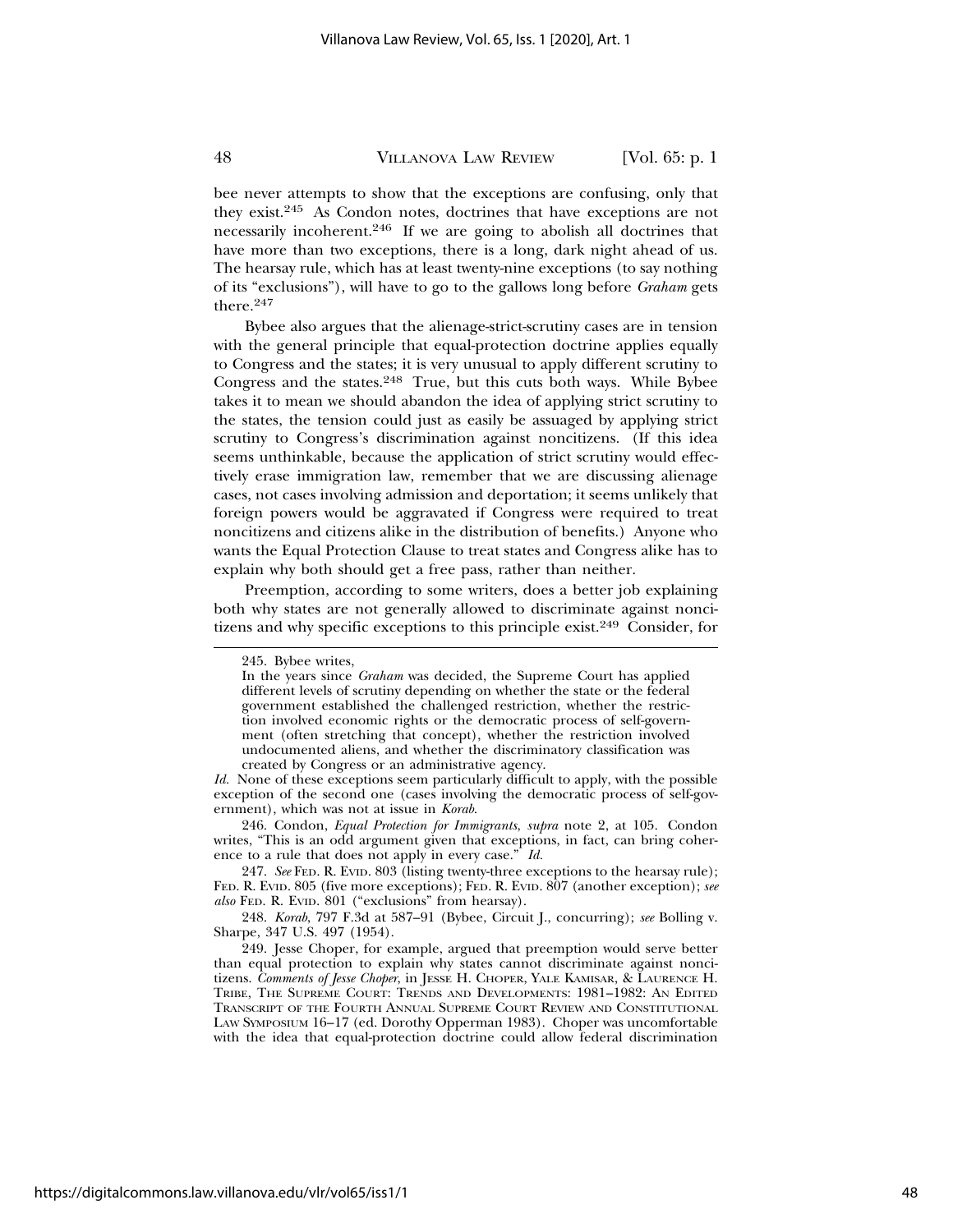example, the exception to strict scrutiny for discrimination against undocumented people.250 When a person is lawfully present, it is fair to assume that Congress does not want states to discriminate against them, because discrimination makes their residence in the state more difficult than Congress intended.251 But only when they are lawfully present. If preemption is the real reason why states can't discriminate against noncitizens, then it makes sense that undocumented people would be exempted,252 because the federal government has not made clear any intention for states to allow them residence.<sup>253</sup>

Similarly, preemption arguably explains the political-function exception to strict scrutiny (the doctrine under which states are not subject to strict scrutiny when they exclude noncitizens from employment in government jobs whose officeholders exercise the political power of the community).254 Equal protection does not deny states the right to exclude noncitizens from the political process, because Congress excludes them from the federal political process and thus presumably does not mind states doing the same.255

Notably, preemption would not explain why some circuits have applied rational-basis scrutiny to laws that discriminate against people with temporary visas.256 Congress presumably no more wanted states to bur-

250. *See* Dandamudi v. Tisch, 686 F.3d 66, 73–74 (2d Cir. 2012) (discussing exception to strict scrutiny for state laws that discriminate against the undocumented). Full disclosure: I argued *Dandamudi* on behalf of the state.

251. Michael J. Perry, *Modern Equal Protection: A Conceptualization and Appraisal*, 79 COLUM. L. REV. 1023, 1063–64 (1979).

252. *See Dandamudi*, 686 F.3d at 74 (discussing exception to strict scrutiny for state laws that discriminate against the undocumented).

253. Of course, this argument (that preemption does not provide a reason for strict scrutiny protection of the undocumented) could just as easily be a reason to criticize the courts' refusal to apply strict scrutiny to the undocumented. *See* Condon, *Equal Protection Exceptionalism*, *supra* note 28, at 567–68; *see also* Levi, *supra* note 242, at 1080 ("Certainly if resident aliens are 'discrete' and 'insular,' isolated by language and culture, then illegal and nonimmigrant aliens are even more vulnerable." (quoting Graham v. Richardson, 403 U.S. 365, 372 (1971))).

254. *See* Cabell v. Chavez-Salido, 454 U.S. 432, 436–39 (1982); Ambach v. Norwick, 441 U.S. 68, 80–81 (1979); Foley v. Connelie, 435 U.S. 291, 296–97 (1978).

255. *See* Levi, *supra* note 242, at 1079.

256. *See* League of United Latin Am. Citizens v. Bredesen, 500 F.3d 523, 533 (6th Cir. 2007); LeClerc v. Webb, 419 F.3d 405, 410 (5th Cir. 2005), *hearing en banc denied*, 444 F.3d 428 (2006). Justice Rehnquist also sought such an exception to strict scrutiny. *See* Toll v. Moreno, 458 U.S. 1, 44–45 (1982) (Rehnquist, J., dissenting).

against noncitizens, but not state discrimination. *Id.* It would be conceptually much neater, he thought, to say that Congress's exclusive power over immigration preempts state distinctions between citizens and noncitizens. *Id.* Choper makes the same argument about *Plyler v. Doe*; he thinks that the Court could have held that the statute denying undocumented children an education violated the Supremacy Clause, not the Equal Protection Clause. *Id.* at 29–30.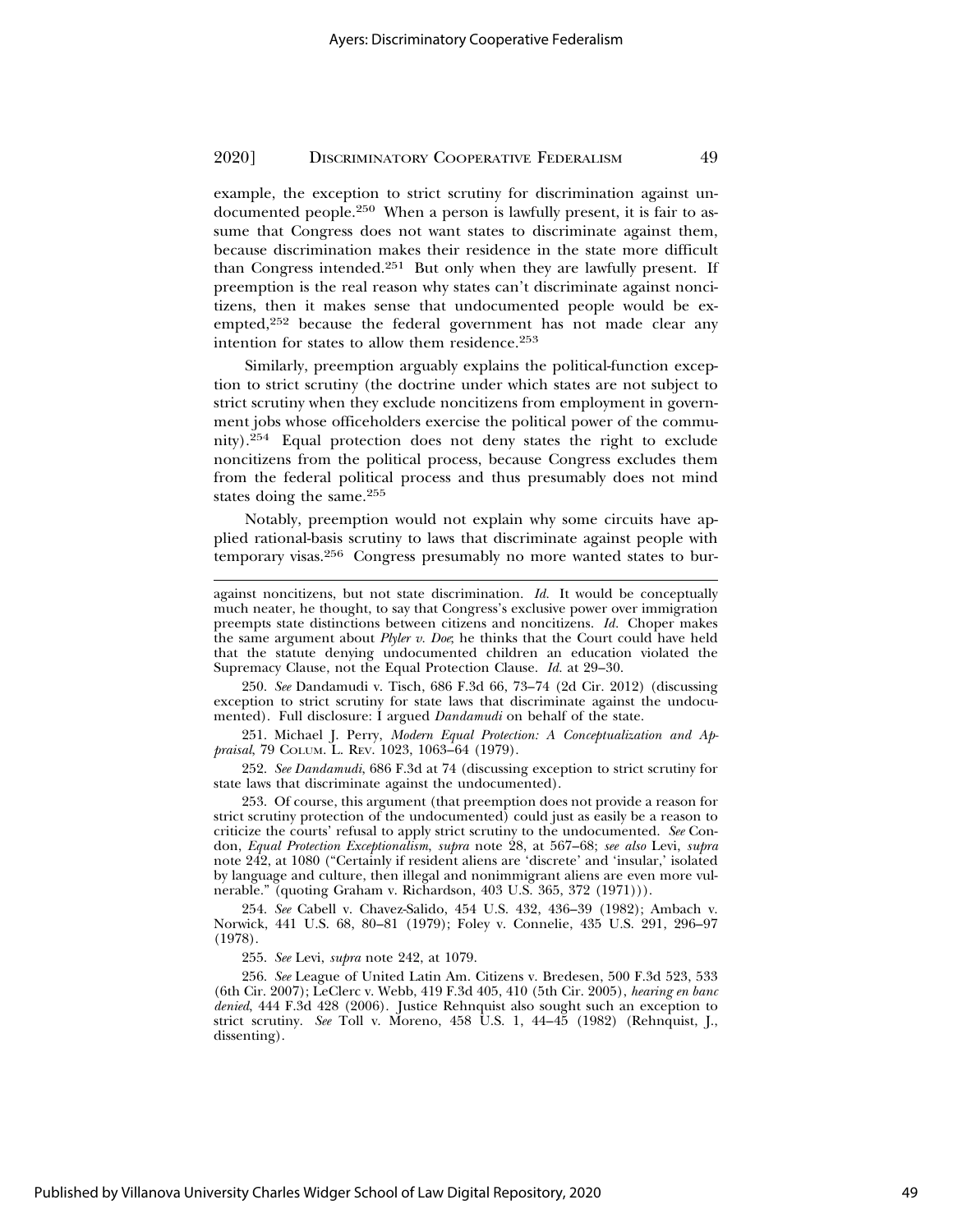den those noncitizens than to burden lawful permanent residents. But perhaps (as the Second Circuit thinks) those courts are simply wrong.257

All of these arguments about the exceptions to strict scrutiny are vulnerable to three persuasive counterarguments. First, if indeed these exceptions represent a troubling inconsistency in equal-protection doctrine, then it might just as well be the exceptions, rather than the doctrine itself, that should be abandoned. Second, conceptual simplicity is hardly a reason to abandon constitutional protection for a threatened group.258 And, third, the Supreme Court has offered its own reasons for the exceptions, and there is no reason to believe it was hiding a preemption card up its sleeve when it did so.259 To those reasons, and the normative case for strict scrutiny, the next section turns.

### 3. *Is Immigration Status Morally Relevant?*

The normative argument for dispensing with strict scrutiny of state laws affecting noncitizens is that immigration status matters. In other words, states have legitimate reasons for taking account of immigration status when they make policy. Citizens and noncitizens are not similarly situated, and so there is no objection to treating them differently.

The purpose of equal-protection doctrine, according to one theory, is to ensure that the government treats similarly situated groups similarly. On this view, the Equal Protection Clause "keeps governmental decision makers from treating differently persons who are in all relevant respects alike."260 Adopting this approach, Perry writes that the purpose of equalprotection doctrine is to prevent governments from taking account of statuses that are not morally (i.e., properly or legitimately) relevant to policymakers' decisions.261 If the purpose of strict scrutiny is to ensure that state governments never take morally irrelevant matters into consideration in their policymaking, the question is whether it is ever legitimate for immigration status to play a role in policy.

260. Nordlinger v. Hahn, 505 U.S. 1, 10 (1992).

261. Perry, *supra* note 251, at 1083 ("[G]overnment may not discriminate against a person on the basis of a trait or other factor indicating nothing about the person's moral status.").

<sup>257.</sup> *See Dandamudi*, 686 F.3d at 74–75.

<sup>258.</sup> Then again, as Condon observes, if courts had all along been applying a form of preemption analysis and mistakenly calling it equal protection, it would be better to start being candid about it. Condon, *Equal Protection for Immigrants*, *supra* note 2, at 105.

<sup>259.</sup> As for the level of scrutiny for state laws that discriminate against the undocumented, the Court said that "Persuasive arguments support the view that a State may withhold its beneficence from those whose very presence within the United States is the product of their own unlawful conduct." Plyler v. Doe, 457 U.S. 202, 219 (1982). As for the political function cases, the Court said, "We recognize a State's interest in establishing its own form of government, and in limiting participation in that government to those who are within 'the basic conception of a political community.'" Sugarman v. Dougall, 413 U.S. 634, 643 (1973) (quoting Dunn v. Blumstein, 405 U.S. 330, 344 (1972)).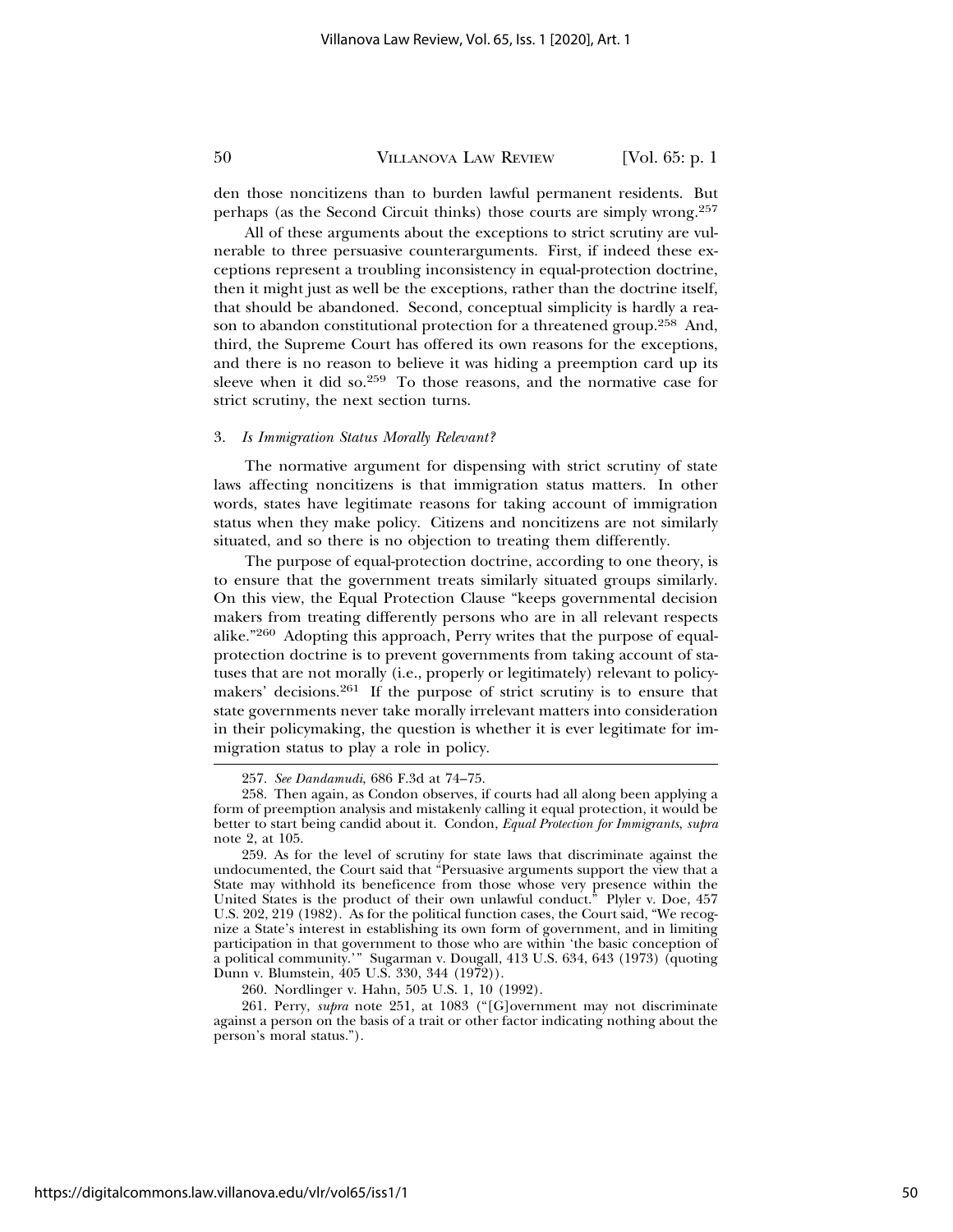Perry writes, "It is tempting to say, in a generous if unreflective spirit of egalitarianism, that a person's status as an alien indicates nothing about the worth or desert of the person."262 But immigration status *is* morally relevant to policy, he thinks, because "the members of a political community may appropriately decide whether, to what extent, and under what conditions persons who are not members may enter the territory of the political community and share its resources and largesse."263 Harold Koh remarked that there is "something coldly compelling" about this approach.<sup>264</sup>

But Perry is wrong. From the perspective of the states, the very preemption considerations that give rise to the preemption-only view show that there is nothing relevant about citizenship. The Supreme Court recognized as much in *Flores de Otero*, when it explained that there are two reasons for applying strict scrutiny to noncitizens: protection of a discrete and insular minority, and states' lack of power over immigration-related issues.265 When Puerto Rico argued that its anti-immigrant law was justified by its interest in preventing an influx of migrants to Puerto Rico, the Court held that this justification was "at odds with the Federal Government's primary power and responsibility for the regulation of immigration."<sup>266</sup>

The same rationale applies to any state attempt to single out noncitizens for adverse treatment: it is the federal government, not the states, that should decide whether immigration status carries adverse consequences. Immigration is none of the states' business. This is the flip side of the plenary power: if immigration is exclusively Congress's domain, then states can't use immigration status to justify their policies. As the Court wrote in *Diaz*, "division by a State of the category of persons who are not citizens of that State into subcategories of United States citizens and

265. *Flores de Otero*:

The underpinnings of the Court's constitutional decisions defining the circumstances under which state and local governments may favor citizens of this country by denying lawfully admitted aliens equal rights and opportunities have been two. The first, based squarely on the concepts embodied in the Equal Protection Clause of the Fourteenth Amendment and in the Due Process Clause of the Fifth Amendment, recognizes that "(a)liens as a class are a prime example of a 'discrete and insular' minority . . . for whom . . . heightened judicial solicitude is appropriate." The second, grounded in the Supremacy Clause, Const., Art. VI, cl. 2, and in the naturalization power, Art. I, § 8, cl. 4, recognizes the Federal Government's primary responsibility in the field of immigration and naturalization.

Examining Bd. of Eng'rs, Architects & Surveyors v. Flores De Otero, 426 U.S. 572, 602 (1976) (alterations in original) (citations omitted) (quoting Graham v. Richardson, 403 U.S. 365, 372 (1971)).

266. *Id.* at 605.

<sup>262.</sup> *Id.* at 1061.

<sup>263.</sup> *Id.*

<sup>264.</sup> *See* Harold Hongju Koh, *Equality with a Human Face: Justice Blackmun and the Equal Protection of Aliens*, 8 HAMLINE L. REV. 51, 95 (1985).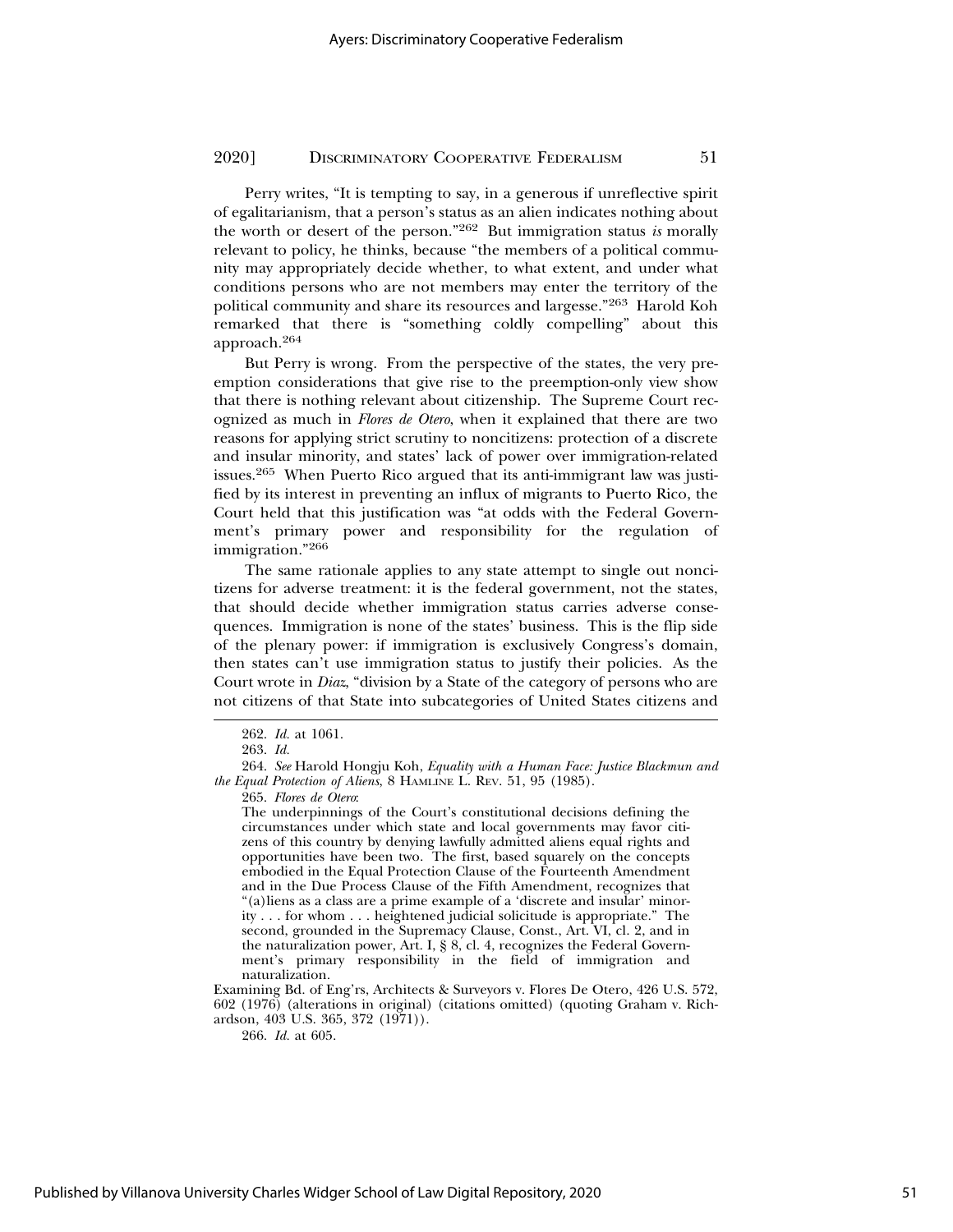aliens has no apparent justification."267 For states, immigration matters are, as Condon puts it, *ultra vires*. 268

The Supreme Court took this view in *Nyquist v. Mauclet*, 269 in which the challenged state law barred certain noncitizens from financial assistance for higher education unless they affirmed their intent to apply for citizenship when they became eligible.270 One of the justifications New York offered was that its law would give noncitizens an incentive to naturalize.271 But this purpose, the Court held, "is not a permissible one for a State. Control over immigration and naturalization is entrusted exclusively to the Federal Government, and a State has no power to interfere."<sup>272</sup>

All of these precedents establish that states have no legitimate business trying to influence immigration policy. But states have other policy objectives to which immigration status could, in theory, be relevant.

For example, states do not act *ultra vires* when they try to ensure the protection of the public from licensed professionals who misbehave themselves. States have attempted to argue that immigration status is relevant to these efforts.273 Perhaps people with temporary immigration status are more likely to leave the country sooner, thus placing themselves beyond the bounds of a state's regulatory-enforcement powers.

The Second Circuit persuasively rejected arguments of this kind in *Dandamudi*. 274 To be sure, noncitizens might leave the country. But so might citizens. And noncitizens might also adjust to permanent status. There is too much uncertainty involving anyone's future to say that states need to use immigration status as a proxy for whether someone is likely to stay subject to the state's regulatory-enforcement powers. Moreover, states are free to use other proxies if they want; for example, if the law permits, they could impose durational-residency requirements, or require regulated professionals to deposit a bond.

As the *Graham* decision emphasizes, noncitizens for most purposes are functionally identical to citizens. "Aliens like citizens pay taxes and may be called into the armed forces."275 And they "may live within a state for many years, work in the state and contribute to the economic growth of the state."276 Once we take the goal of influencing immigration policy

274. *See* Dandamudi v. Tisch, 686 F.3d 66, 75–77 (2d Cir. 2012).

<sup>267.</sup> Mathews v. Diaz, 426 U.S. 67, 85 (1976).

<sup>268.</sup> Condon, *Equal Protection for Immigrants*, *supra* note 2, at 112.

<sup>269. 432</sup> U.S. 1 (1977)

<sup>270.</sup> *Id.* at 2.

<sup>271.</sup> *Id.* at 9–10.

<sup>272.</sup> *Id.* at 10 (citing U.S. CONST., art. I, § 8, cl. 4).

<sup>273.</sup> Full disclosure: I articulated arguments of this kind when I briefed and argued the *Dandamudi* case.

<sup>275.</sup> Graham v. Richardson, 403 U.S. 365, 376 (1971).

<sup>276.</sup> *Id.*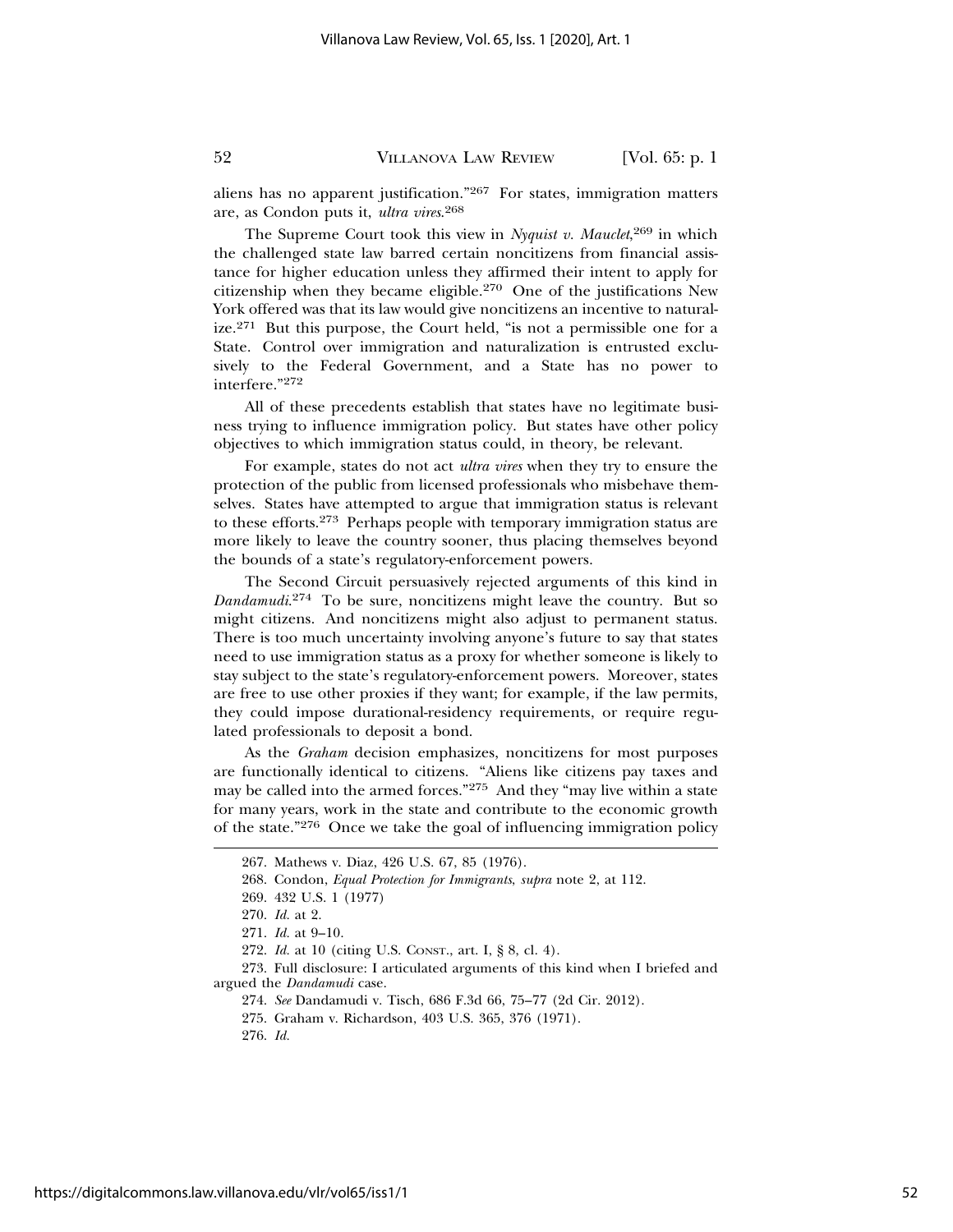off the table for states, it is difficult to imagine any situation in which states would have a legitimate need to take account of immigration status.

In sum, it is difficult to imagine a legitimate reason why states would need to take account of immigration status in their policymaking. Thus far, the case for abolishing equal protection for noncitizens is unpersuasive. We've seen that there is nothing gained, normatively speaking, by allowing states to consider immigration status. Now we should ask whether, normatively speaking, there would be anything *lost* if we allowed states to consider immigration status. In other words, there may be no normative reasons to allow state consideration of immigration status, but are there normative reasons to prohibit it?

### 4. *Equal Protection's Anti-Subordination Function*

Even if the preemptionists' arguments were correct—if preemption better explained existing case law, and if immigration status were morally relevant for state policymakers—it would still be proper to apply strict scrutiny.

While it is true that one reason to apply strict scrutiny is to prevent states from basing policymaking on factors that are morally irrelevant, that is only one reason for strict scrutiny. Another reason is to protect specific groups from subordination.277 And that reason for strict scrutiny applies with all possible force to noncitizens.<sup>278</sup>

As the Supreme Court has written, "[t]he Equal Protection Clause was intended to work nothing less than the abolition of all caste-based and invidious class-based legislation."279 The concern behind equal-protection doctrine as applied to immigration is not just that states can't have a good reason for discriminating against noncitizens; it's that discrimination against noncitizens is an especially invidious evil.

The anti-subordination rationale is well-grounded in precedent. *Graham* itself held that "[a]liens as a class are a prime example of a 'discrete and insular' minority, for whom such heightened judicial solicitude is appropriate."280 It did not, however, explain what makes them "discrete and insular," noting instead that they are functionally similar to citizens: "[a]liens like citizens pay taxes and may be called into the armed forces. Unlike the short-term residents in *Shapiro*, aliens may live within a state for many years, work in the state and contribute to the economic growth of

<sup>277.</sup> On equal protection as anti-subordination, see Ruth Colker, *Anti-Subordination Above All: Sex, Race, and Equal Protection*, 61 N.Y.U. L. REV. 1003, 1007–10 (1986).

<sup>278.</sup> *See* Koh, *supra* note 264, at 97 (preemption analysis "recognizes no independent constitutional norm constraining federal government discrimination against aliens").

<sup>279.</sup> Plyler v. Doe, 457 U.S. 202, 213 (1982); *see* Condon, *Equal Protection Exceptionalism*, *supra* note 28, at 571.

<sup>280.</sup> *Graham*, 403 U.S. at 372 (quoting United States v. Carolene Prods. Co., 304 U.S. 144, 152–53 n.4 (1938)).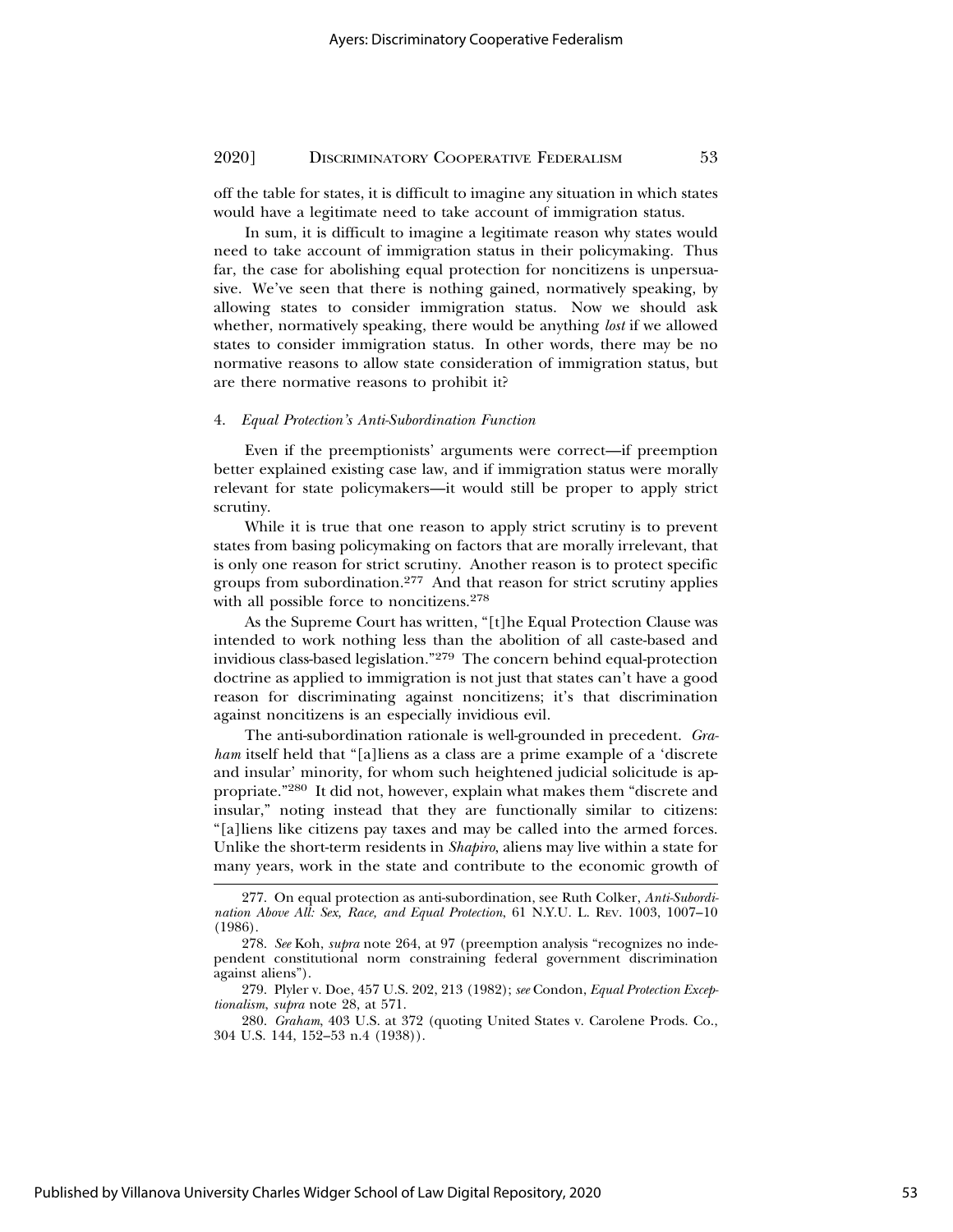the state."281 *Flores de Otero* similarly noted that both federal power and anti-subordination support strict scrutiny, without explaining in much detail why noncitizens are a suspect class.282 So why is the class suspect?

Harold Koh, defending the necessity of equal protection, asked his readers to imagine noncitizens' equal-protection claims from the perspective of those noncitizens themselves: those noncitizens "rarely protest that they have been discriminated against by the wrong level of government, or that the President and Congress have not authorized the states to discriminate against them."283 Instead, they have argued that they have not been treated by the state to which they pay taxes, whose economy they support, whose schools their children attend, and in whose cultural life they share, with the equal regard and dignity that the state shows to others who do the same.<sup>284</sup>

Preemption is an awkward substitute for these principles. True, preemption doctrine has sometimes been put to work to protect noncitizens from subordination. As Hiroshi Motomura notes, undocumented people are frequently compelled to bring preemption claims as a way of vindicating interests that might otherwise have been protected by equal protection.<sup>285</sup> Jennifer Chacón writes that this is particularly true in the context of actions by state law enforcement officials, where the difficulty of addressing real concerns about discriminatory enforcement of state laws compelled noncitizens to frame their challenges as preemption challenges.<sup>286</sup>

But preemption doctrine doesn't capture the basic truth that xenophobia is a pervasive and profound threat. Anti-immigrant prejudice is real. The President of the United States has used language that equates undocumented immigrants with vermin: "Democrats are the problem. . . . [t]hey don't care about crime and want illegal immigrants, no matter how bad they may be, to pour into and infest our Country, like MS-13 . . . ."287 Social science shows such metaphors in political rhetoric have powerful

<sup>281.</sup> *Id.* at 376 (quoting Leger v. Sailer, 321 F. Supp. 250, 253 (E.D. Pa. 1970)).

<sup>282.</sup> *See supra* note 260.

<sup>283.</sup> Koh, *supra* note 264, at 100.

<sup>284.</sup> *Id.* ("[T]heir complaint was that, for reasons unrelated to their qualities as *individuals*, they had not been treated as members of the community to which they thought they belonged.").

<sup>285.</sup> Hiroshi Motomura, *The Rights of Others: Legal Claims and Immigration Outside the Law*, 59 DUKE L.J. 1723, 1736 (2010) ("Given the obstacles to equal protection claims by unauthorized migrants, preemption has become the challenge of choice, and thus the focus of judicial opinions.").

<sup>286.</sup> Jennifer M. Chacón, *The Transformation of Immigration Federalism*, 21 WM. & MARY BILL RTS. J. 577 (2012) (discussing *Arizona v. United States*, 567 U.S. 387  $(2012)$ .

<sup>287. @</sup>realDonaldTrump, TWITTER, (June 19, 2018, 10:52 AM), https://twitter.com/realDonaldTrump/status/1009071403918864385 [https://perma.cc/ D5JB-M8ZT].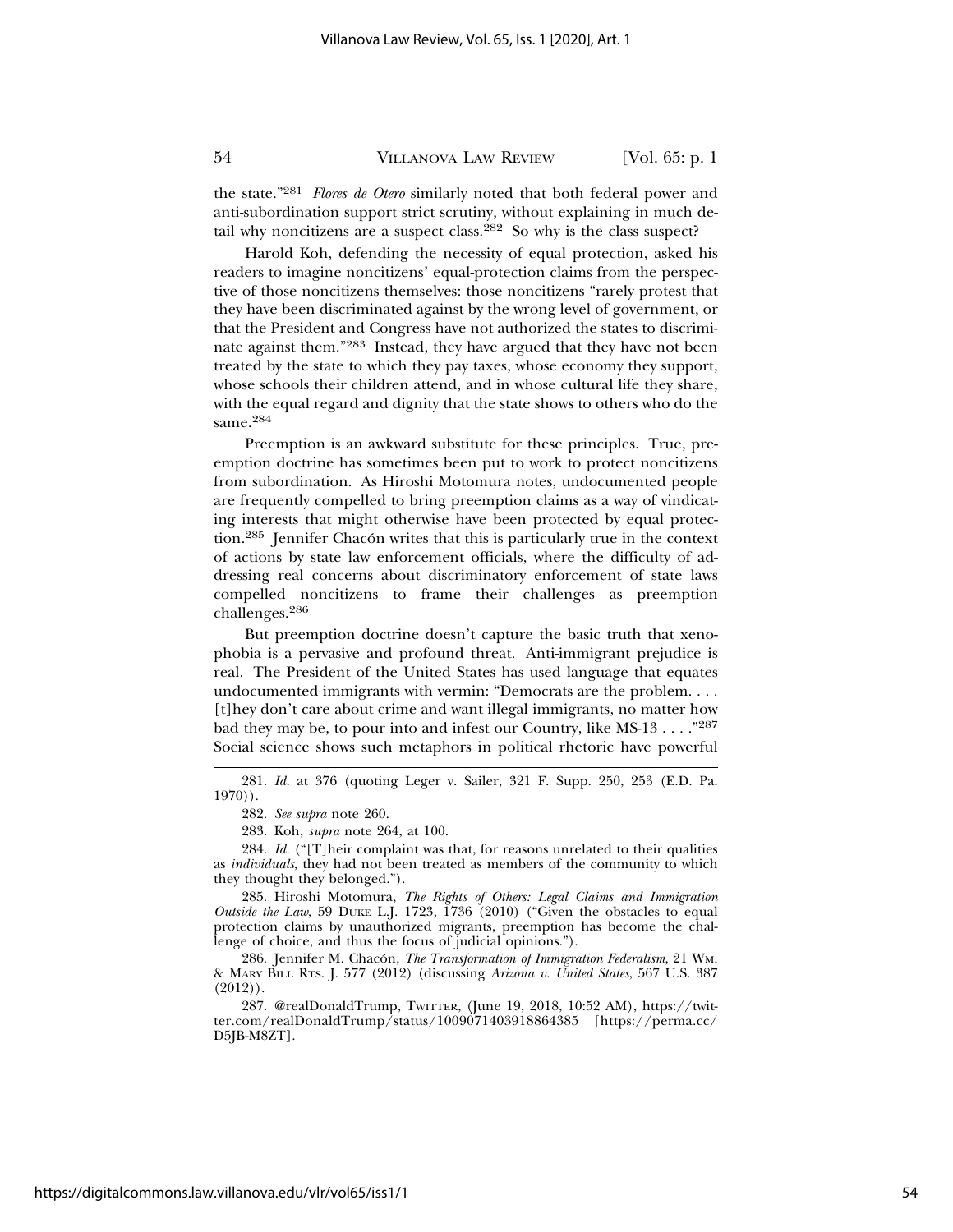effects, provoking feelings of disgust and bolstering anti-immigrant policy views.<sup>288</sup>

Social scientists have documented the remarkable extent to which anti-immigrant feelings are a driving force in U.S. politics.289 For example, feelings about immigration motivate switches in party affiliation from Democrat to Republican in a way that feelings about other political issues do not.290 And when localities create laws or polices that are hostile to noncitizens' interests, it is political partisanship, rather than demographic change, that best accounts for that decision.291 Indeed, as Condon notes, the history of American xenophobia is evident in decisions of the Supreme Court which are themselves examples of anti-immigrant prejudice.292 The plenary-power doctrine originated in *Chae Chan Ping*, which grounded its reasoning on racist fantasies about the need to protect the country from "vast hordes" of foreign nationals.293 Equal-protection doctrine, as Koh writes, "guards against state discrimination against resident aliens based on careless or unthinking stereotyping."294 Such stereotyping plays a dramatic role in immigration policymaking today.295 As long as it does, strict scrutiny will be necessary.

288. Tom Jacobs, *How Metaphor Can Be a Potent Tool in Fostering Anti-Immigrant Sentiment*, PAC. STANDARD (Feb. 1, 2019), https://psmag.com/social-justice/howour-political-language-provokes-anti-immigrant-anger [https://perma.cc/SQ62- NG8T] (discussing Shantal R. Marshall & Jenessa R. Shapiro, *When "Scurry" vs. "Hurry" Makes the Difference: Vermin Metaphors, Disgust, and Anti-Immigrant Attitudes*, 74 J. Soc. Issues 774 (2018)).

289. *See* MARISA ABRAJANO AND ZOLTAN L. HAJNAL, WHITE BACKLASH: IMMIGRA-TION, RACE, AND AMERICAN POLITICS (2015).

290. *Id.* at 88–112.

291. Pratheepan Gulasekaram & S. Karthick Ramakrishnan, *Immigration Federalism: A Reappraisal*, 88 N.Y.U. L. REV. 2074, 2107 (2013).

292. Condon, *Equal Protection Exceptionalism*, *supra* note 8, at 597–98 (citing Chae Chan Ping v. United States, 130 U.S. 581 (1889); Fong Yue Ting v. United States, 149 U.S. 698, 726 (1893)).

293. *Chae Chan Ping*, 130 U.S. at 606.

294. Koh, *supra* note 264, at 93. Moreover, preemption doctrine can cut both ways: the same preemption principles that supported a challenge to anti-immigrant legislation in Arizona can be used to challenge state pro-immigrant policies, like "sanctuary" policies. *See* Geoffrey Heeren, *Persons Who Are Not the People: The Changing Rights of Immigrants in the United States*, 44 COLUM. HUM. RTS. L. REV. 367, 375 (2013). Interestingly, a note in the *Yale Law Journal* suggests that preemption would be more protective of undocumented people than equal protection. *State Burdens on Resident Aliens: A New Preemption Analysis*, *supra* note 242, at 953 ("Finally, federal preemption would supersede any attempts by states to regulate illegal aliens. Although there obviously has been no congressional decision to admit illegal aliens, illegal immigration so profoundly affects American foreign relations that any regulatory approach must yield to the superior federal interest."). The note also suggests that under preemption analysis, states could not exclude noncitizens from teaching in public schools, even though the Supreme Court has interpreted the Equal Protection Clause to allow their exclusions from those jobs. *Id.* at 956; *see* Ambach v. Norwich, 441 U.S. 68, 81 (1979).

295. *See* Ming Hsu Chen, *Leveraging Social Science Expertise in Immigration Policymaking*, 112 NW. U. L. REV. ONLINE 281 (2018).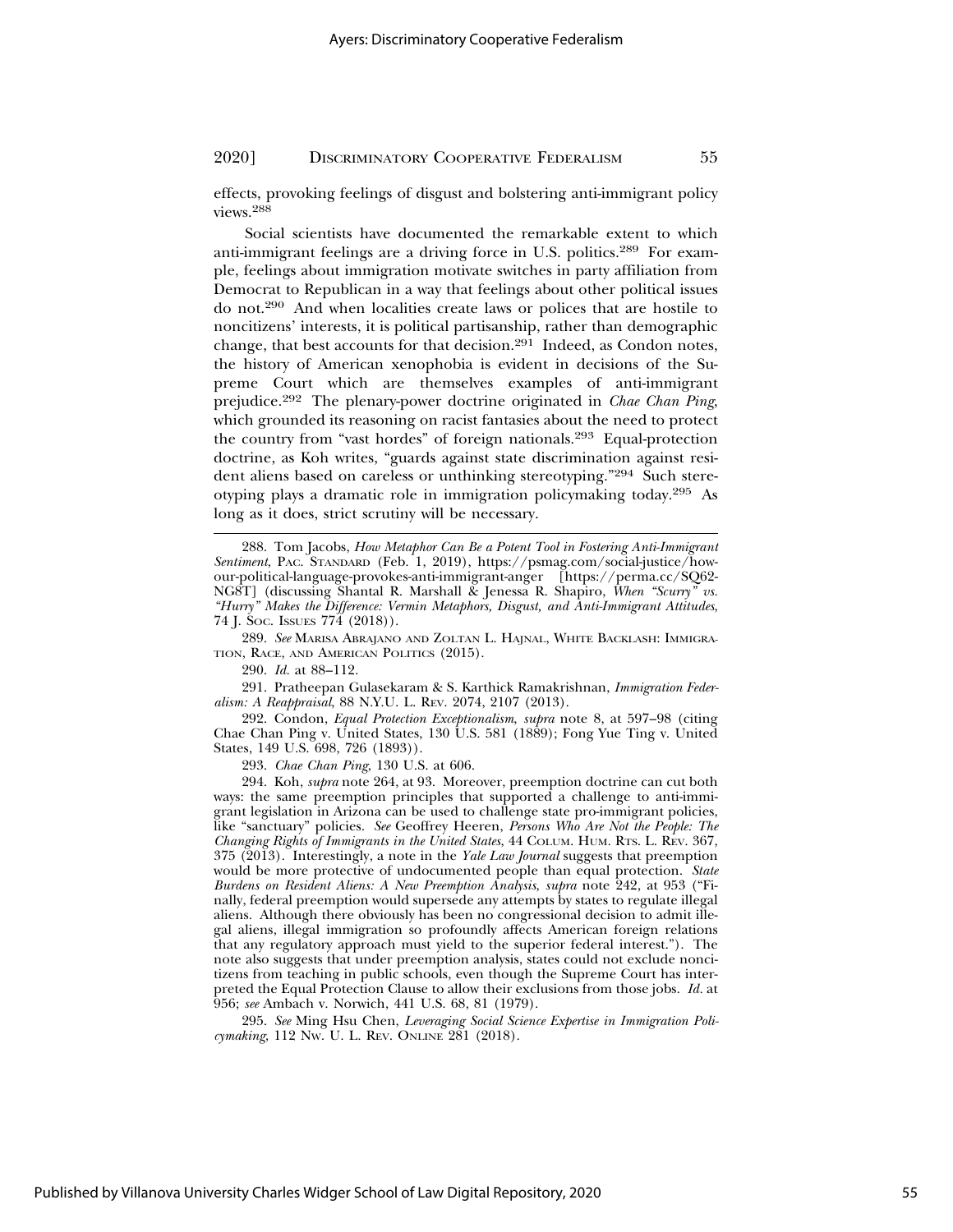One objection to this line of argument is to demand why, if anti-subordination is the purpose of the doctrine, strict scrutiny does not also apply to the federal government when it discriminates against noncitizens. Of course, it is a conceptual necessity that noncitizens be treated differently from citizens when the federal government makes immigration law, that is, when it regulates admission and removal. Otherwise everyone would be a citizen. But it is possible to imagine a world in which strict scrutiny applies to federal alienage law—that is, laws governing the treatment of noncitizens during their stay. If the purpose of strict scrutiny is anti-subordination, why is federal discrimination against noncitizens (in the context of alien law) any less offensive to the Constitution?

One answer, of course, is that it isn't, and that we should apply strict scrutiny to federal discrimination in alienage law. Another answer is that federal discrimination against noncitizens is no less offensive to the Constitution, but must be accepted for reasons of judicial deference.

The plenary power, according to Koh, is not really a power at all.<sup>296</sup> It's a doctrine of judicial deference, not equal protection. On this theory, federal discrimination against noncitizens receives deferential review "not because federal alienage discrimination is any less offensive to the substantive norm guiding the court's review, but because the countervailing considerations insulating that federal conduct from judicial review are significantly greater."297 Courts must allow federal discrimination against noncitizens not because it is inoffensive, but because it has foreign-policy implications that are beyond courts' competence, or because immigration is fundamental to national sovereignty and must therefore be consigned to the Executive Branch, or some such reason.

If federal discrimination against noncitizens is just as offensive to the Constitution's substantive values as discrimination by states, then there is no inconsistency to resolve: the anti-subordination rational applies to all instances of discrimination against noncitizens, even if courts do not always have the power to stop it.

Whatever position we take on federal discrimination against noncitizens, the normative case for equal protection of noncitizens against state discrimination is clear. The anti-subordination rationale is strong, and completely independent of the federal-power rationale for strict scrutiny.

We've seen, then, that Supreme Court precedents don't support the preemption-only view. We've also seen that there is no good reason to allow states to discriminate against noncitizens, because immigration isn't their business. And, finally, we've seen that there are very good reasons to bar states from discrimination, because the Equal Protection Clause aims to stop the subordination of groups like noncitizens. Put together, these considerations make a compelling case for the application of strict scru-

<sup>296.</sup> Koh, *supra* note 264, at 99.

<sup>297.</sup> *Id.*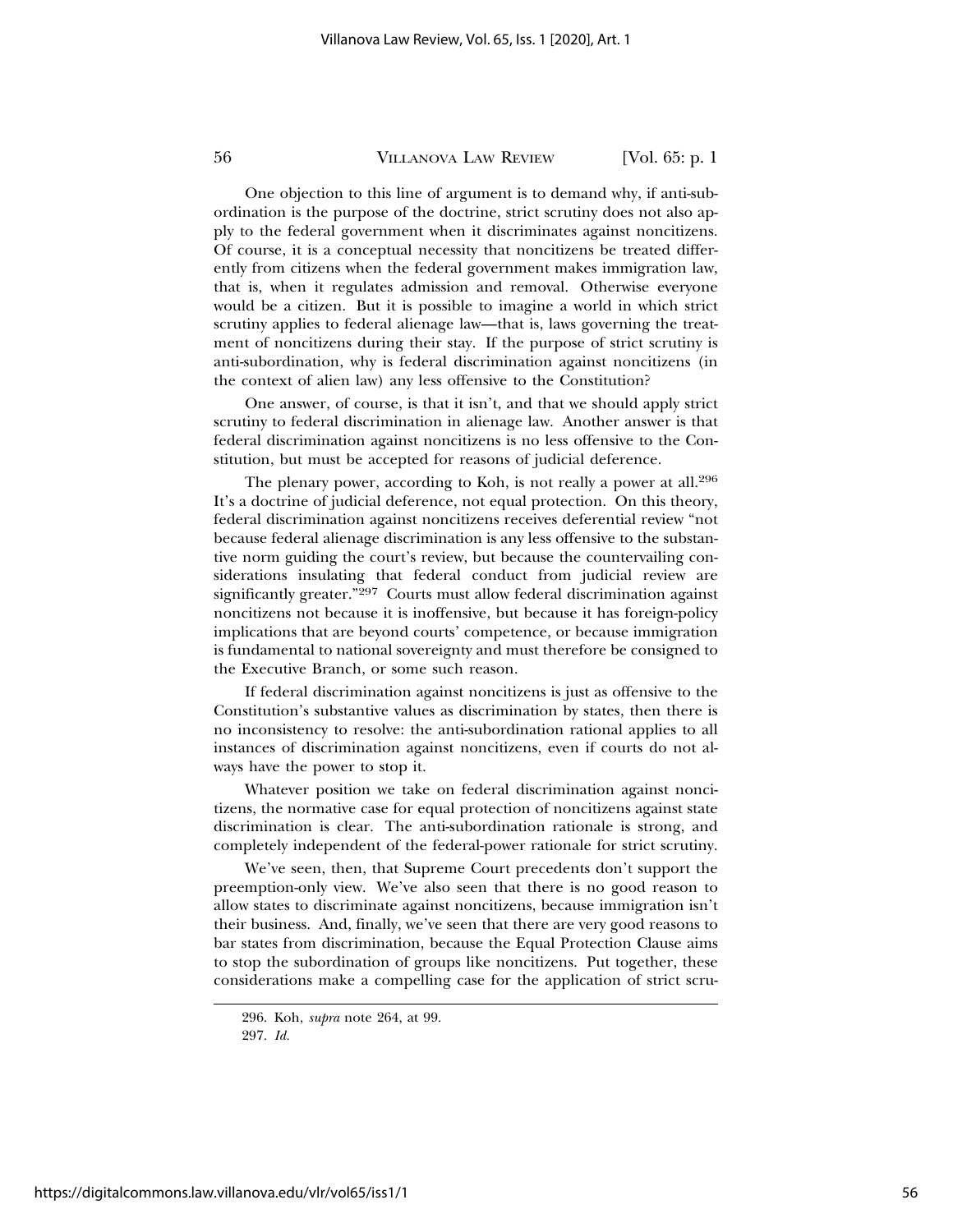tiny to noncitizens. The next section applies this analysis to discriminatory cooperative federalism.

### C. *Strict Scrutiny Should Apply Whenever States Have a Choice*

The previous section left us with two rationales for strict scrutiny. The first is ensuring that states don't justify their policies with morally irrelevant factors. The second is preventing subordination. The question, then, is to what extent these rationales require the application of strict scrutiny to actions that states take as part of discriminatory-cooperative-federalism schemes. This section will argue that both rationales militate in favor of applying strict scrutiny whenever states have discretion. And so do other concerns.

### 1. *The Rationales for Strict Scrutiny Apply to Discriminatory Cooperative-Federalism Schemes*

As the previous section explained, there are two reasons for the application of strict scrutiny to congressionally supported state discrimination against noncitizens. The first is ensuring that states don't justify their policies with morally irrelevant factors. The second is preventing subordination of noncitizens.

It can be argued that federal approval undercuts the first reason for strict scrutiny. The first reason, remember, is that immigration-related considerations are not the states' business. If the federal government approves of states making immigration their business, then this rationale arguably no longer applies. With federal approval, immigration status ceases to be morally irrelevant.

This argument only works to the extent that the federal government has the power to make immigration the states' business. All of the arguments above about the limits on *Congress's* power (the uniformity and antidelegation arguments) come into play here. If non-uniformity in immigration rules threatens foreign relations, for example, then Congress should not have the power to give states discretion and create a patchwork of laws affecting noncitizens.298 Likewise, there is good reason not to apply the plenary-power doctrine, under which the federal government is entitled to deferential equal-protection review, to federal statutes that try to support state discrimination. The state laws we are discussing do not involve entry and removal, the topics of what is sometimes called "immigration law," as opposed to "alienage law." There are therefore good reasons to limit the plenary power in this area, and doing so makes more sense than extending that plenary power to states acting under the um-

<sup>298.</sup> *See* Arizona v. United States, 567 U.S. 387, 395 (2012) ("It is fundamental that foreign countries concerned about the status, safety, and security of their nationals in the United States must be able to confer and communicate on this subject with one national sovereign, not the 50 separate States." (citing Chy Lung v. Freeman, 92 U.S. 275, 279–80 (1876)).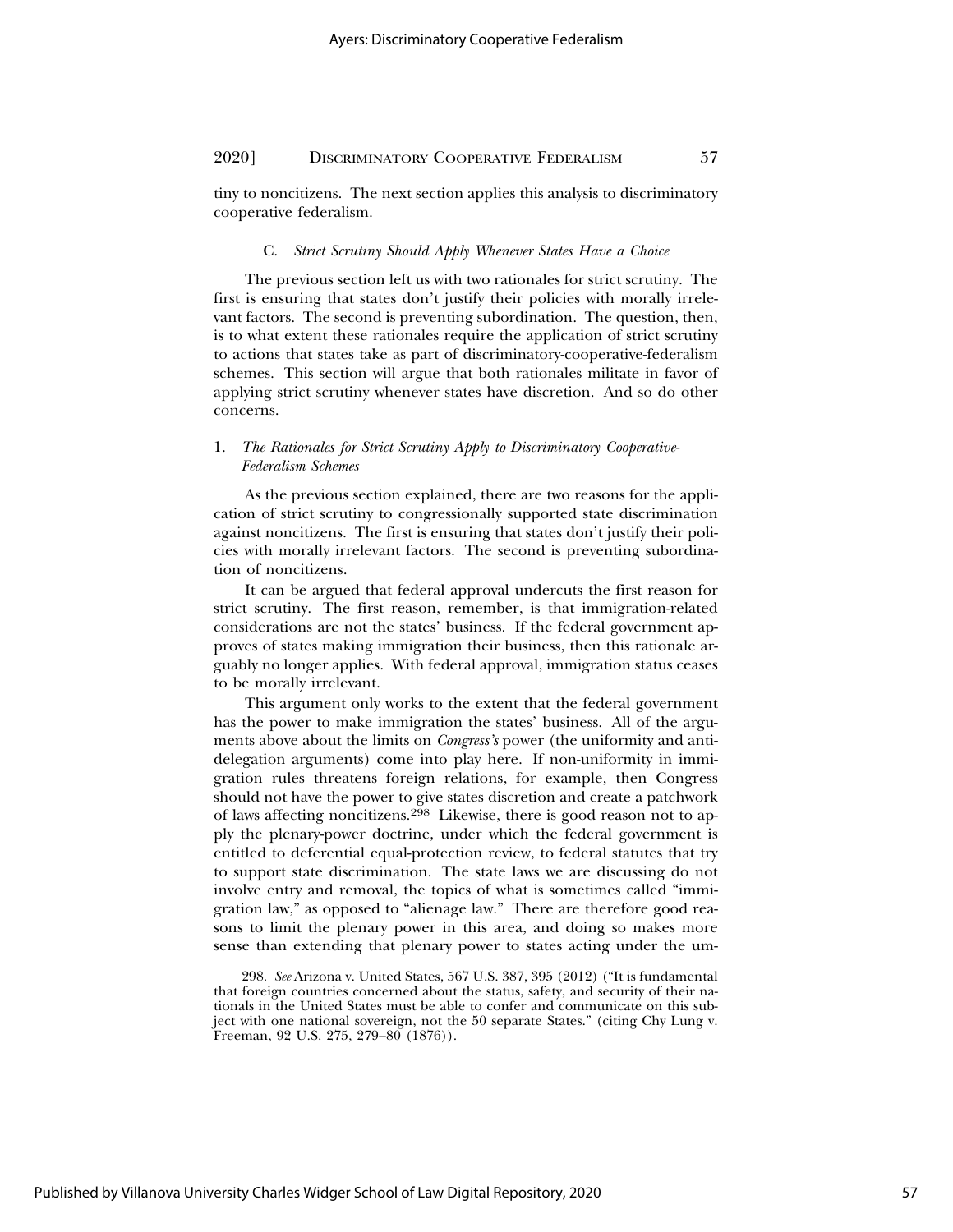brella of congressional support. So the first justification for strict scrutiny still stands: states should not be allowed to discriminate on the basis of immigration status because nothing makes immigration status the states' business.

And the second justification for strict scrutiny is not affected in the least by federal approval. Noncitizens, who cannot vote, are undoubtedly the subject of irrational bias. The anti-subordination rationale for strict scrutiny is not diminished by federal approval of state discrimination. To be sure, the federal government itself has the power to discriminate without passing strict scrutiny, but (as argued above) this does not make the discrimination any less problematic.

Even if it were true that congressional support for state discrimination puts the two rationales for strict scrutiny into conflict, there is no reason to think that the two rationales are an either/or proposition. Rather, both rationales address separate concerns: that states will act without justification, and that states will subordinate politically disempowered groups. Where one rationale is not present, but the other is, strict scrutiny should nonetheless apply.

As an alternative to looking at the reasons why scrutiny is sometimes strict, we might look at the reasons for why scrutiny is sometimes relaxed, to see if they apply to discriminatory cooperative federalism. As Gerald Neuman writes, "Congressional discrimination receives deference because it is presumed to reflect the weighing of factors that the states are neither likely nor constitutionally competent to assess."299 But these reasons for deference don't apply once Congress punts decisions about discrimination to the states: "Congress's abdication of the eligibility issue to the states would demonstrate that these considerations of foreign policy and national sovereignty do not require ineligibility for state benefits."300

Supreme Court precedent confirms that strict scrutiny should apply regardless of whether Congress purports to authorize state discrimination. As Condon points out, the Supreme Court answered this question in 1969 in a related context, when it struck down a state requirement that welfare applicants have resided in the state for a certain amount of time.301 Congress had created a statutory framework which appeared to authorize a one-year residence requirement.302 The Supreme Court said, "even if we were to assume, arguendo, that Congress did approve the imposition of a

<sup>299.</sup> Gerald L. Neuman, *Aliens as Outlaws: Government Services, Proposition 187, and the Structure of Equal Protection Doctrine*, 42 UCLA L. REV. 1425, 1439 (1995). 300. *Id.*

<sup>301.</sup> Shapiro v. Thompson, 394 U.S. 618, 642 (1969), *overruled in part on other grounds by* Edelman v. Jordan, 415 U.S. 651 (1974); Condon, *Equal Protection for Immigrants*, *supra* note 2, at 132 n.221.

<sup>302.</sup> *See* Shapiro, 394 U.S. at 645 (Warren, C.J., dissenting) ("Congress intended to authorize state residence requirements of up to one year.").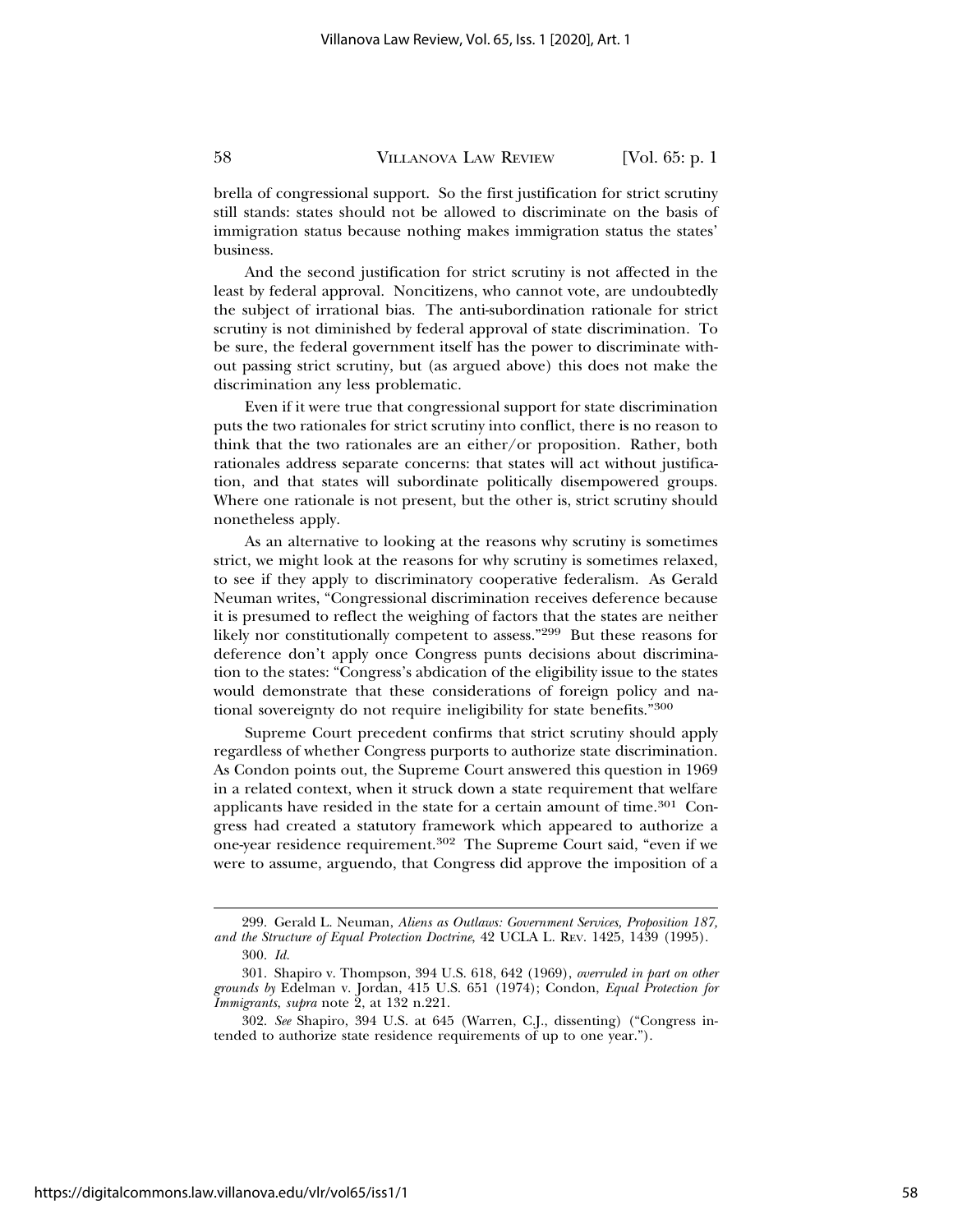one-year waiting period, it is the responsive state legislation which infringes constitutional rights."303

The Court explained that the federal statute "[b]y itself" had "absolutely no restrictive effect."304 Thus, it was "not that statute but only the state requirements which pose the constitutional question."305 And "Congress may not authorize the States to violate the Equal Protection Clause."<sup>306</sup>

### 2. *Practical Reasons for Strict Scrutiny*

There are also strong practical reasons to apply strict scrutiny to state discrimination even when it has congressional support. One such reason is accountability, a concern often raised with cooperative-federalism schemes.307 When Congress and the states work together on a program, it can be challenging for voters to know whom to hold accountable.308 Whether or not this concern is a compelling one (in light of voters' general lack of awareness of which policymakers bear responsibility for any given decision), it has been embraced by the Supreme Court, particularly in its commandeering cases.309 And it would be relatively easy to articulate accountability concerns about the discriminatory cooperative federalism schemes described in this Article. In those schemes, remember, Congress makes discrimination against a politically disempowered group possible not by mandating it, but by giving states a choice. That's already opaque to voters: whose fault is the discrimination? But the accountability problem becomes much worse if Congress's grant of discretion has the incidental effect of radically altering the level of scrutiny that will be applied by the courts. Now the fault belongs to Congress, and the states, and the judges, and perhaps the Constitution itself. If the only way Congress can cause state discrimination is by mandating it, voters will at least know whom to hold accountable.<sup>310</sup>

Another practical reason is workability. Remember that Judge Bybee, and others who think equal-protection analysis should be replaced by preemption doctrine, argue that equal-protection doctrine has too many exceptions to be workable.311 Their solution to this problem is to abolish

309. *See New York*, 505 U.S. at 168.

310. Carrasco notes that this would force elected representatives in Congress to make the difficult decision. Carrasco, *supra* note 2, at 628.

<sup>303.</sup> *Id.* at 641.

<sup>304.</sup> *Id.*

<sup>305.</sup> *Id.*

<sup>306.</sup> *Id.*

<sup>307.</sup> *See* New York v. United States, 505 U.S. 144, 168 (1992).

<sup>308.</sup> *See* Roderick M. Hills, Jr., *The Political Economy of Cooperative Federalism: Why State Autonomy Makes Sense and "Dual Sovereignty" Doesn't*, 96 MICH. L. REV. 813, 826 (1998) (noting that the accountability concerns invoked in the Supreme Court's anti-commandeering cases seem to apply equally to all cases of cooperative federalism).

<sup>311.</sup> *Korab* v. Fink, 797 F.3d 572, 585 (9th Cir. 2014) (Bybee, J., concurring).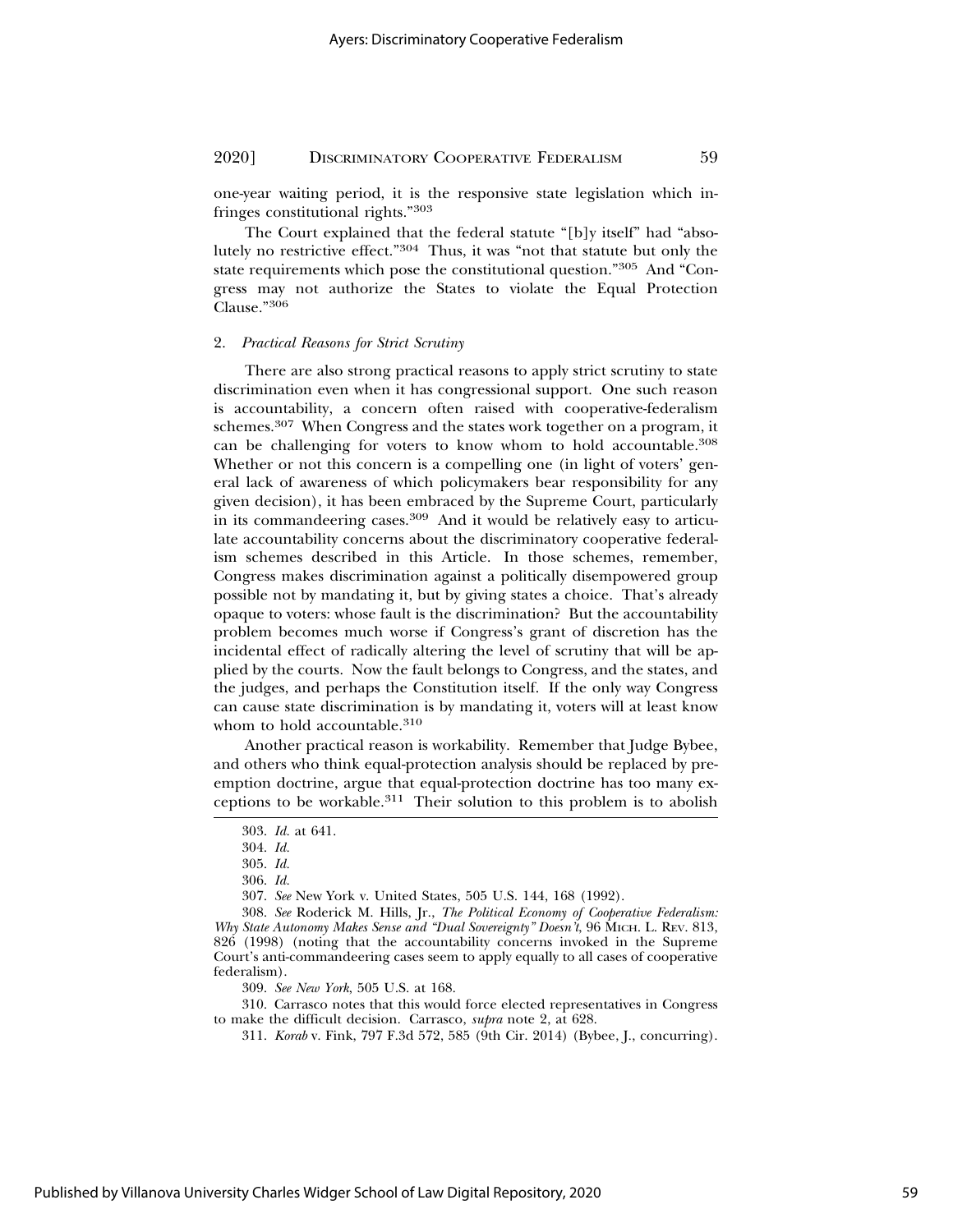the doctrine entirely, so that noncitizens are no longer constitutionally protected against discrimination. As discussed above, there isn't much reason to see this as a real problem; there are exceptions to strict scrutiny for undocumented people; for public employment where the employee will serve a political function; and (according to two circuits) for people with temporary visas.<sup>312</sup> It seems early to declare this doctrine too riddled with holes to survive. But if we are sincerely concerned about keeping things simple, we may as well not create a new exception for cases in which the federal government has expressed approval of the discrimination at issue.

Aside from the practical concerns, there are also separation-of-powers issues with any scheme in which Congress can immunize state action from judicial scrutiny. As Roger Hartley writes, "The intended legal effect of PRWORA's devolution provisions is to render lawful some state welfareeligibility policies that the judiciary otherwise would hold are unconstitutional."<sup>313</sup>

So the arguments against relaxing scrutiny are strong. Interestingly, even Judge Bybee, whose views on the subject are so extreme that he wants to do away with equal-protection scrutiny of anti-immigrant discrimination altogether, concedes that if it weren't for preemption principles, congressional authorization wouldn't suffice to defend against an equal-protection claim.314 "[W]hatever reasons the federal government may offer for its own discrimination policy," he writes, "the states cannot rely on that same justification."<sup>315</sup> "The states must supply their own sovereign reasons and cannot cite the reasons of a coordinate government."316

### D. *What Level of Discretion Triggers Strict Scrutiny?*

Now that we've made a case for applying strict scrutiny, it's time to circle back to the observation made early in the Article about the ways in which "discretion" is in fact a spectrum. Discriminatory cooperative federalism is not one kind of scheme, but many, and some of these schemes give states more discretion than others. So the last problem, once we've decided to apply strict scrutiny to cases of discretion, is to decide exactly how far Congress can restrict states' choices before discretion becomes an illusion. So the Article will end by drawing boundaries around the analysis

<sup>312.</sup> Two circuits have created an exception for temporary noncitizens too. *See* League of United Latin Am. Citizens v. Bredesen, 500 F.3d 523, 533 (6th Cir. 2007); LeClerc v. Webb, 419 F.3d 405, 410 (5th Cir. 2005), hearing en banc denied, 444 F.3d 428; Toll v. Moreno, 458 U.S. 1, 44–45 (1982) (Rehnquist, J., dissenting).

<sup>313.</sup> Hartley, *supra* note 2, at 102.

<sup>314.</sup> *Korab*, 797 F.3d at 597–98 (Bybee, J., concurring) ("In sum, if we looked exclusively to equal-protection principles, I think it is likely that Hawai'i's law would fall.").

<sup>315.</sup> *Id.* at 597 (Bybee, J., concurring).

<sup>316.</sup> *Id.* (Bybee, J., concurring).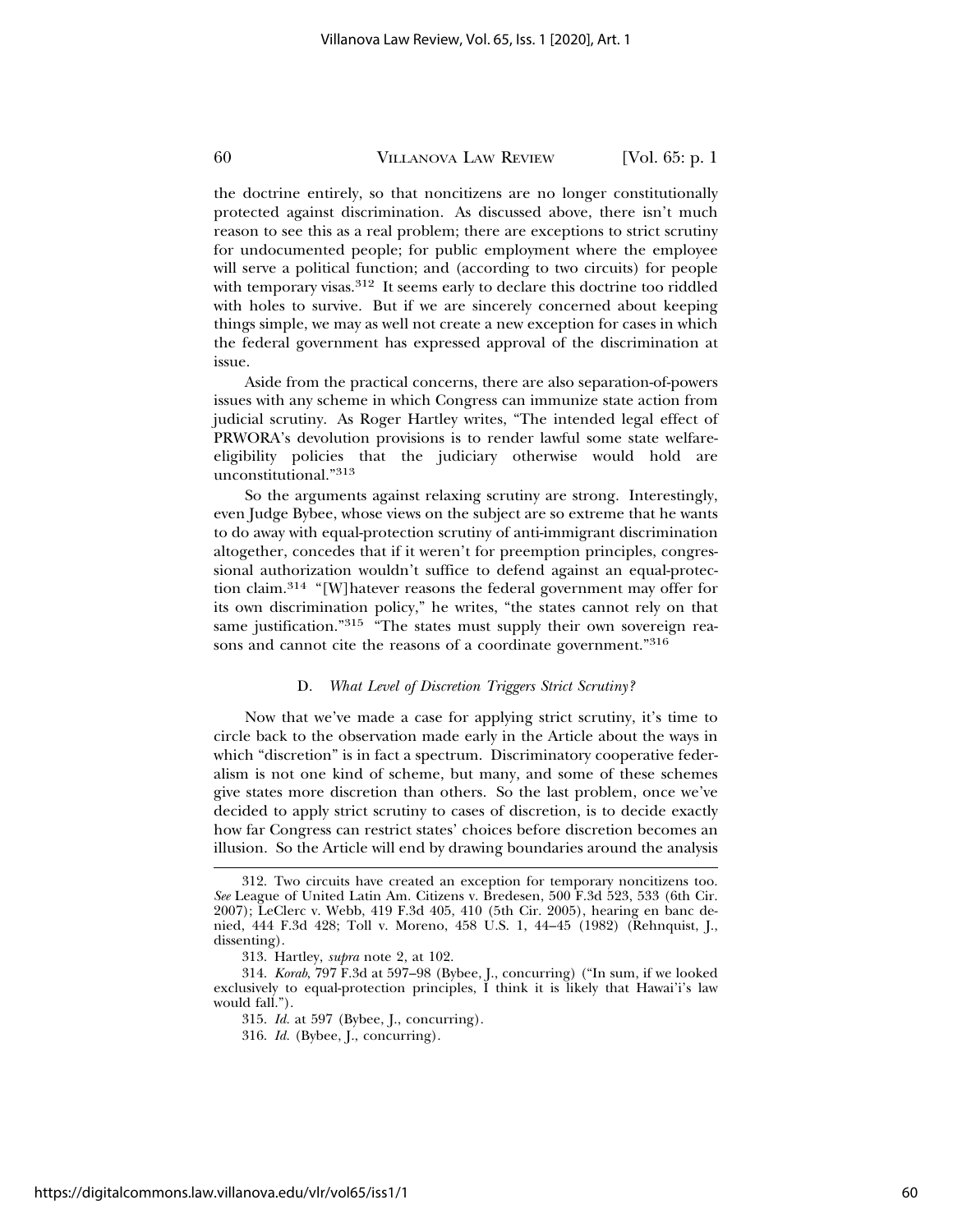it's been working to develop: at a certain point, we're no longer talking about cooperative federalism at all.

Specifying the conditions under which strict scrutiny should apply will be more complicated than most commentators have yet seen. As Part I explained, above, federal statutes that support state discrimination against noncitizens take numerous forms. Some statutes purport to "authorize" discrimination, while others purport to allow states to discriminate provided they meet certain conditions. Assuming the arguments above are correct, and strict scrutiny applies to at least some of these statutes, to which should it apply?

Nobody (so far as I'm aware) has argued that strict scrutiny should apply when the federal government uses its preemption power to outright require a denial of benefits.317 The question, then, is what level of scrutiny applies when states have some measure of freedom to choose whether to discriminate.<sup>318</sup>

We should begin with the test adopted by the Supreme Judicial Court of Massachusetts in *Finch*, which asked whether the federal law "deprives the Commonwealth of autonomy and renders [the state policy] something other than an action undertaken solely by the Commonwealth."319 The test for discretion, then, is whether federal law mandates the state policy; if not, strict scrutiny applies. "Where the State is left with a range of options including discriminatory and nondiscriminatory policies, its selection amongst those options must be reviewed under the standards applicable to the State and not those applicable to Congress."320

How are we to judge whether a state has truly been left with "a range of options?" As Richard Posner once wrote, it is possible to make "dichotomous cuts in continuous phenomena."321 At some point, federal law constrains state discretion so heavily that states effectively cease to have a choice. *Finch* recognized this possibility, discussing federal financial incentives under the Welfare Reform Act and finding "no principled basis for concluding increased expense somehow deprives the Commonwealth of autonomy."322 With the power to not discriminate comes the responsibility to not discriminate.

One question that arises when we try to apply this analysis is how to treat situations where Congress imposes a requirement of discrimination

<sup>317.</sup> Rosenberg comes closest, arguing that states could simply choose to fund their own programs for aliens to stand alongside a joint-funded program. Rosenberg, *supra* note 2, at 1458–59; *id.* at 1465–68. But that's not true in the case of a direct prohibition on state-provided benefits.

<sup>318.</sup> For an analysis of the level of scrutiny that should apply to joint federal/ state programs, see Wurzburg, *supra* note 2.

<sup>319.</sup> Finch v. Commonwealth Health Ins. Connector Auth., 459 Mass. 655, 674 n.19 (2011).

<sup>320.</sup> *Id.* at 674.

<sup>321.</sup> RICHARD A. POSNER, PROBLEMS OF JURISPRUDENCE 46 (1993).

<sup>322.</sup> *Finch*, 459 Mass. at 274 n.19.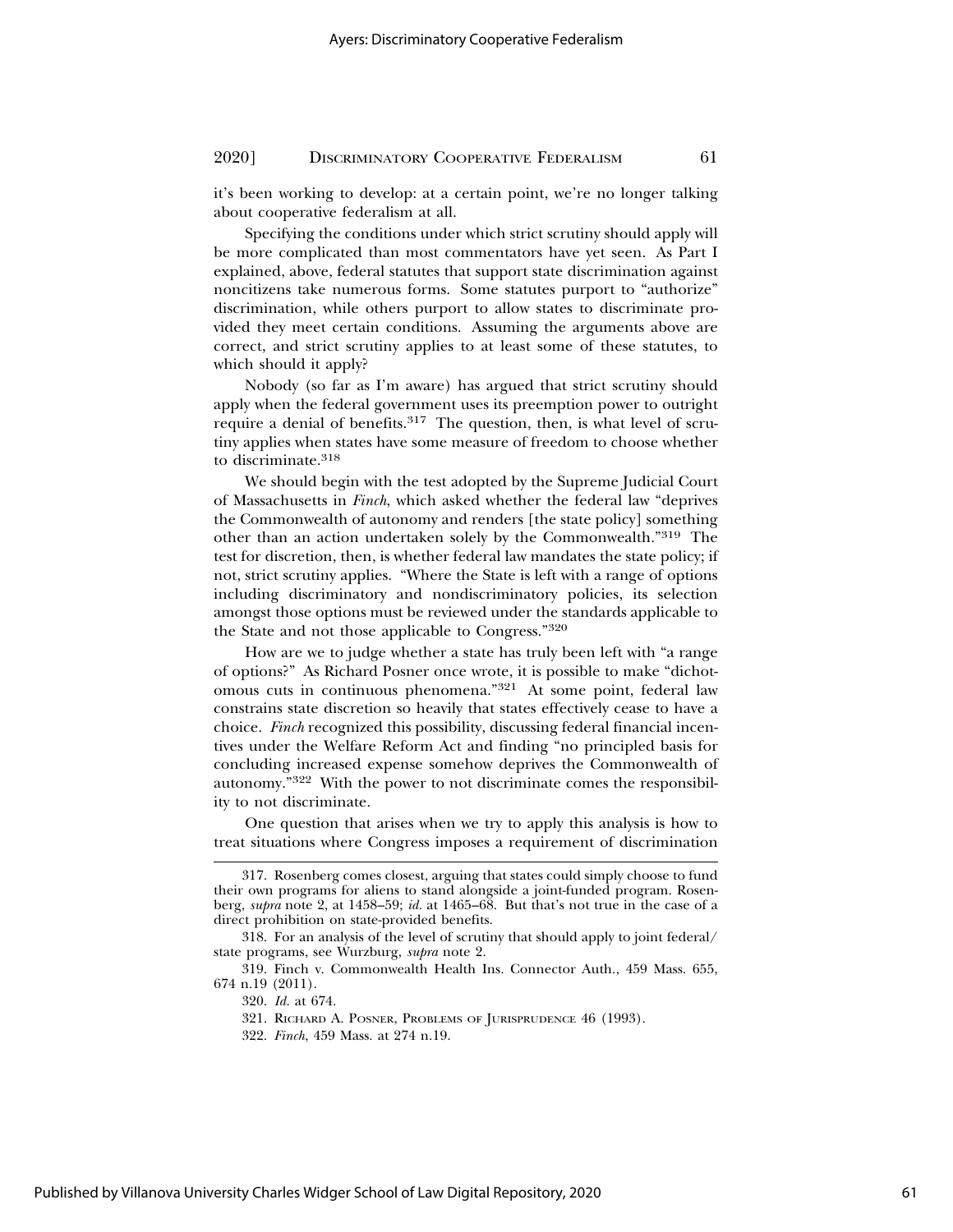as a condition of participation in Medicaid. To withdraw from Medicaid would impose an immense burden on people within a state and on the state government itself. But the analysis above suggests that strict scrutiny applies whenever states have a choice. States have a choice about whether to participate in Medicaid.323 Must states then choose between withdrawing from Medicaid altogether, and creating a supplemental program to make up for the funds denied to noncitizens?

The First Circuit has concluded that "[t]he Equal Protection Clause does not place the state in such a Procrustean bed."324 The court acknowledged that "*Congress* discriminated" in the Welfare Reform Act, but held that this "does not also establish alienage-based discrimination by Maine merely because of its continued Medicaid participation and required compliance with [the act]."325 If the state wasn't discriminating by choosing to participate in a discriminatory scheme, then what was it doing? "[I]f Maine can be said to have 'discriminated' at all, it only did so on the basis of federal Medicaid eligibility, a benign classification subject to mere rational basis review."326

This is pretty unsatisfying. Imagine that the Republic of Scarti, a wealthy island off the coast of the United States with a racist government, creates a program to support Americans in coastal areas affected by natural disasters, offering matching funds to state governments that help people rebuild their homes. The grants will be administered by the states. There is only one condition: the Scartian funds can only be used to help white people. In accepting the Scartian funds, a state is arguably discriminating not on the basis of race but on the basis of eligibility for Scartian funds. But this doesn't make the practice any less objectionable.

In general, then, states can't excuse their own discriminatory actions by saying they were merely participating in a cooperative-federalism scheme. Participation in such schemes is a choice. To be sure, states often benefit financially from participation in such schemes; that's how Spending Clause programs work. But it's no excuse to say that foregoing participation in the cooperative-federalism scheme would cost the state money. As Condon writes, "*Graham* treated citizens and lawful permanent residents similarly situated based upon their shared contributions and burdens of community membership, not a comparative economic assessment of what it would cost to treat them equally."327

326. *Id.* at 70; *see* Hong Pham v. Starkowski, 16 A.3d 635, 659 (Conn. 2011); *cf. Soskin*, 353 F.3d at 1255–56.

<sup>323.</sup> Bruns v. Mayhew, 750 F.3d 61, 70 (1st Cir. 2014) ("The fact that Maine voluntarily participated in Medicaid does not alter our analysis. By the appellants' logic, Maine's continued voluntary participation in Medicaid and compliance with PRWORA violated the Equal Protection Clause, requiring the state to either withdraw from Medicaid altogether or to create an equivalent state-funded medical assistance benefit for PRWORA-ineligible aliens.").

<sup>324.</sup> *Id.*

<sup>325.</sup> *Id.*

<sup>327.</sup> Condon, *Equal Protection for Immigrants*, *supra* note 2, at 139.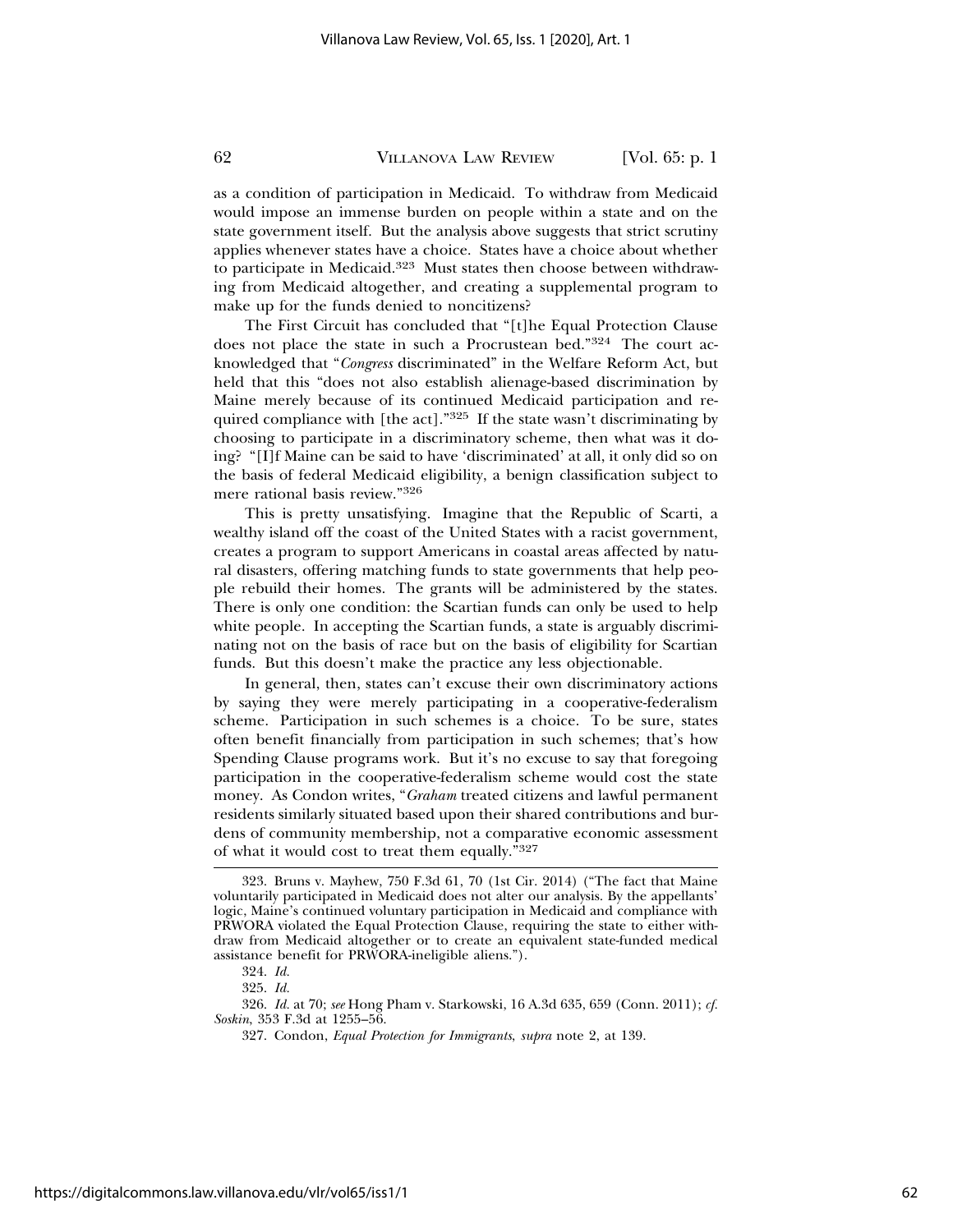Still, some choices are more free than others. There may be situations where the federal government exerts enormous economic pressure on states in a way that effectively forces them to participate in a discriminatory program. In such cases, courts have strongly resisted claims that when a state participates in a discriminatory federal scheme, it takes on an obligation to provide equivalent benefits to the noncitizens who are left out.

As we've seen, the First Circuit objected to the idea that participation in Medicaid could carry with it an obligation to separately fund programs for noncitizens that match what Medicaid denies them. Perhaps one reason for the court's objection was that the cost of not participating in Medicaid is so high. The program is gargantuan, accounting for more than a quarter of state budgets.<sup>328</sup> Perhaps it simply seemed unfair to force the state to create a new program on the side as a condition of allowing it to participate in Medicaid because Medicaid is so important that it's functionally not optional.

This is the far end of the discretion spectrum: situations in which state discretion comes under heavy pressure from the federal government. Recall that two major kinds of cooperative federalism take the form of a carrot and a stick.329 Congress can induce state participation in federal schemes by offering funds to states that join them, or by threatening to preempt states that don't. These inducements can be more or less heavyhanded.

When Congress threatens preemption, it can make it easy for states to avoid preemption, or all but impossible. One provision of the Welfare Reform Act says that states can't give public benefits to undocumented immigrants unless the state's legislature specifically passes a statute authorizing the benefits. In other words, states are preempted unless their legislature acts. This is a high bar to clear; legislative action doesn't come easily.<sup>330</sup>

Similarly, when Congress offers funds to incentivize state participation in cooperative-federalism schemes, it can be more or less heavyhanded. In several of the cases discussed above, Congress imposed a requirement of discrimination on states as a condition of their participation in Medicaid. The Supreme Court has told us that Medicaid is such a huge component of states' budgets that it's unconstitutionally coercive for Congress to threaten to kick states out of the Medicaid program.331 "Do X or lose your Medicaid funding," in other words, isn't a real choice at all.

331. *Nat'l Fed'n of Indep. Bus. v. Sebelius*, 132 S. Ct. 2566, 2601–05 (2012).

<sup>328.</sup> *Medicaid's Share of State Budgets*, MEDICAID & CHIP PAYMENT ACCESS COMM'N (MACPAC), https://www.macpac.gov/subtopic/medicaids-share-of-statebudgets/ [https://perma.cc/PY8B-VYM5].

<sup>329.</sup> *See supra* note 34.

<sup>330.</sup> I've argued elsewhere that this provision imposes a burden that isn't just *hard* to clear, but also *intrusive* in constitutionally impermissible ways. Ayers, *supra* note 43.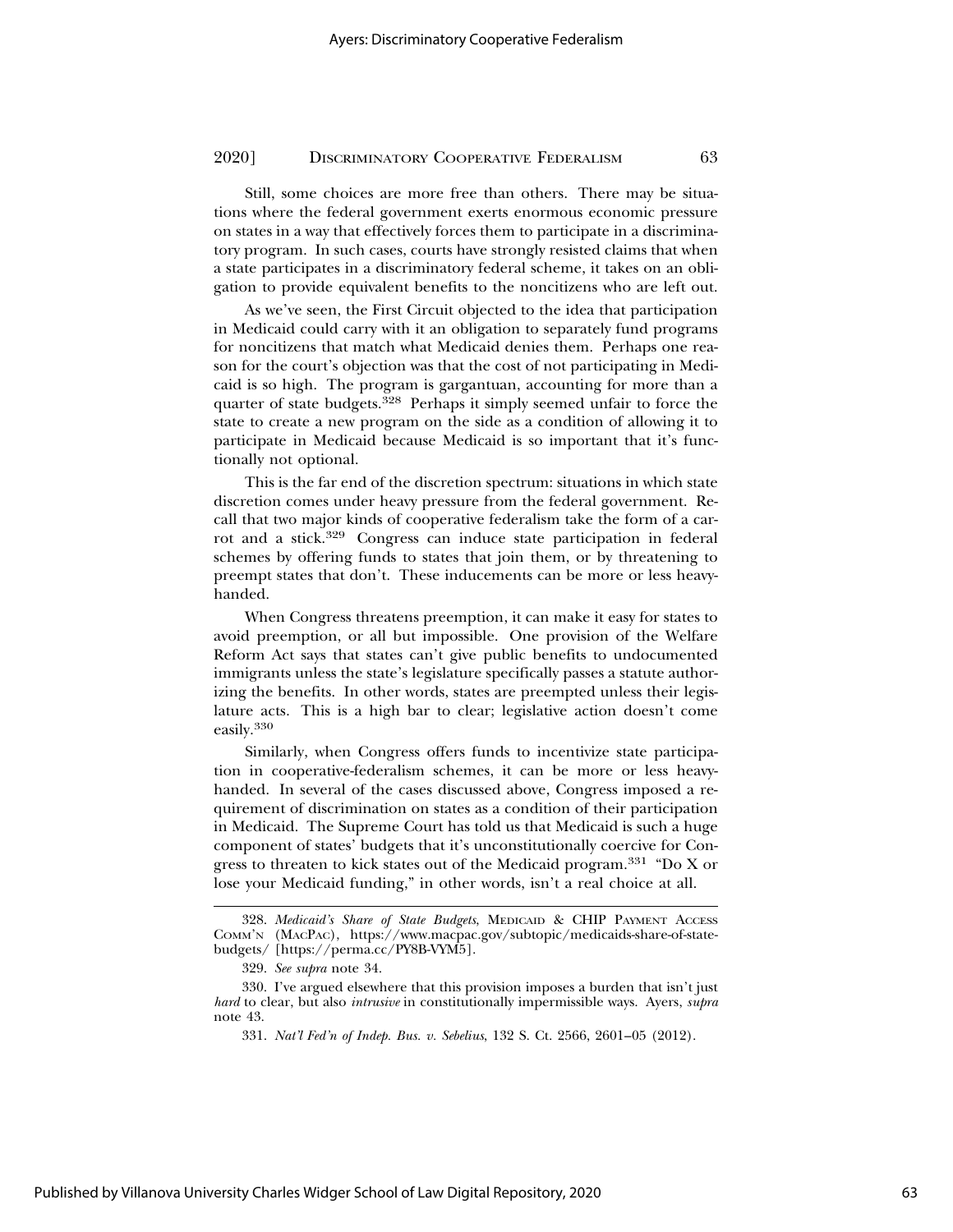This, then, is the answer to arguments that states have no meaningful choice but to participate in a discriminatory federal program. If states really have no choice at all, they are being coerced, and Congress has exceeded its Spending Clause authority. If states do have a choice, then the program is not just a federal program but also a state program, and they have a concomitant obligation to make sure that the program does not discriminate by providing, without federal support, benefits for the noncitizens who are left out.

A similar answer will suffice to deal with concerns about the "stick" side of cooperative federalism. If a state is given a choice between discriminating and being preempted, the question for courts is whether the choice is a meaningful one. If so, strict scrutiny applies. In some cases, the choice may be illusory. For example, 8 U.S.C. § 1621 preempts any state action that gives benefits to noncitizens unless the state legislature passes a statute specifically authorizing it.<sup>332</sup> As I've argued in a previous article, that's unconstitutionally intrusive on state sovereignty, because it's none of Congress's business which branch of state government decides whether noncitizens should get benefits.<sup>333</sup> So this statute doesn't provide a meaningful choice, and states shouldn't be subject to strict scrutiny for whatever choice they make under it. As long as states do have a choice, however, strict scrutiny should apply.

In sum, when we examine all of these complicated questions about how to analyze the state role in cooperative-federalism schemes, we come back to a relatively simple answer. As long as states have a meaningful choice, strict scrutiny applies.

### **CONCLUSION**

Cooperative-federalism schemes involve two actors, each of whom is subject to their own constraints. So it's not necessary to develop a unified theory of what's problematic about cooperative-federalism schemes that aim to encourage discrimination. Those schemes can be challenged in multiple ways.

This Article has outlined four major challenges to cooperative-federalism schemes that result in discrimination against noncitizens. Three of those challenges are aimed at the federal government's actions, and one of them (though it is the most complicated) aims at the state's actions. It is important to note, though, that other challenges may be available. Because states play a role in cooperative-federalism schemes, challenges can be made under whatever distinctive provisions exist in the relevant state's constitution. And of course the federal statute at issue may be subject to creative interpretation that undermines the attempt to discriminate.

The upshot of all this is that while cooperative-federalism schemes may seem to federal legislators a good way to encourage discrimination

<sup>332. 8</sup> U.S.C. § 1621(d) (2018).

<sup>333.</sup> Ayers, *supra* note 43.